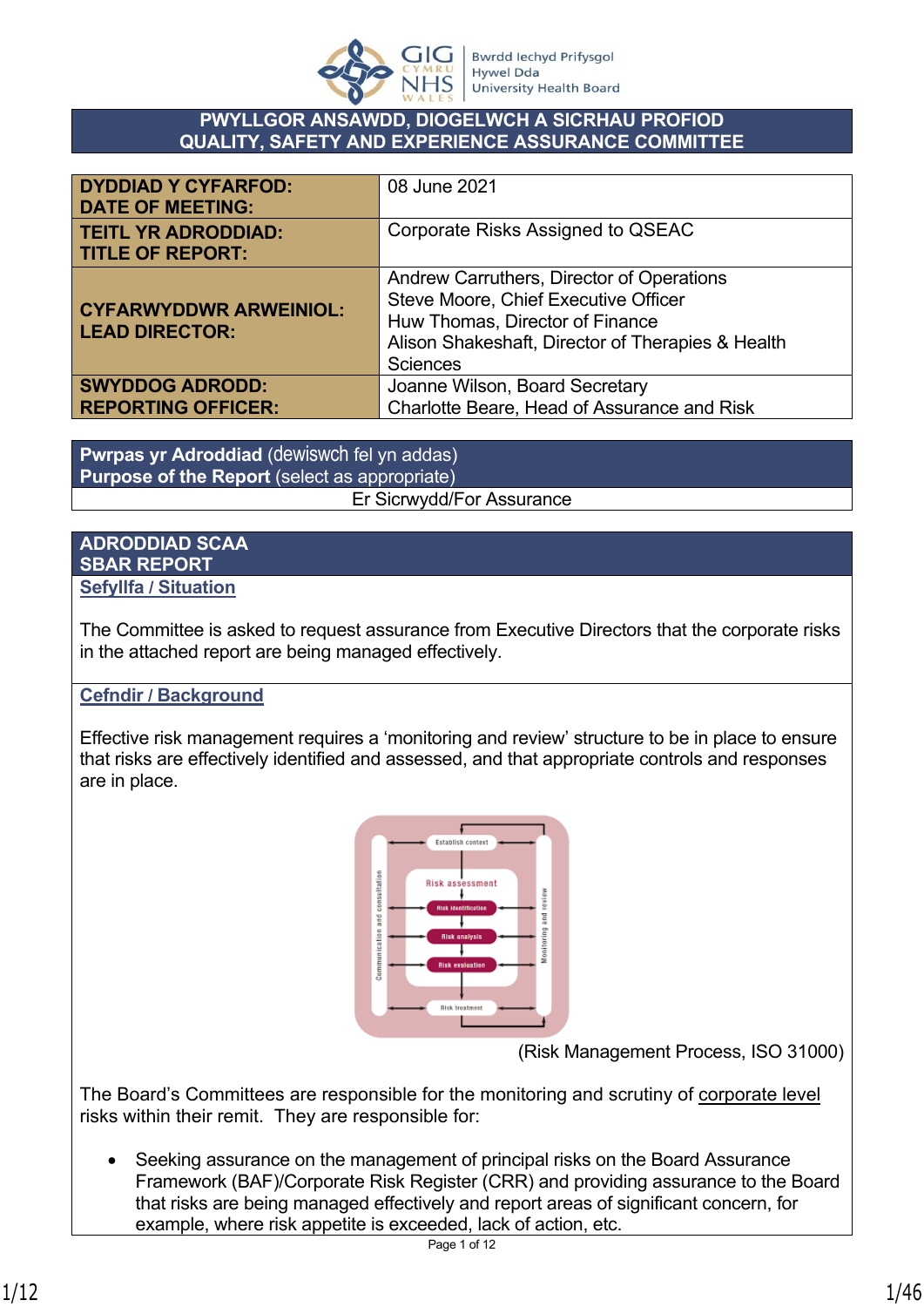- Reviewing principal and operational risks over tolerance and, where appropriate, recommend the 'acceptance' of risks that cannot be brought within Hywel Dda University Health Board's (HDdUHB) risk appetite/tolerance to the Board.
- Provide annual reports to Audit and Risk Assurance Committee (ARAC) on the effectiveness of the risk management process and management of risks within its remit.
- Identity through discussions any new/emerging risks and ensure these are assessed by management.
- Signpost any risks outside of its remit to the appropriate HDdUHB Committee.
- Use risk registers to inform meeting agendas.

These risks have been identified by individual Directors via a top down and bottom up approach and are either:

- Associated with the delivery of the Health Board objectives; or
- Significant operational risks escalated that are of significant concern and require corporate oversight and management.

Each risk on the CRR has been mapped to a Board level Committee to ensure that risks on the CRR are being managed appropriately, taking into account the gaps, planned actions and agreed tolerances, and to provide assurance to the Board through their update report on the management of these risks.

The Board has delegated a proportion of its role of scrutiny of assurances to its Committees to make the most appropriate and efficient use of expertise. Therefore, Committees should also ensure that assurance reports relevant to the principal risks are received and scrutinised, and an assessment made as to the level of assurance it provides, taking into account the validity and reliability i.e. source, timeliness, methodology behind its generation and its compatibility with other assurances. This will enable the Board to place greater reliance on assurances, if they are confident that they have been robustly scrutinised by one of its Committees; and provide them with greater confidence regarding the likely achievement of strategic objectives, as well as providing a sound basis for decision-making. It is the role of Committees to challenge where assurances in respect of any component are missing or inadequate. Any gaps should be escalated to the Board.

The process for risk reporting and monitoring within the UHB is outlined at Appendix 1.

### **Asesiad / Assessment**

The QSEAC Terms of Reference reflect the Committee's role in providing assurance to the Board that principal risks are being managed effectively by the risk owners (Executive Leads).

The Terms of Reference state that:

5.2 Seek assurance on the management of principal risks within the Board Assurance Framework (BAF) and Corporate Risk Register (CRR) allocated to the Committee and provide assurance to the Board that risks are being managed effectively and report any areas of significant concern e.g. where risk tolerance is exceeded, lack of timely action.

There are 10 risks currently aligned to QSEAC (out of the 21 that are currently on the CRR) as the potential impacts of the risks relate to the safety of patients, quality of services and patient outcomes. A summary of corporate risks can be found at Appendix 2.

Each of these risks have been entered onto a 'risk on a page' template, which includes information relating to the strategic objective, controls, assurances, performance indicators and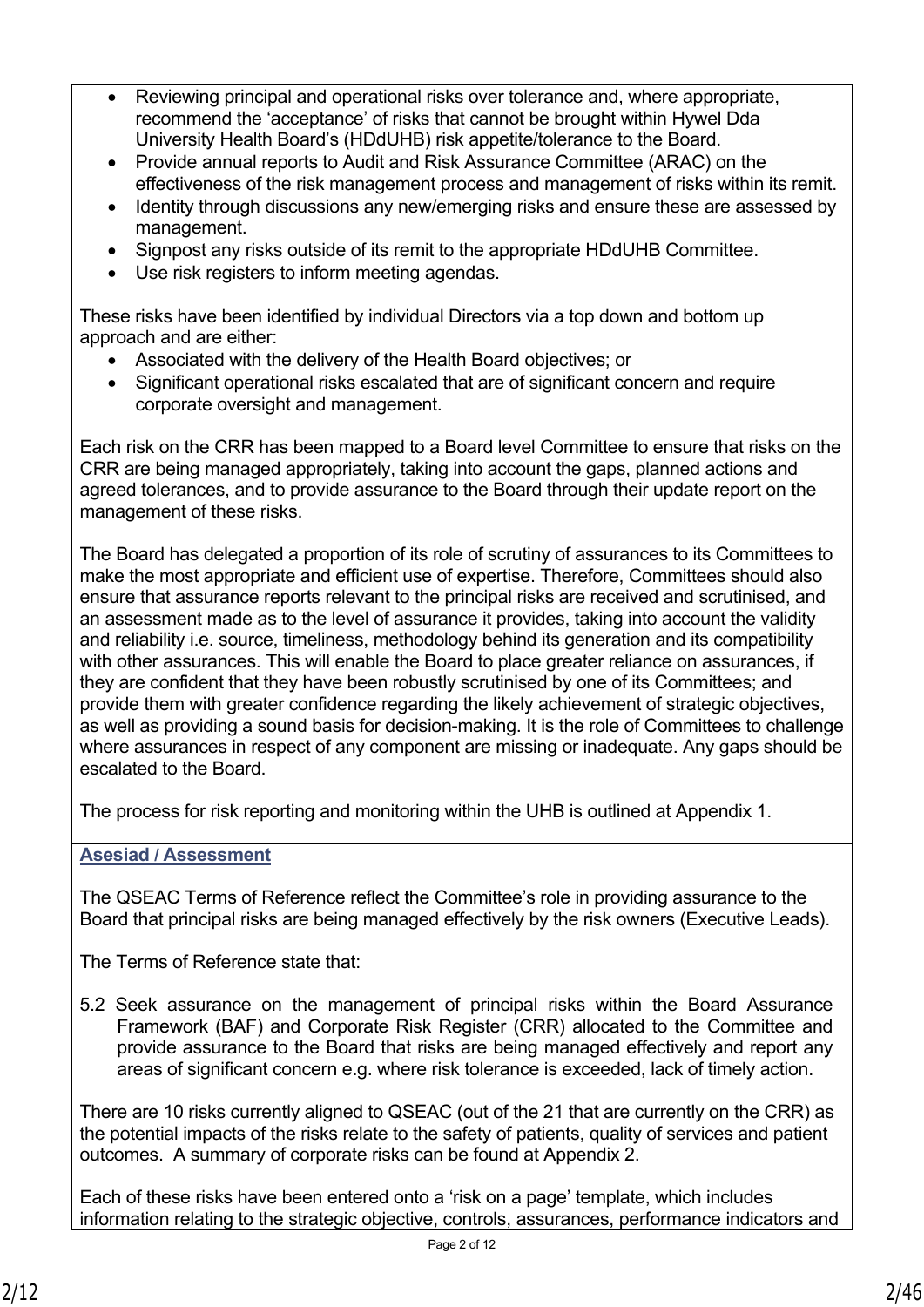action plans to address any gaps in controls and assurances. These can be found at Appendix 3.

Changes since the previous report to QSEAC (2nd February 2021): The Committee is requested to seek assurance from risk owners (Executive Directors) that each risk is being managed effectively and will be brought within the UHB tolerance.

Below is a summary of changes since the previous report to QSEAC:

| Total number of risks                 | 10 |            |
|---------------------------------------|----|------------|
| New / escalated risks                 |    | See note 1 |
| De-escalated/Closed risks             | 2  | See note 2 |
| Increase in risk score $\uparrow$     |    | See note 3 |
| Reduction in risk score $\downarrow$  |    | See note 3 |
| No change in risk score $\rightarrow$ |    | See note 4 |

## *Note 1 – New Risks*

Since the previous report, no new risks have been added to the CRR and aligned to QSEAC.

## *Note 2 – Closed/De-escalated Risks*

Since the previous report, two corporate risks aligned to this Committee have been closed.

| <b>Risk Ref &amp; Title</b>                                                                                                                                     | <b>Exec Lead</b>                                         | Closed/<br>De-<br>escalated | <b>Date</b> | <b>Reason</b>                                                                                                                                                                                                                                                                                                                                                                                |
|-----------------------------------------------------------------------------------------------------------------------------------------------------------------|----------------------------------------------------------|-----------------------------|-------------|----------------------------------------------------------------------------------------------------------------------------------------------------------------------------------------------------------------------------------------------------------------------------------------------------------------------------------------------------------------------------------------------|
| Risk 635 - No deal<br><b>Brexit affecting</b><br>continuity of patient<br>care                                                                                  | Director of<br>Finance                                   | Closed                      | 03/03/21    | The Executive Team agreed<br>to close this risk as the UK has<br>now left the European Union<br>and any residual issues or<br>risks within the supply chain<br>will be managed as part of the<br>UHB's routine processes<br>going forward.                                                                                                                                                   |
| Risk 1017 – Delivery<br>of Q3/4 Operating<br>Plan - Test, Trace<br>and Protect<br>Programme being<br>able to quickly<br>identify and contain<br>local outbreaks | Director of<br><b>Therapies</b><br>and Health<br>Science | Closed                      | 21/05/21    | This risk has been closed as<br>the level of risk has been<br>reduced to 5, reflecting the<br>increased level of confidence<br>in the system, which has been<br>working well over a number of<br>months. It is anticipated that<br>previous issues are very<br>unlikely to reoccur. The<br>current risk score of 5 is within<br>the tolerance level of 6 for a<br>risk in the safety domain. |

### *Note 3 – Increase/Decrease in Current Risk Score*

Since the previous report to QSEAC in February 2021, there have been the following changes to current risk scores.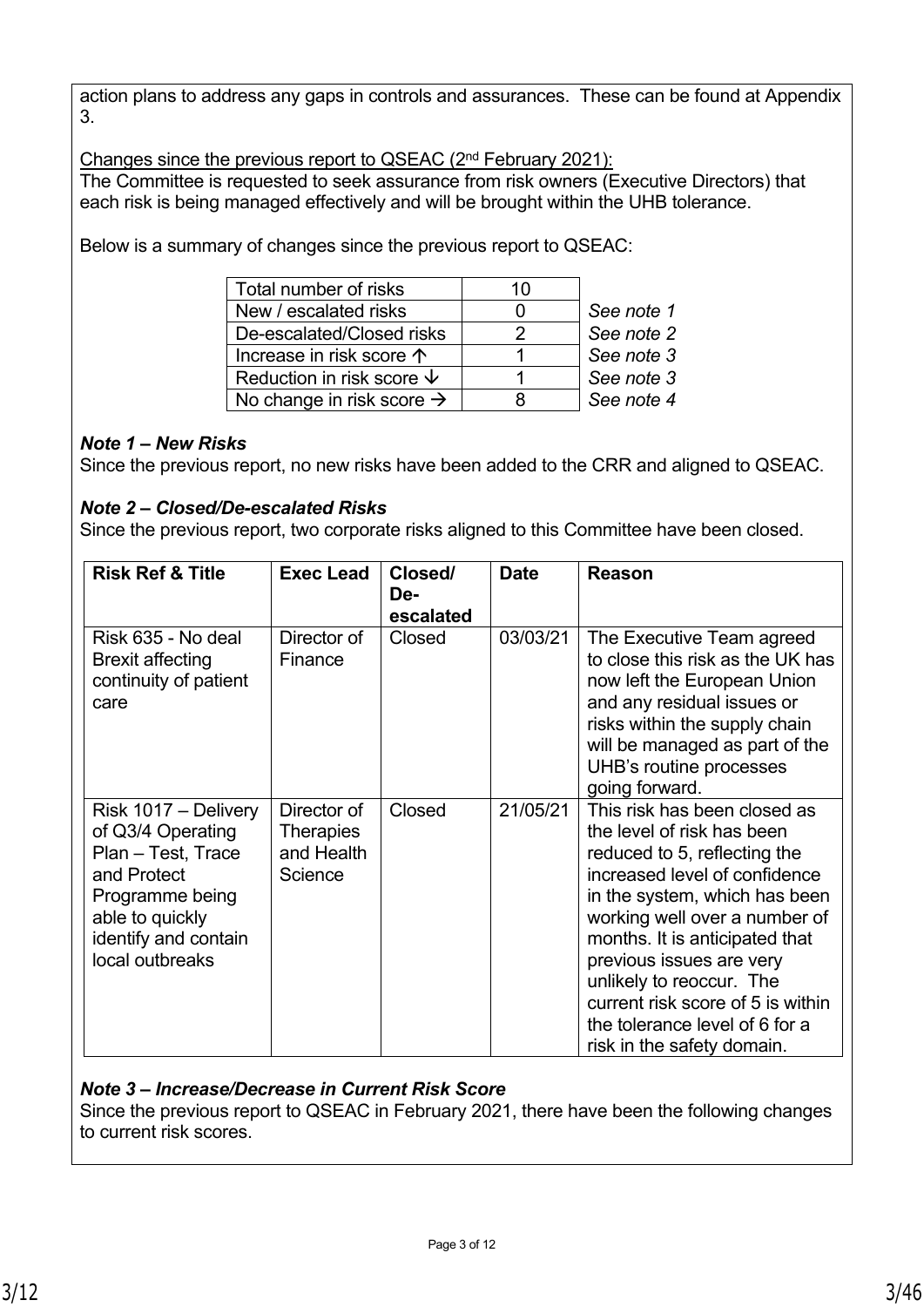| <b>Risk Reference</b><br>& Title                                                                                                                       | <b>Executive</b><br><b>Director</b>  | <b>Previous</b><br><b>Risk</b><br><b>Score</b><br>(Feb-21)<br>(LxI) | <b>Risk</b><br><b>Score</b><br>May-21<br>(Lx) | Date of<br>review | <b>Update</b>                                                                                                                                                                                                                                                                                                                                                                                                                                                                                                                                                                                                                                       |
|--------------------------------------------------------------------------------------------------------------------------------------------------------|--------------------------------------|---------------------------------------------------------------------|-----------------------------------------------|-------------------|-----------------------------------------------------------------------------------------------------------------------------------------------------------------------------------------------------------------------------------------------------------------------------------------------------------------------------------------------------------------------------------------------------------------------------------------------------------------------------------------------------------------------------------------------------------------------------------------------------------------------------------------------------|
| 855 - Risk that<br>the UHB will be<br>unable to<br>address the<br>issues that arise<br>in non-COVID-19<br>related services<br>and support<br>functions | Chief<br><b>Executive</b><br>Officer | $4x4=16$                                                            | $3x4=12$<br>ψ                                 | 17/05/21          | This risk has been<br>reduced to 12 to reflect<br>that levels of COVID-19<br>patients are at very low<br>levels, and there has<br>been a limited restart of<br>some planned care<br>services since April<br>2021. Work has also<br>commenced on the<br>waiting list support<br>(Single Point of Contact)<br>programme to support<br>patients waiting for<br>services. This has<br>reduced the likelihood to<br>a 3, giving a rating of $3x$<br>$4 = 12$ . The likelihood will<br>reduce further once the<br>first tranche of recovery<br>funding is deployed to<br>overcome the UHB's<br>capacity in all planned<br>care services.                  |
| 117 - Delays in<br>transfers to<br>tertiary centres<br>for urgent cardiac<br>investigations,<br>treatment and<br>surgery                               | Director of<br>Operations            | $2x5=10$                                                            | $4x5=20$<br>∧                                 | 17/05/21          | This risk has increased<br>to reflect the increasing<br>numbers of patients<br>waiting for transfer from<br>all 4 acute hospital sites<br>due to the cessation of<br>the 'treat and repatriate'<br>service in 2020. This is<br>further compounded by<br>acute site pressures at<br>Morriston Hospital – the<br>risk likelihood has<br>consequently been<br>increased from 2 to 4 to<br>reflect the current waiting<br>times averaging 7.7<br>days. The Acute<br><b>Coronary Syndrome</b><br>(ACS)/ Non-ST Segment<br><b>Elevation Myocardial</b><br>Infarction (NSTEMI)<br>'treat and repatriate'<br>service was established<br>in January 2019 and |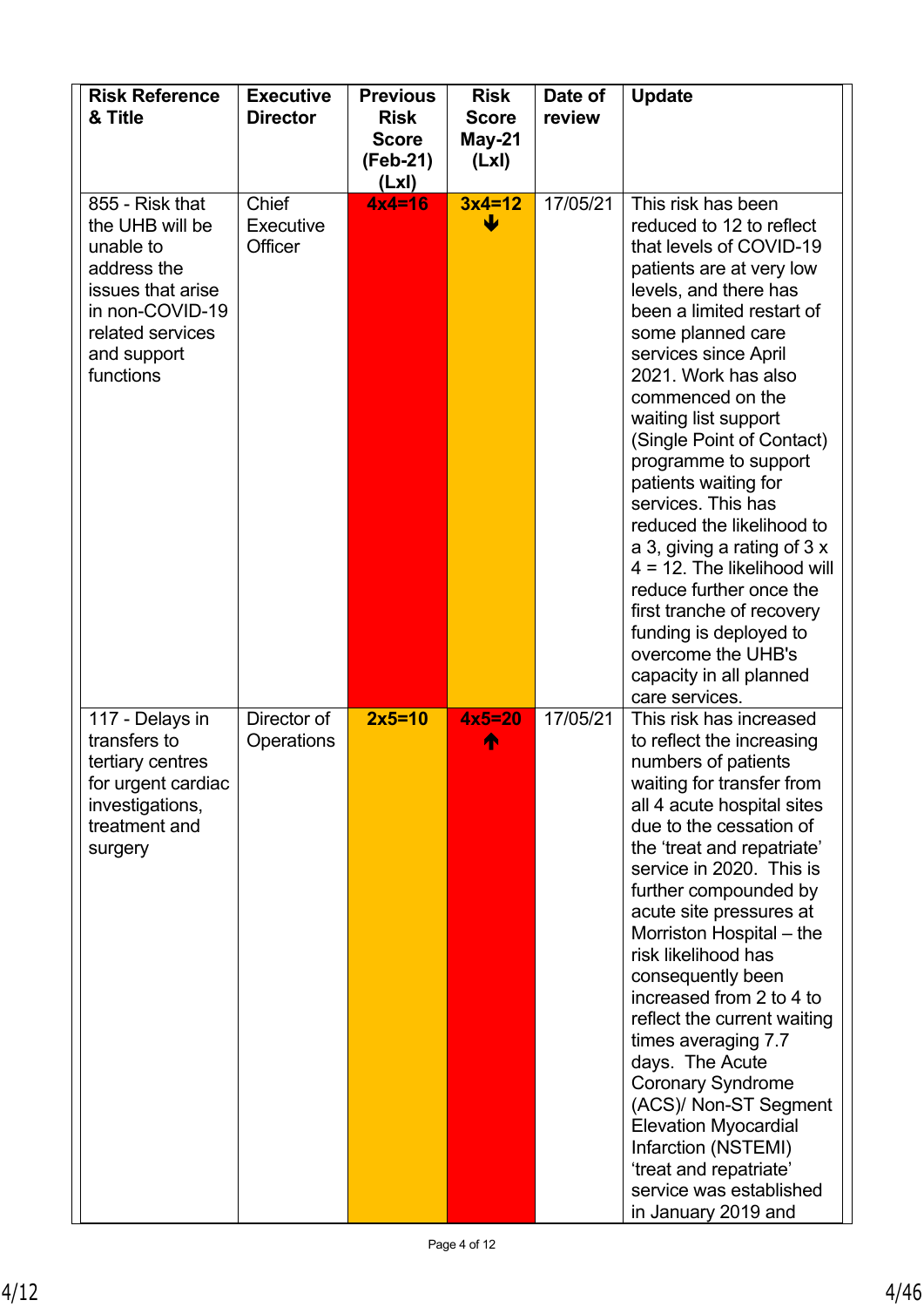|  |  |  | provided 6 ring-fenced        |
|--|--|--|-------------------------------|
|  |  |  | beds at Prince Phillip        |
|  |  |  | Hospital (PPH) and            |
|  |  |  | improved transfer times       |
|  |  |  | for Bronglais General         |
|  |  |  | Hospital (BGH) and            |
|  |  |  | Withybush General             |
|  |  |  | Hospital (WGH) patients       |
|  |  |  | in particular to address      |
|  |  |  | the historical delays         |
|  |  |  | experienced by HDdUHB         |
|  |  |  | in transferring patients to   |
|  |  |  | <b>Swansea Bay University</b> |
|  |  |  | Health Board's (SBUHB)        |
|  |  |  | tertiary cardiac service      |
|  |  |  | for a range of cardiac        |
|  |  |  | investigations,               |
|  |  |  | treatments and surgery,       |
|  |  |  | in particular transfer        |
|  |  |  | delays for ACS/NSTEMI         |
|  |  |  | patients requiring tertiary   |
|  |  |  | centre                        |
|  |  |  | angiography/coronary          |
|  |  |  | revascularisation within      |
|  |  |  | 72 hours of presentation      |
|  |  |  | to local secondary care       |
|  |  |  | hospital (NICE).              |

# *Note 4 - No change in risk score*

There have been no changes in the following risk scores since they were reported to the previous meeting.

| <b>Risk Reference</b><br>& Title                                                                     | <b>Executive</b><br><b>Director</b> | <b>Previous</b><br><b>Risk</b><br><b>Score</b><br>(Feb-21) | <b>Risk</b><br><b>Score</b><br>May-21 | Date of<br><b>Review</b> | <b>Update</b>                                                                                                                                                                                                                                                                                                                                                                                                                             |
|------------------------------------------------------------------------------------------------------|-------------------------------------|------------------------------------------------------------|---------------------------------------|--------------------------|-------------------------------------------------------------------------------------------------------------------------------------------------------------------------------------------------------------------------------------------------------------------------------------------------------------------------------------------------------------------------------------------------------------------------------------------|
| Risk 684 - Lack<br>of agreed<br>replacement<br>programme for<br>radiology<br>equipment<br>across UHB | Director of<br><b>Operations</b>    | $5x4=20$                                                   | $5x4=20$                              | 30/04/21                 | This risk has been<br>recently reviewed by the<br>Head of Service. The<br>risk score remains at 20<br>as, although funding has<br>been agreed for 2 out<br>the 5 required CT<br>scanners for HDdUHB,<br>these will not be<br>commissioned until the<br>end of Q3 and Q4.<br>Therefore, the benefits<br>will not be realised and<br>the likelihood of business<br>disruption will not<br>decrease until these are<br>in place. Whilst some |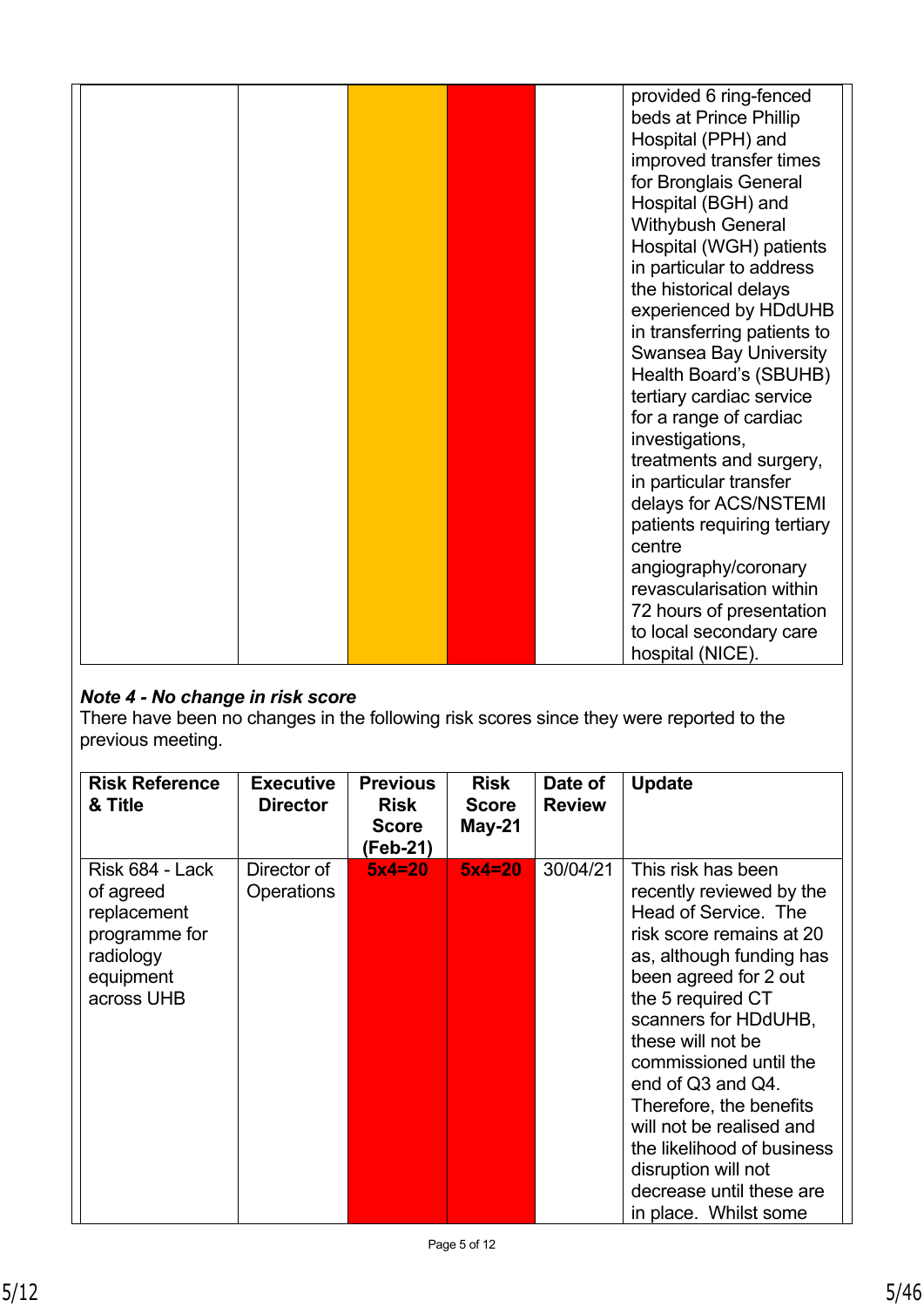|                                                                                                                                                                                             |                           |          |          |          | contingency has been<br>provided by a scanner in<br>a demountable unit, this<br>does not provide full<br>cover for acute care (not<br>suitable for complex<br>care). The replacement<br>programme is still heavily<br>reliant on funding from<br>the All Wales Capital<br>Programme.                                                                                                                                                                                                                                                                                                                                                                                                                                                                                                                                                                                                                                                                                                                                                                                                                 |
|---------------------------------------------------------------------------------------------------------------------------------------------------------------------------------------------|---------------------------|----------|----------|----------|------------------------------------------------------------------------------------------------------------------------------------------------------------------------------------------------------------------------------------------------------------------------------------------------------------------------------------------------------------------------------------------------------------------------------------------------------------------------------------------------------------------------------------------------------------------------------------------------------------------------------------------------------------------------------------------------------------------------------------------------------------------------------------------------------------------------------------------------------------------------------------------------------------------------------------------------------------------------------------------------------------------------------------------------------------------------------------------------------|
| Risk 1032 -<br>Delivery of Q3/4<br><b>Operating Plan -</b><br>Timely access to<br>assessment and<br>diagnosis for<br><b>Mental Health</b><br>and Learning<br><b>Disabilities</b><br>clients | Director of<br>Operations | $4x4=16$ | $4x4=16$ | 13/05/21 | <b>Referrals for Autism</b><br><b>Spectrum Disorder</b><br>(ASD) have continued<br>throughout the pandemic<br>at approximately the<br>same level as pre-<br>COVID-19. The service<br>is experiencing<br>significant waiting times<br>as a result of demand<br>levels. Due to the<br>constraints to undertake<br>the required face to face<br>assessments, the<br>implementation of social<br>distancing and, in some<br>instances patients<br>reluctance to attend<br>clinics due to the risk of<br>COVID-19, has an<br>impact on the services'<br>ability to treat the same<br>volume of service users<br>as they were previously<br>able to. In addition, the<br>estate footprint does not<br>lend itself to<br>accommodate the social<br>distance requirements<br>and in some instances is<br>not therapeutically<br>beneficial. Certain<br>elements of some<br>assessments, also being<br>restricted due to other<br>agencies, such as<br>education, providing<br>limited services. The<br><b>Integrated Autism</b><br>Service (IAS) is funded<br>on a fixed term basis,<br>which can make staff |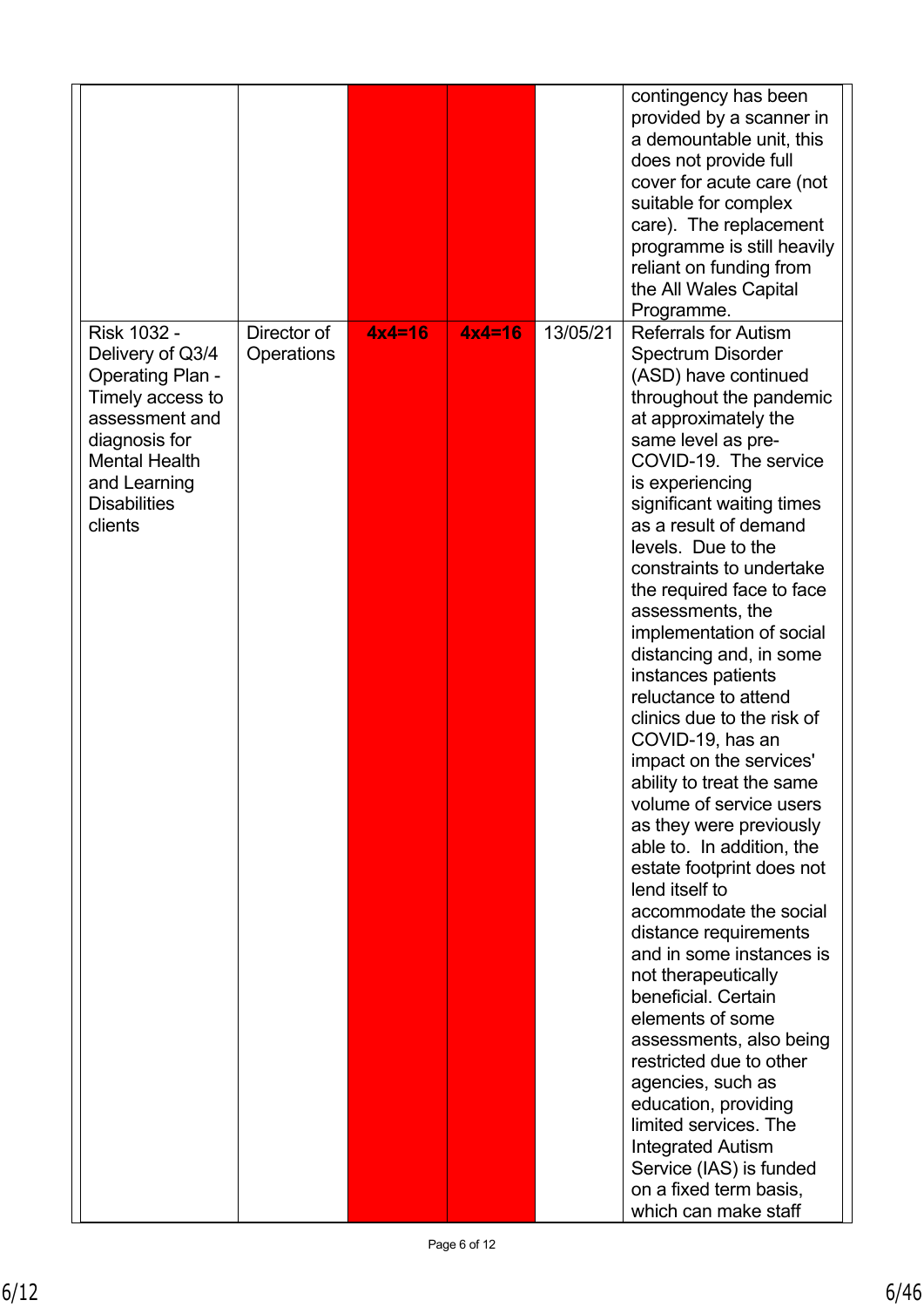|                                                                                                                  |                                                          |          |          |          | retention challenging in<br>addition to having to train<br>new incoming staff.                                                                                                                                                                                                                                                                                                                                                                                                                                                                                         |
|------------------------------------------------------------------------------------------------------------------|----------------------------------------------------------|----------|----------|----------|------------------------------------------------------------------------------------------------------------------------------------------------------------------------------------------------------------------------------------------------------------------------------------------------------------------------------------------------------------------------------------------------------------------------------------------------------------------------------------------------------------------------------------------------------------------------|
| Risk 750 - Lack<br>of substantive<br>middle grade<br>doctors affecting<br>Emergency<br>Department (ED)<br>in WGH | Director of<br><b>Operations</b>                         | $4x4=16$ | $4x4=16$ | 13/05/21 | Despite improvement<br>through locum staff<br>being secured, the<br>middle grade rota<br>remains under constant<br>review and management<br>as the department are<br>fully reliant on temporary<br>staff.<br>Despite ongoing<br>recruitment, there are 4<br>vacant posts as<br>previously recruited<br>doctors have withdrawn.<br><b>Discussions are</b><br>underway in relation to<br>the job description.                                                                                                                                                            |
| Risk 129 - Ability<br>to deliver a GP<br>Out of Hours<br>(OOH) Service<br>for HDdUHB<br>patients                 | Director of<br>Operations                                | $4x3=12$ | $4x3=12$ | 14/05/21 | The COVID-19<br>pandemic, combined<br>with the temporary<br>overnight service<br>changes, has brought<br>some respite to the<br>service fragility, which is<br>reflected in the current<br>risk score. Stability in the<br>Carmarthen rota is now<br>being seen however, it<br>coincides with<br>destabilisation within<br>Pembrokeshire. This,<br>combined with any lifting<br>of lock down/infection<br>control related absence<br>or impact on in-hours<br>provision, is highly likely<br>to rapidly result in further<br>deterioration of the<br>current position. |
| <b>Risk 628 -</b><br>Fragility of<br>therapy provision<br>across acute and<br>community<br>services              | Director of<br><b>Therapies</b><br>and Health<br>Science | $3x4=12$ | $3x4=12$ | 12/05/21 | Therapy service<br>provision across acute,<br>community and primary<br>care continues to be<br>challenging, as outlined<br>in the risk description.<br>However, there have<br>been improvements<br>following additional<br>resourcing (Major<br>Trauma, Nutrition,                                                                                                                                                                                                                                                                                                     |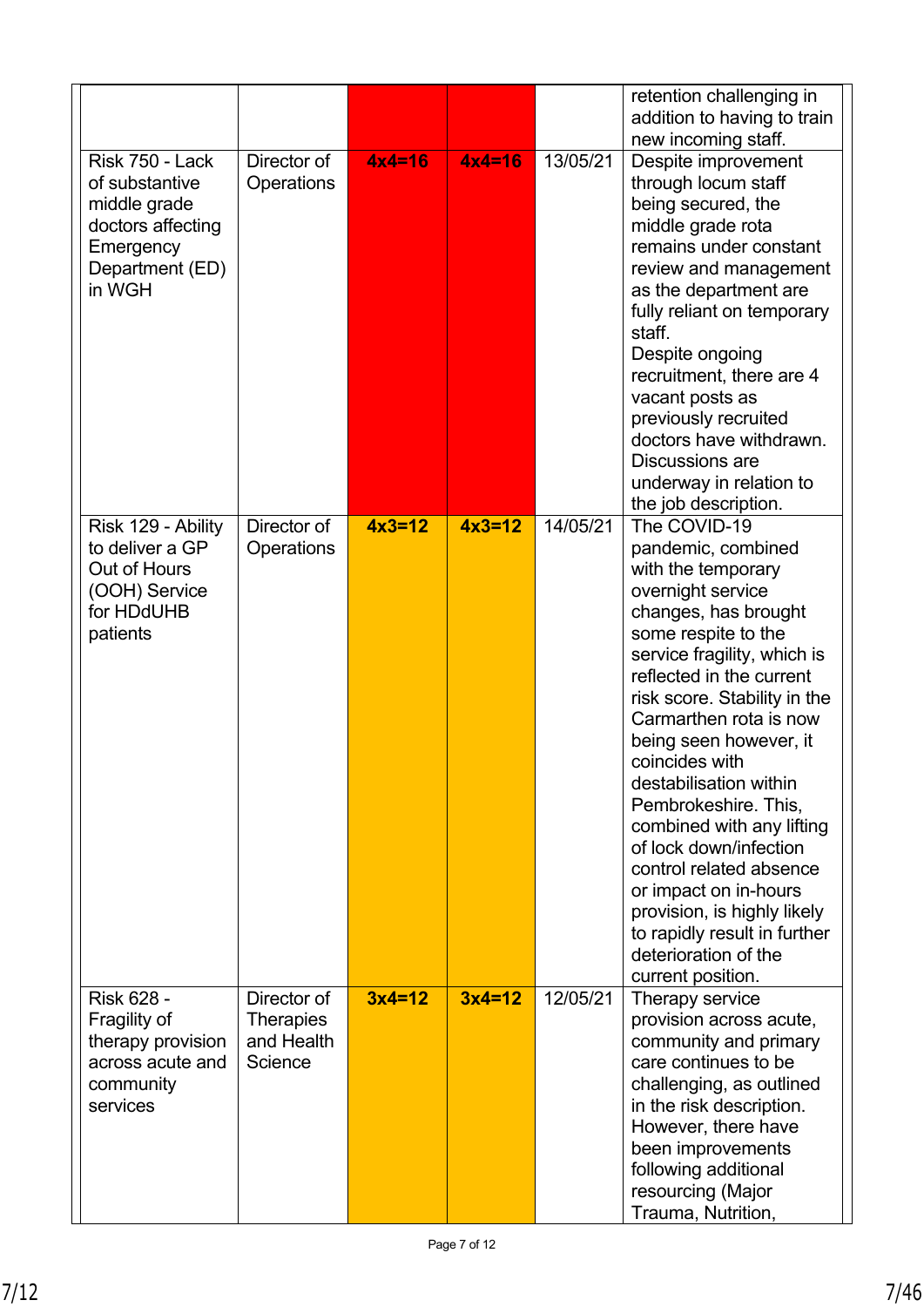|                                                                                            |                           |          |          |          | Rehabilitation,<br>Lymphoedema,<br>Dementia,<br>Musculoskeletal (MSK),<br>Winter Funding),<br>workforce redesign and<br>over recruitment of Band<br>5 graduates<br>(Physiotherapy,<br>Occupational Therapy,<br>Podiatry, and Speech<br>and Language Therapy).<br>COVID-19 and<br>rehabilitation<br>requirements have<br>affected service<br>provision by adding an<br>additional challenge to<br>workforce models.<br>However, this has also<br>enabled the roll out at<br>scale of digital and virtual<br>consultations. Across<br>therapy services, current<br>demand is largely being<br>met for new patient<br>referrals, apart from<br>those clinical areas<br>where physical delivery<br>of hands on treatment is<br>impacted by the<br>demands of physical<br>distancing and Infection<br><b>Prevention and Control</b><br>(IP&C) requirements.<br>Further work is<br>underway to understand<br>the potential additional<br>demand for rehabilitation<br>for those directly affected<br>by the pandemic or<br>indirectly by the |
|--------------------------------------------------------------------------------------------|---------------------------|----------|----------|----------|----------------------------------------------------------------------------------------------------------------------------------------------------------------------------------------------------------------------------------------------------------------------------------------------------------------------------------------------------------------------------------------------------------------------------------------------------------------------------------------------------------------------------------------------------------------------------------------------------------------------------------------------------------------------------------------------------------------------------------------------------------------------------------------------------------------------------------------------------------------------------------------------------------------------------------------------------------------------------------------------------------------------------------------|
|                                                                                            |                           |          |          |          | interruption of access to<br>routine service provision.                                                                                                                                                                                                                                                                                                                                                                                                                                                                                                                                                                                                                                                                                                                                                                                                                                                                                                                                                                                |
| <b>Risk 291 - Risk</b><br>$291 -$ Lack of 24<br>hour access to<br>Thrombectomy<br>services | Director of<br>Operations | $4x3=12$ | $4x3=12$ | 11/05/21 | Mechanical intervention<br>for Stroke is available at<br><b>North Bristol NHS Trust</b><br>(NBT) and Walton<br><b>Centre NHS Foundation</b><br><b>Trust for Bronglais</b><br>Hospital. The service<br>has been expanded to a<br>7 day service, 8am-8pm,                                                                                                                                                                                                                                                                                                                                                                                                                                                                                                                                                                                                                                                                                                                                                                                |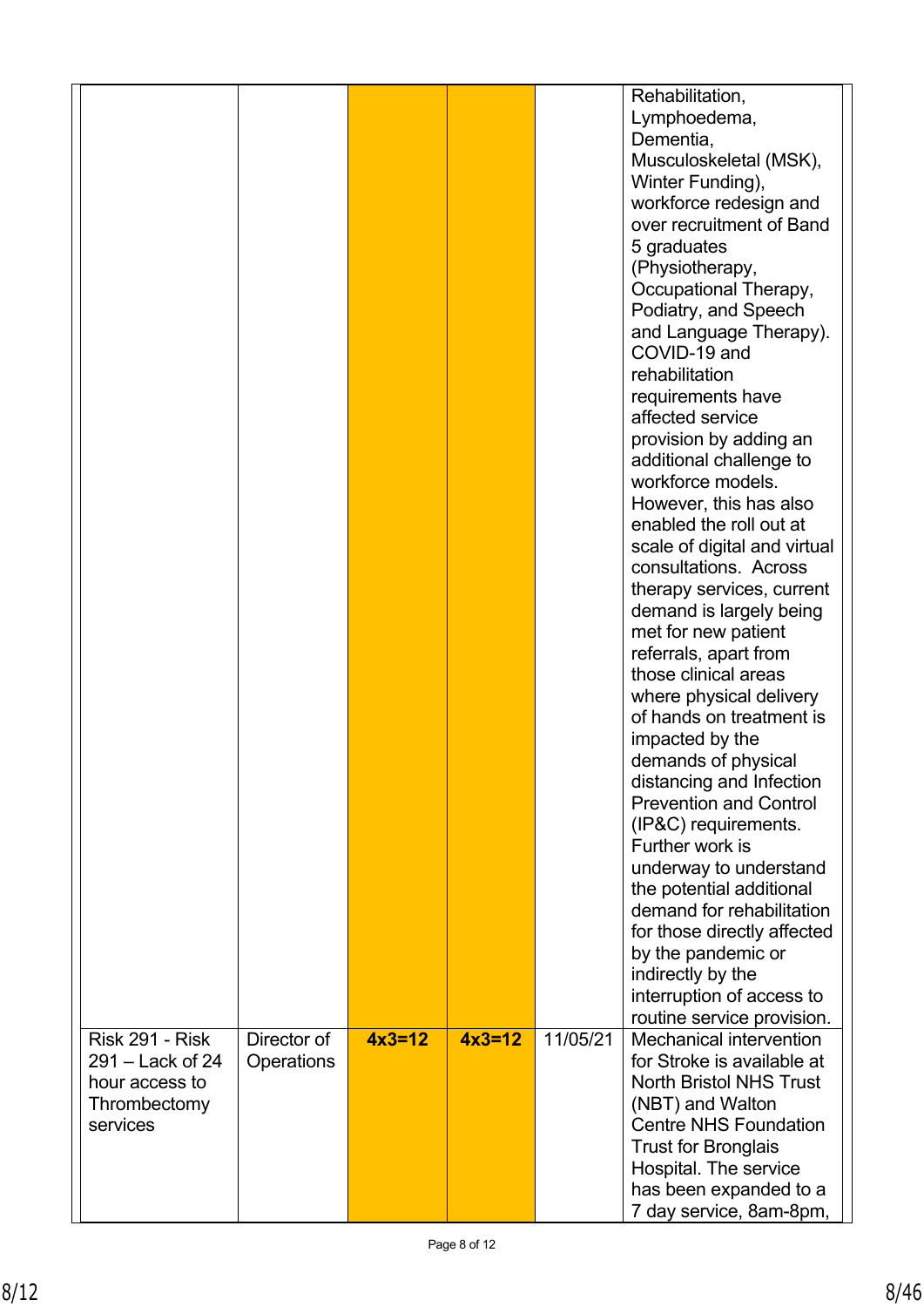|                                                                                                                |                                      |          |          |          | with a 6pm cut off point<br>for patients arriving at<br>NBT. The Health Board<br>still does not operate a<br>24/7 service, and any<br>patients presenting after<br>the cut-off point will not<br>be accepted by NBT.                                                                                                                                                                                                                                                                                                                                                                                                                                                                                            |
|----------------------------------------------------------------------------------------------------------------|--------------------------------------|----------|----------|----------|-----------------------------------------------------------------------------------------------------------------------------------------------------------------------------------------------------------------------------------------------------------------------------------------------------------------------------------------------------------------------------------------------------------------------------------------------------------------------------------------------------------------------------------------------------------------------------------------------------------------------------------------------------------------------------------------------------------------|
| Risk 634 -<br>Overnight theatre<br>provision in BGH                                                            | Director of<br>Operations            | $2x5=10$ | $2x5=10$ | 21/05/21 | Resolution of the<br>process to remove<br>compensatory rest days<br>was paused during the<br>COVID-19 pandemic.<br>The Operational Quality,<br>Safety and Experience<br>Sub-Committee<br>(OQSESC) met in<br>January 2021 to review<br>the risk assessment, and<br>the hearing conclusion<br>has now been issued by<br>the Director of<br>Operations, with<br>implementation by end of<br>Q2. Based on the risk<br>assessment for option 3,<br>the risk would be<br>reduced to within the<br>UHB tolerance and<br>would be consistent with<br>the model in place in<br>Glangwili General<br>Hospital (GGH). A<br>readiness assessment is<br>being prepared ahead of<br>implementation for<br>Executive sign off. |
| <b>Risk 853 - Risk</b><br>that HDdUHB's<br>response to<br>COVID-19 will be<br>insufficient to<br>manage demand | <b>Chief</b><br>Executive<br>Officer | $1x5=5$  | $1x5=5$  | 20/05/21 | This risk reflects that the<br>Health Board would not<br>be able to manage an<br>increase in demand in<br>terms of bed space,<br>workforce and<br>equipment/consumables,<br>and to reflect the<br>potential quality and<br>safety impacts. This risk<br>remains within the<br><b>Health Board risk</b><br>tolerance as based on<br>estimated COVID-19<br>demand and the                                                                                                                                                                                                                                                                                                                                         |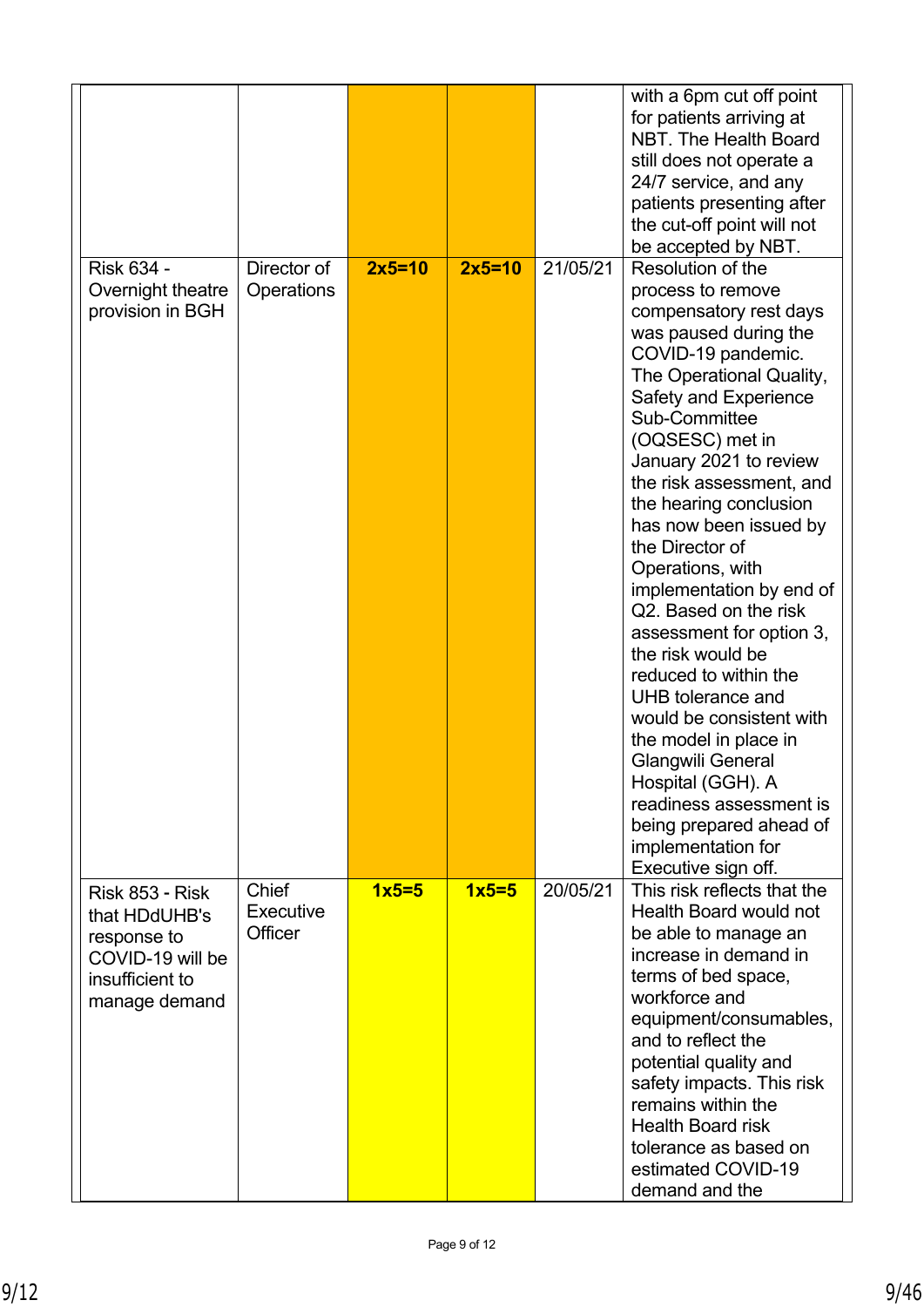|  |  |  |  |  | planning undertaken to<br>respond to COVID-19. |  |
|--|--|--|--|--|------------------------------------------------|--|
|  |  |  |  |  |                                                |  |

#### **Argymhelliad / Recommendation**

The Committee is requested to seek assurance that:

- All identified controls are in place and working effectively.
- All planned actions will be implemented within stated timescales and will reduce the risk further and/or mitigate the impact, if the risk materialises.
- Challenge where assurances are inadequate.

This in turn will enable the Committee to provide the necessary assurance to the Board, through its Committee Update Report, that the UHB is managing these risks effectively.

| Amcanion: (rhaid cwblhau)<br><b>Objectives: (must be completed)</b>                              |                                                                                                                                                                                                                                                                                                                                                                            |
|--------------------------------------------------------------------------------------------------|----------------------------------------------------------------------------------------------------------------------------------------------------------------------------------------------------------------------------------------------------------------------------------------------------------------------------------------------------------------------------|
| <b>Committee ToR Reference:</b><br>Cyfeirnod Cylch Gorchwyl y Pwyllgor:                          | 5.2 Seek assurance on the management of<br>principal risks within the Board Assurance<br>Framework (BAF) and Corporate Risk Register<br>(CRR) allocated to the Committee and provide<br>assurance to the Board that risks are being<br>managed effectively and report any areas of<br>significant concern e.g. where risk tolerance is<br>exceeded, lack of timely action. |
| Cyfeirnod Cofrestr Risg Datix a Sgôr<br>Cyfredol:<br>Datix Risk Register Reference and<br>Score: | Contained within the report                                                                                                                                                                                                                                                                                                                                                |
| Safon(au) Gofal ac lechyd:<br>Health and Care Standard(s):                                       | Governance, Leadership and Accountability                                                                                                                                                                                                                                                                                                                                  |

# **Effaith/Impact:**

| <b>Ariannol / Financial:</b>    | No direct impacts from the report, however, proactive risk  |
|---------------------------------|-------------------------------------------------------------|
| <b>Ansawdd / Patient Care:</b>  | management including learning from incidents and events     |
| <b>Gweithlu / Workforce:</b>    | contributes towards reducing/eliminating recurrence of      |
| Risg / Risk:                    | risk materialising and mitigates against any possible legal |
| <b>Cyfreithiol / Legal:</b>     | claim with a financial impact.                              |
| <b>Enw Da / Reputational:</b>   |                                                             |
| <b>Gyfrinachedd / Privacy:</b>  | Poor management of risks can lead to loss of stakeholder    |
| <b>Cydraddoldeb / Equality:</b> | confidence. Organisations are expected to have effective    |
|                                 | risk management systems in place and take steps to          |
|                                 | reduce/mitigate risks.                                      |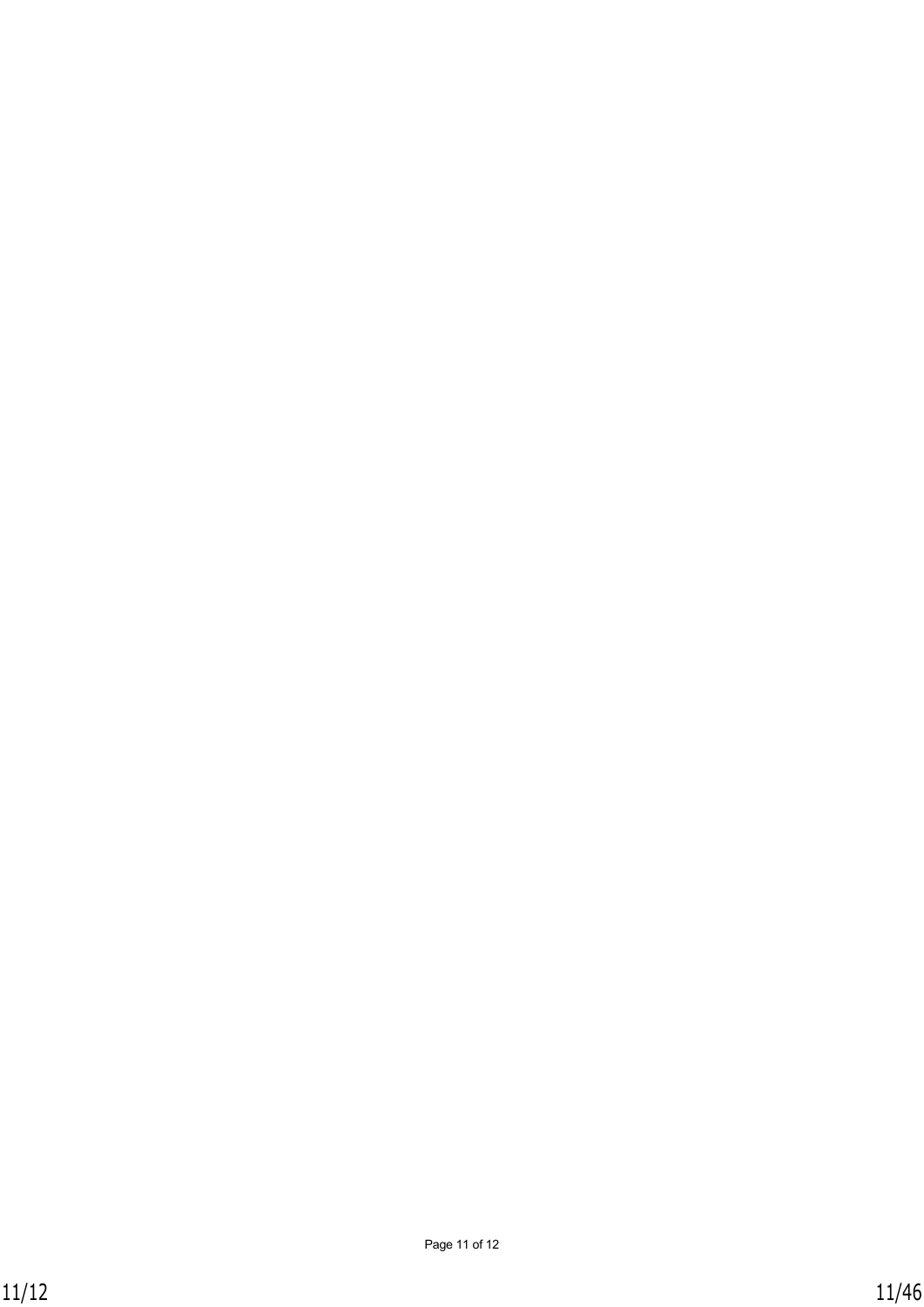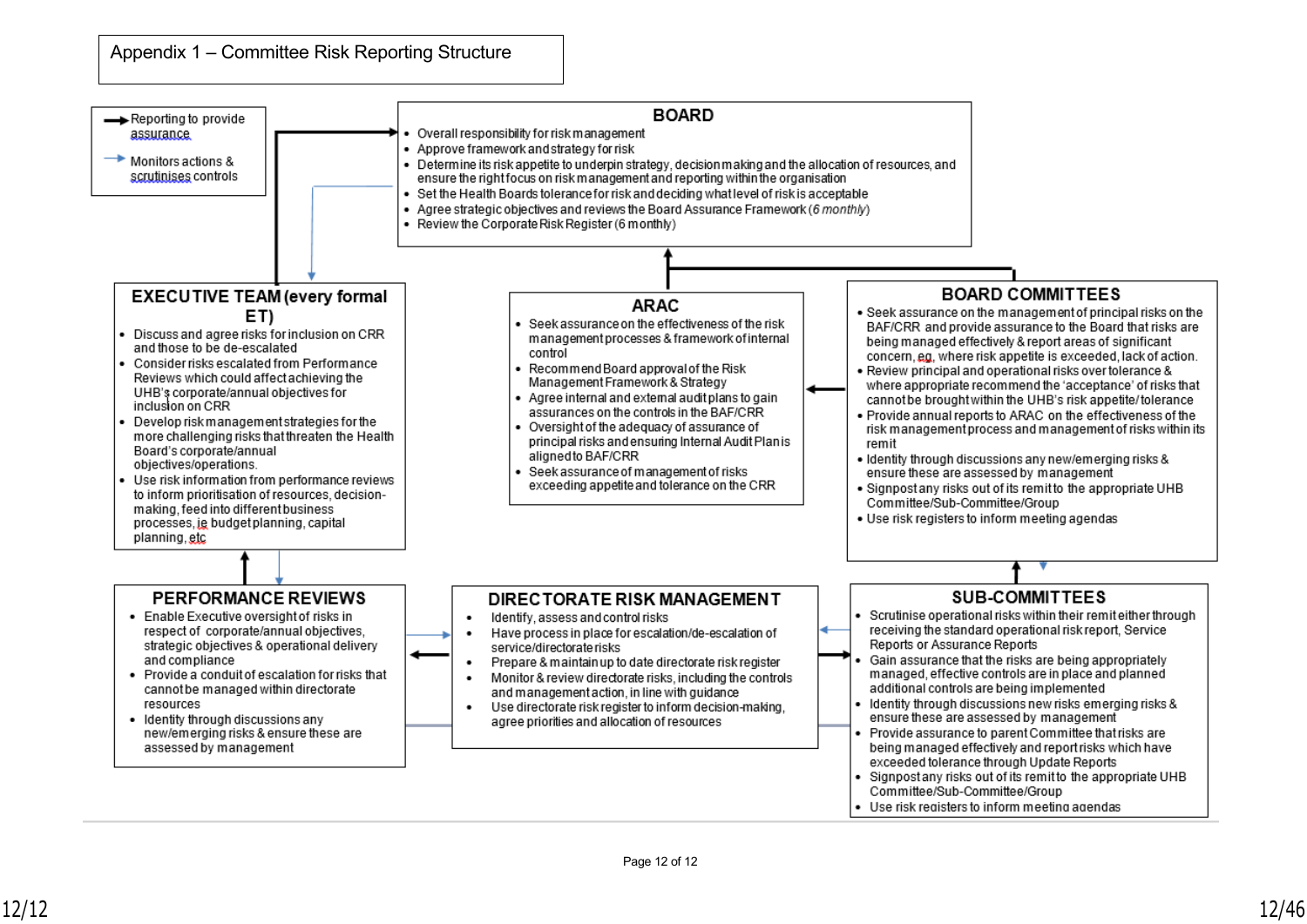|                           |                                                                                                                                    |                   | <b>CORPORATE RISK REGISTER SUMMARY MAY 2021</b> |                                             |                |                  |                                         |               |                                      | Appendix 2 |
|---------------------------|------------------------------------------------------------------------------------------------------------------------------------|-------------------|-------------------------------------------------|---------------------------------------------|----------------|------------------|-----------------------------------------|---------------|--------------------------------------|------------|
| <b>Risk</b><br><b>Ref</b> | Risk (for more detail see individual risk entries)                                                                                 | <b>Inclu</b><br>ã | <b><br/> Risk Owner</b>                         | <b>Domain</b>                               | Toleranc       | Previou:<br>Risl | Score<br>Risl<br>$May-2$<br><b>Scot</b> | Tren          | <b>Targe</b><br>Ris<br>Scon          | Risk       |
| 684                       | Lack of agreed replacement programme for radiology equipment across UHB                                                            | *                 | Carruthers, Andrew                              | Service/Business<br>interruption/disruption | 6              |                  | $5x4=20$ $5x4=20$                       | $\rightarrow$ | $3 \times 4 = 12$                    | 3          |
| 117                       | Delays in transfers to tertiary centres for urgent cardiac investigations, treatment and<br>surgery                                |                   | Carruthers, Andrew                              | Safety - Patient, Staff or Public           |                |                  | $2 \times 5 = 10$ $4 \times 5 = 20$     | 个             | $2 \times 5 = 10$                    | 6          |
| 1032                      | 2021/22 Operating Plan Delivery - Timely access to assessment and diagnosis for Mental<br>Health and Learning Disabilities clients | -5                | Carruthers, Andrew                              | Safety - Patient, Staff or Public           |                |                  | $4 \times 4 = 16$ $4 \times 4 = 16$     | $\rightarrow$ | $3 \times 4 = 12$                    | 10         |
| 750                       | Lack of substantive middle grade doctors affecting Emergency Department in WGH.                                                    | $* *$             | Carruthers, Andrew                              | Safety - Patient, Staff or Public           | 6              |                  | $4x4=16$ $4x4=16$                       | $\rightarrow$ | $2 \times 4 = 8$                     | 13         |
| 129                       | Ability to deliver an Urgent Primary Care Out of Hours Service for Hywel Dda patients                                              | *                 | Carruthers, Andrew                              | Service/Business<br>interruption/disruption |                |                  | $4 \times 3 = 12$ $4 \times 3 = 12$     | $\rightarrow$ | $4 \times 3 = 12$<br><b>Accepted</b> | 16         |
| 628                       | Fragility of therapy provision across acute, community and primary care services                                                   | $\overline{2}$    | Shakeshaft, Alison                              | Safety - Patient, Staff or Public           | $\mathbf{R}$   |                  | $3 \times 4 = 12$ $3 \times 4 = 12$     | $\rightarrow$ | $3 \times 4 = 12$                    | 20         |
| 855                       | Risk that the UHB will be unable to address the issues that arise in non-covid related<br>services and support functions           | 5                 | Moore, Steve                                    | Quality/Complaints/Audit                    | $\overline{R}$ |                  | $4 \times 4 = 16$ $3 \times 4 = 12$     | ↓             | $2 \times 4 = 8$                     | 24         |
| 291                       | Lack of 24 hour access to Thrombectomy services                                                                                    |                   | Carruthers, Andrew                              | Quality/Complaints/Audit                    | $\mathbf{R}$   |                  | $3 \times 4 = 12$ $3 \times 4 = 12$     | $\rightarrow$ | $2 \times 2 = 4$                     | 27         |
| 634                       | Overnight theatre provision in Bronglais General Hospital                                                                          | *                 | Carruthers, Andrew                              | Safety - Patient, Staff or Public           | 6              |                  | $2 \times 5 = 10$ 2×5=10                | $\rightarrow$ | $1 \times 5 = 5$                     | 30         |
| 853                       | Risk that Hywel Dda's response to COVID-19 will be insufficient to manage demand                                                   | 5                 | Moore, Steve                                    | Safety - Patient, Staff or Public           | 6              | $1 \times 5 = 5$ | $1 \times 5 = 5$                        | $\rightarrow$ | $1 \times 5 = 5$                     | 33         |
|                           | Kev                                                                                                                                |                   |                                                 |                                             |                |                  |                                         |               |                                      |            |
| $\ast$                    | <b>Operational Risk</b>                                                                                                            |                   |                                                 |                                             |                |                  |                                         |               |                                      |            |
| **                        | Delivery of the Quarter 3/4 Operating Plan                                                                                         |                   |                                                 |                                             |                |                  |                                         |               |                                      |            |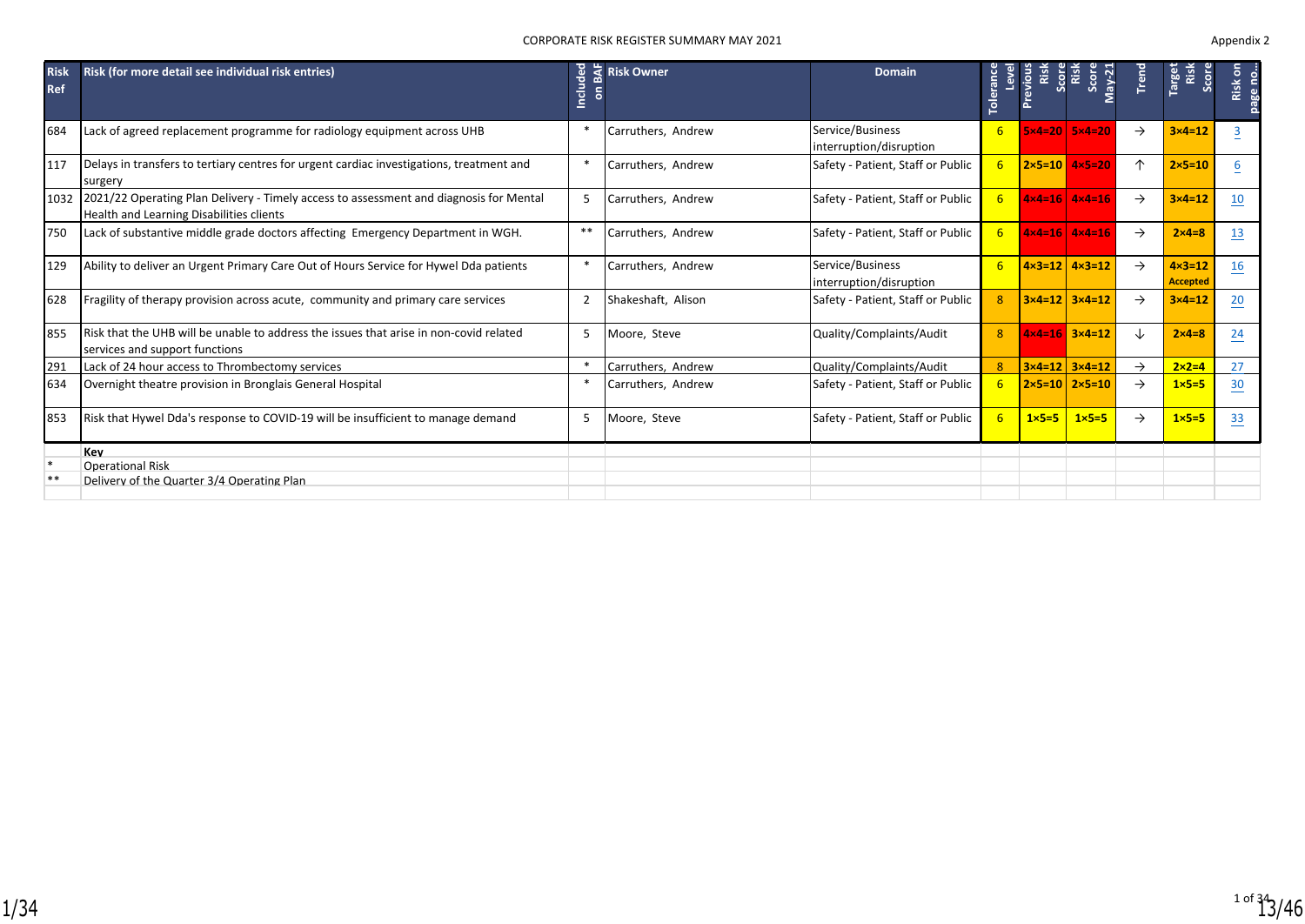| <b>Assurance Key:</b> |                                          |                                       |
|-----------------------|------------------------------------------|---------------------------------------|
|                       | <b>3 Lines of Defence (Assurance)</b>    |                                       |
| 1st Line              | Business Ma Tends to be detailed         |                                       |
| 2nd Line              | Corporate O Less detailed but            |                                       |
| 3rd Line              |                                          | IndependenOften less detail but truly |
|                       | <b>Key - Assurance Required</b>          | NB.                                   |
|                       | Detailed review of relevant in Assurance |                                       |
|                       | Medium level review                      | Map will<br>tell you if               |
|                       | Cursory or narrow scope of re you have   |                                       |
|                       | <b>Key - Control RAG rating</b>          |                                       |
|                       | LOW                                      | Significant concerns over             |
|                       | <b>MEDIUM</b>                            | Some areas of concern o               |
|                       | <b>HIGH</b>                              | Controls in place assesse             |
|                       | <b>INSUFFICIENT</b>                      | Insufficient information a            |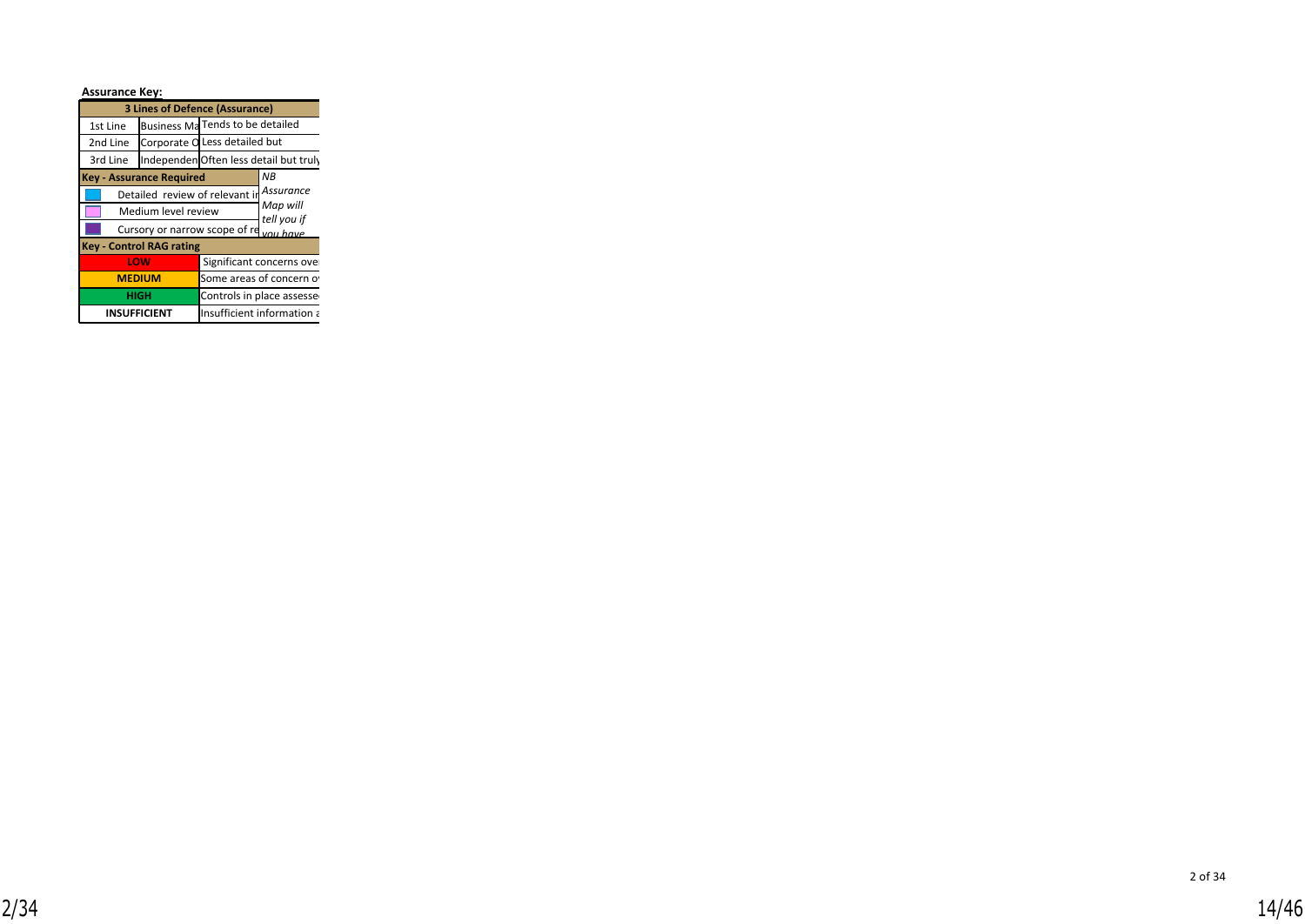<span id="page-14-0"></span>

| <b>Date Risk</b><br>Identified: |     | jan-19                                   |                                                                                                                                                                                                                                                                                                                                                                                                                                                                                                                                                                                                                                                                                                                                                                                                                                                                                                                                                                                                                                                                                                                                                                                                                                                                                                                                                                                                                                                                                                                                                                                                            |     | <b>Executive Director Owner:</b>                                                                                                                                                          |                                                                                                                                                                                                                                                                                                                                                                                                 | Carruthers, Andrew                                                 |                                       |                             |                        |                      | <b>Date of Review:</b> | $apr-21$                                                            |
|---------------------------------|-----|------------------------------------------|------------------------------------------------------------------------------------------------------------------------------------------------------------------------------------------------------------------------------------------------------------------------------------------------------------------------------------------------------------------------------------------------------------------------------------------------------------------------------------------------------------------------------------------------------------------------------------------------------------------------------------------------------------------------------------------------------------------------------------------------------------------------------------------------------------------------------------------------------------------------------------------------------------------------------------------------------------------------------------------------------------------------------------------------------------------------------------------------------------------------------------------------------------------------------------------------------------------------------------------------------------------------------------------------------------------------------------------------------------------------------------------------------------------------------------------------------------------------------------------------------------------------------------------------------------------------------------------------------------|-----|-------------------------------------------------------------------------------------------------------------------------------------------------------------------------------------------|-------------------------------------------------------------------------------------------------------------------------------------------------------------------------------------------------------------------------------------------------------------------------------------------------------------------------------------------------------------------------------------------------|--------------------------------------------------------------------|---------------------------------------|-----------------------------|------------------------|----------------------|------------------------|---------------------------------------------------------------------|
| <b>Strategic</b><br>Objective:  |     | N/A - Operational Risk                   |                                                                                                                                                                                                                                                                                                                                                                                                                                                                                                                                                                                                                                                                                                                                                                                                                                                                                                                                                                                                                                                                                                                                                                                                                                                                                                                                                                                                                                                                                                                                                                                                            |     | <b>Lead Committee:</b>                                                                                                                                                                    |                                                                                                                                                                                                                                                                                                                                                                                                 | Quality, Safety and Experience Assurance Date of Next<br>Committee |                                       |                             |                        | <b>Review:</b>       |                        | $mai-21$                                                            |
| <b>Risk ID:</b>                 | 684 | <b>Description:</b>                      | <b>Principal Risk</b> There is a risk radiology service provision from breakdown of key<br>radiology imaging equipment (specifically insufficient CT capacity<br>UHB-wide, and the general rooms and fluoroscopy room in<br>Bronglais). This is caused by equipment not being replaced in line<br>with RCR (Royal College of Radiographers) and other guidelines.<br>This could lead to an impact/affect on patient flows resulting from<br>delays in diagnosis and treatments, delays in discharges, increased<br>waiting times on cancer pathways, increased staffing costs to<br>minimise the impact on patients when breakdowns occur and<br>increased number of breaches over 8 weeks due to increased<br>downtime.                                                                                                                                                                                                                                                                                                                                                                                                                                                                                                                                                                                                                                                                                                                                                                                                                                                                                   |     | <b>Risk Rating: (Likelihood x Impact)</b><br>Domain:<br><b>Inherent Risk Score (L x I):</b><br><b>Current Risk Score (L x I):</b><br>Target Risk Score (L x I):<br><b>Tolerable Risk:</b> | Service/Business<br>interruption/disruption                                                                                                                                                                                                                                                                                                                                                     | $5x4=20$<br>$5x4=20$<br>$3 \times 4 = 12$<br>6 <sup>1</sup>        | 25<br>20<br>15<br>10<br>5<br>$\Omega$ | Nov-19<br>Feb-20<br>$1u+19$ | May-20<br>$J$ un- $20$ | $Sep-20$<br>$Jan-21$ | $Mar-21$<br>Apr-21     | Current Risk<br>Score<br>Target Risk<br>Score<br>Tolerance<br>Level |
|                                 |     |                                          | Does this risk link to any Directorate (operational) risks?                                                                                                                                                                                                                                                                                                                                                                                                                                                                                                                                                                                                                                                                                                                                                                                                                                                                                                                                                                                                                                                                                                                                                                                                                                                                                                                                                                                                                                                                                                                                                | 644 | Trend:                                                                                                                                                                                    |                                                                                                                                                                                                                                                                                                                                                                                                 |                                                                    |                                       |                             |                        |                      |                        |                                                                     |
|                                 |     | <b>Rationale for CURRENT Risk Score:</b> |                                                                                                                                                                                                                                                                                                                                                                                                                                                                                                                                                                                                                                                                                                                                                                                                                                                                                                                                                                                                                                                                                                                                                                                                                                                                                                                                                                                                                                                                                                                                                                                                            |     | <b>Rationale for TARGET Risk Score:</b>                                                                                                                                                   |                                                                                                                                                                                                                                                                                                                                                                                                 |                                                                    |                                       |                             |                        |                      |                        |                                                                     |
| complex care).                  |     |                                          | The UHB's stock of imaging equipment routinely breaks down causing disruption to diagnostic imaging<br>services across all sites which has a significant impact on the UHB's ability to meet its RTT target and<br>impact to patients can include delays in diagnosis and treatment. Presently equipment downtime is<br>frequently up to a week which can put significant pressures on all diagnostic services. Whilst activity<br>has decreased due to COVID, scanning of COVID patients requires more time than non-COVID patients, With more modern equipment, breakdowns will be less likely and less significant in terms of downtime together<br>which will become an issue as requests for diagnostics for non-COVID patients increase as other<br>services resume. Commissioning of agreed equipment has also been delayed as a result of COVID and<br>this remains dependent external factors. Radiology has been asked to increase its service provision to<br>other Directorates which it is currently unable to provide due to limitations on current equipment,<br>however the demountable CT-scanner will provide much needed resilience at GGH. The risk score<br>remains at 20 as funding has been agreed for 2 out 5 required CT scanners for Hywel Dda, however<br>these will not be commissioned until end of Q3 and Q4 therefore the benefits will not be realised and<br>the likelihood will not decrease until these are in place. Whilst some contingency has been provided<br>by a scanner in a demountable unit this does not provide full cover for acute care (not suitable for |     | plans will also help reduce the impact of equipment breakdown across the UHB.                                                                                                             | Until a formal replacement programme in place, it will not be possible to bring this risk within tolerance and<br>therefore the target score has increased to 15 as it should be possible that when the new equipment is<br>commissioned, this will slightly reduce the risk.<br>with a reduced impact on the diagnostic services at the remaining hospital sites. Improved business continuity |                                                                    |                                       |                             |                        |                      |                        |                                                                     |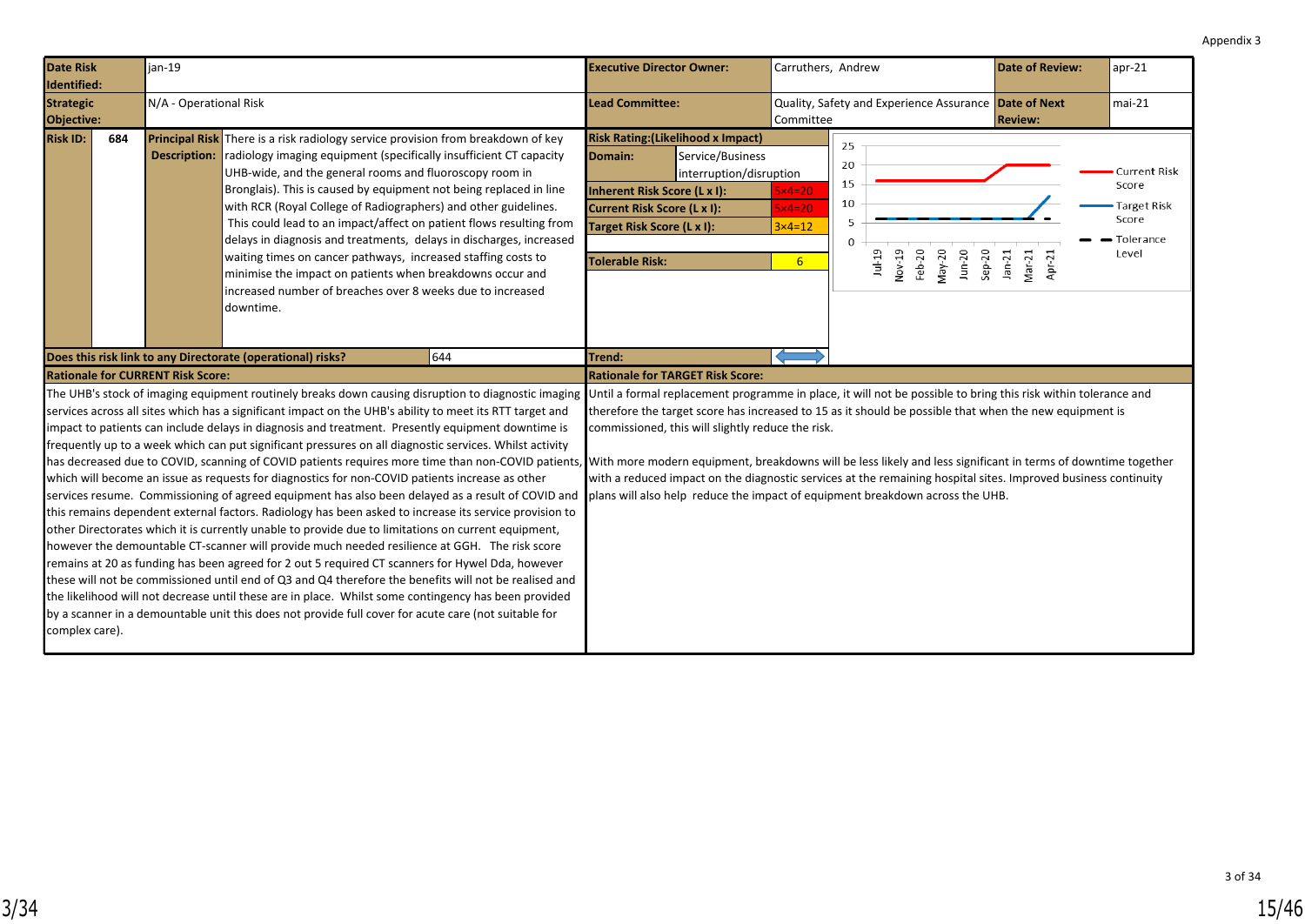| <b>Key CONTROLS Currently in Place:</b>                                                                                                                                                                                                                                                                                                                                                                                                                                                                                                                                                  |                                                                                                                                                                                                                                         | <b>Gaps in CONTROLS</b>                                                                                                           |                  |                                                                    |                                                                                                                                                                                                                                                                                                                                                    |
|------------------------------------------------------------------------------------------------------------------------------------------------------------------------------------------------------------------------------------------------------------------------------------------------------------------------------------------------------------------------------------------------------------------------------------------------------------------------------------------------------------------------------------------------------------------------------------------|-----------------------------------------------------------------------------------------------------------------------------------------------------------------------------------------------------------------------------------------|-----------------------------------------------------------------------------------------------------------------------------------|------------------|--------------------------------------------------------------------|----------------------------------------------------------------------------------------------------------------------------------------------------------------------------------------------------------------------------------------------------------------------------------------------------------------------------------------------------|
| (The existing controls and processes in place to manage the risk)                                                                                                                                                                                                                                                                                                                                                                                                                                                                                                                        | <b>Identified Gaps in</b><br><b>Controls: (Where one or</b><br>more of the key controls<br>on which the<br>organisation is relying is<br>not effective, or we do                                                                        | How and when the Gap in control be<br><b>addressed</b><br>Further action necessary to address the<br>controls gaps                | By Who           | <b>By When</b>                                                     | <b>Progress</b>                                                                                                                                                                                                                                                                                                                                    |
| # Service maintenance contracts in place and regularly reviewed to<br>ensure value for money is maintained.<br># The difficult to source spares can be obtained through bespoke<br>manufacture but this invariably results in inherent delays in returning<br>equipment to service.<br># Regular quality assurance checks (eg daily checks).<br># Use of other equipment/transfer of patients across UHB during times<br>of breakdown.<br># Ability to change working arrangements following breakdowns to<br>minimise impact to patients.<br># Site business continuity plans in place. | Limitation of spare parts<br>for some older<br>equipment leading to<br>extended outages. This<br>issue may be<br>compounded by Brexit.<br>Increased use of site<br>contingency plans puts<br>pressures on patient<br>flows, discharges, | Review and strengthen site business<br>continuity plans with individual site leads to<br>ensure robust response to breakdown.     | Evans,<br>Amanda | Completed                                                          | Site leads in process of developing<br>up-to-date and robust business<br>continuity plans which will<br>operationalise procedures following<br>breakdowns. Site leads have met<br>with the business continuity team to<br>agree on the process of updating<br>plans. Due to operational pressures<br>this needs further time to fully<br>complete. |
| # Disaster recovery plan in place.<br># Replacement programme has been re-profiled by risk, usage and is<br>influenced by service reports. Some funding has been secured from<br>AWCP for some replacements but does not cover all outdated<br>equipment nor the future requirements.<br># Escalation process in place for service disruptions/breakdowns.<br># WG Funding agreed for 2 x CT scanners (GGH & WGH) - to be<br>commissioned by Dec21 and Mar22.<br># Additional CT secured in the form of a mobile van in December 2020.                                                   | diagnosis at other sites.<br>Reliance on AWCP for<br>replacement of<br>equipment.                                                                                                                                                       | Work with planning colleagues about<br>sourcing capital funding through DCP and<br>AWCP.                                          | Evans,<br>Amanda | 30/06/2019<br>01/04/2020<br>31/12/2020<br>31/03/2021<br>31/03/2023 | Two business cases have been<br>funded by WG. Further Business<br>Cases for the further 3 CT scanners<br>and or General Rooms (depending<br>on priority) to be submitted in<br>2022/23. Submit updated paper to<br>CEIMTSC to outline current priorities<br>and funding requirements from DCP<br>and AWCP.                                         |
|                                                                                                                                                                                                                                                                                                                                                                                                                                                                                                                                                                                          |                                                                                                                                                                                                                                         | Develop plan in line WG Operating<br>Framework for Q1 to deal with COVID and<br>non-COVID patient flows and potential<br>backlog. | Evans,<br>Amanda | Completed                                                          | Submit to Bronze Acute Group by<br>18/05/20.                                                                                                                                                                                                                                                                                                       |
|                                                                                                                                                                                                                                                                                                                                                                                                                                                                                                                                                                                          |                                                                                                                                                                                                                                         | Monthly project meeting to discuss<br>commissioning of agreed equipment with<br>estates, planning and manufacturers.              | Evans,<br>Amanda | 31/12/2020<br>30/08/2021<br>31/03/2022                             | Commissioning equipment is<br>dependent on lockdown measures in<br>and outside of UK and contractor<br>availability to undertake work. Some<br>equipment has already been<br>commissioned, however still<br>awaiting completion of project on<br>MRI in WGH. The commissioning of<br>lthe 2 CT scanner has been added to<br>project meeting.       |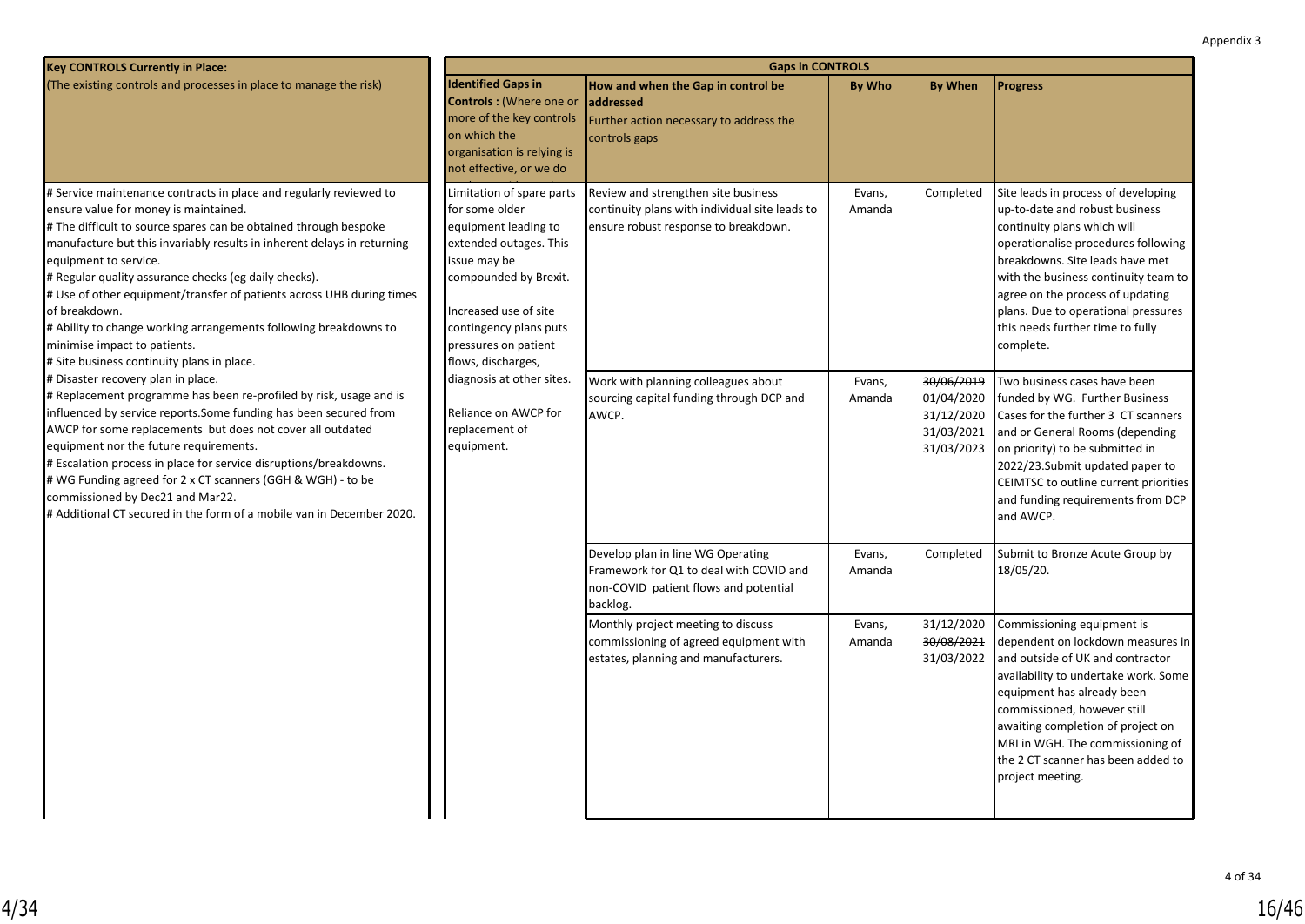|                                                                                                                             |                                                                      |                                                          |                                                                |                                                                                  |                                                                                                | funding from WG                                                   | Additional CT resource due to delay in                                                                                                                       | Evans,<br>Amanda          | Completed      | Additional CT resource obtained<br>from NHS England in the form of a<br>demountable unit . Resource to be<br>shared with SBUHB. Now<br>operational. Further additional CT<br>secured in the form of a mobile van<br>for two weeks in December 2020.   |
|-----------------------------------------------------------------------------------------------------------------------------|----------------------------------------------------------------------|----------------------------------------------------------|----------------------------------------------------------------|----------------------------------------------------------------------------------|------------------------------------------------------------------------------------------------|-------------------------------------------------------------------|--------------------------------------------------------------------------------------------------------------------------------------------------------------|---------------------------|----------------|-------------------------------------------------------------------------------------------------------------------------------------------------------------------------------------------------------------------------------------------------------|
|                                                                                                                             | <b>ASSURANCE MAP</b>                                                 |                                                          |                                                                | <b>Control RAG</b>                                                               | Latest                                                                                         |                                                                   |                                                                                                                                                              | <b>Gaps in ASSURANCES</b> |                |                                                                                                                                                                                                                                                       |
| <b>Performance</b><br><b>Indicators</b>                                                                                     | <b>Sources of ASSURANCE</b>                                          | <b>Type of</b><br><b>Assurance</b><br>(1st, 2nd,<br>3rd) | <b>Required</b><br><b>Assurance</b><br><b>Current</b><br>Level | <b>Rating (what</b><br>the assurance<br>is telling you<br>about your<br>controls | <b>Papers</b><br>(Commit<br>tee &<br>date)                                                     | in Assurance:                                                     | Identified Gaps How are the Gaps in<br><b>ASSURANCE will be</b><br>addressed<br><b>Further action necessary to</b><br>address the gaps                       | <b>By Who</b>             | <b>By When</b> | <b>Progress</b>                                                                                                                                                                                                                                       |
| <b>Reduction of</b><br>waiting times to<br>under 6 weeks by<br>Mar22.<br>Reduction in<br>overtime costs to<br>nil by Mar22. | Monthly reports on<br>equipment downtime and<br>overtime costs       | 1st                                                      |                                                                |                                                                                  | Radiolog<br>nt SBAR -<br>Executiv<br>$ $ e Team<br>Mar19<br>Further<br>updates<br><b>CEIMT</b> | Lack of process<br>of formal post<br>Equipme breakdown<br>review. | Formalise post breakdown<br>review process to ensure<br>lessons are learnt and<br>improvements<br>implemented following the<br>most impactful<br>breakdowns. | Evans,<br>Amanda          | Completed      | RSM has discussed with site leads<br>and further work is underway.<br>Equipment and risk information is<br>included in regular site lead<br>meetings.<br>Performance reviews include<br>downtime<br>Administrator coordinating issues<br>and response |
|                                                                                                                             | IPAR report overseen by<br>PPPAC and Board bi-<br>monthly            | 2nd                                                      |                                                                |                                                                                  | February<br>2020<br>Further                                                                    |                                                                   |                                                                                                                                                              |                           |                |                                                                                                                                                                                                                                                       |
|                                                                                                                             | Internal Review of<br>Radiology Service Report<br>(Reasonable Rating | 3rd                                                      |                                                                |                                                                                  | updates<br><b>CEIMT</b><br>Septemb<br>er2020                                                   |                                                                   |                                                                                                                                                              |                           |                |                                                                                                                                                                                                                                                       |
|                                                                                                                             | WAO Review of Radiology -<br>Apr17                                   | 3rd                                                      |                                                                |                                                                                  |                                                                                                |                                                                   |                                                                                                                                                              |                           |                |                                                                                                                                                                                                                                                       |
|                                                                                                                             | External Review of<br>Radiology - Jul18                              | 3rd                                                      |                                                                |                                                                                  |                                                                                                |                                                                   |                                                                                                                                                              |                           |                |                                                                                                                                                                                                                                                       |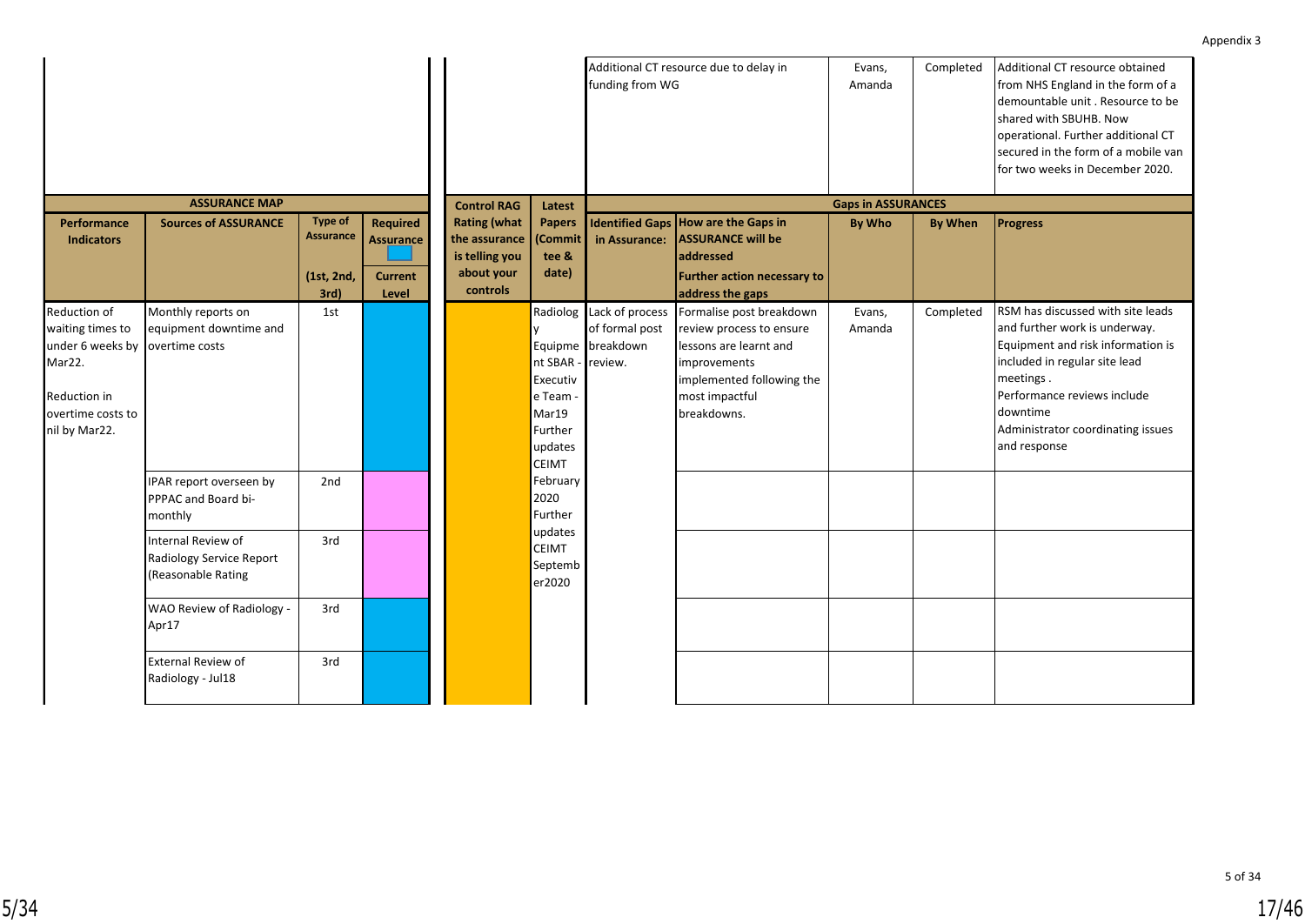<span id="page-17-0"></span>

| <b>Date Risk</b><br>Identified: |     | $feb-11$                                 |                                                                                                                                                                                                                                                                                                                                                                                                                                                                                                                                                                                                                                                                                                                                                                                                                                                                                                                                                                                                                                   | <b>Executive Director Owner:</b>                                                                                               |                                                                                   | Carruthers, Andrew                                                     |                                |                            |                  |                    | <b>Date of Review:</b>                                                                                                                                                                                                                                                                                                                          | $mai-21$                                                            |
|---------------------------------|-----|------------------------------------------|-----------------------------------------------------------------------------------------------------------------------------------------------------------------------------------------------------------------------------------------------------------------------------------------------------------------------------------------------------------------------------------------------------------------------------------------------------------------------------------------------------------------------------------------------------------------------------------------------------------------------------------------------------------------------------------------------------------------------------------------------------------------------------------------------------------------------------------------------------------------------------------------------------------------------------------------------------------------------------------------------------------------------------------|--------------------------------------------------------------------------------------------------------------------------------|-----------------------------------------------------------------------------------|------------------------------------------------------------------------|--------------------------------|----------------------------|------------------|--------------------|-------------------------------------------------------------------------------------------------------------------------------------------------------------------------------------------------------------------------------------------------------------------------------------------------------------------------------------------------|---------------------------------------------------------------------|
| <b>Strategic</b><br>Objective:  |     | N/A - Operational Risk                   |                                                                                                                                                                                                                                                                                                                                                                                                                                                                                                                                                                                                                                                                                                                                                                                                                                                                                                                                                                                                                                   | <b>Lead Committee:</b>                                                                                                         |                                                                                   | Committee                                                              |                                |                            |                  |                    | Quality, Safety and Experience Assurance Date of Next<br><b>Review:</b>                                                                                                                                                                                                                                                                         | $i$ un-21                                                           |
| <b>Risk ID:</b>                 | 117 |                                          | <b>Principal Risk</b> There is a risk avoidable patient harm or death and serious<br><b>Description:</b> deterioration in clinical condition, with patients having poorer<br>outcomes. This is caused by the delay in transfers to tertiary<br>centre for those requiring urgent cardiac investigations,<br>treatment and surgery. This could lead to an impact/affect on<br>delayed treatments leading to significant adverse clinical<br>outcomes for patients, increased length of stay, increased risk of<br>exposure hospital acquired infection/risks, impaired patient flow<br>into appropriate tertiary cardiac pathways with secondary care<br>CCU and cardiology beds exceeding capacity and inhibiting flow<br>from A&E/Acute Assessment wards.                                                                                                                                                                                                                                                                        | Domain:<br>Inherent Risk Score (L x I):<br>Current Risk Score (L x I):<br>Target Risk Score (L x I):<br><b>Tolerable Risk:</b> | <b>Risk Rating: (Likelihood x Impact)</b><br>Safety - Patient, Staff or<br>Public | $5\times 5=25$<br>$4\times5=20$<br>$2 \times 5 = 10$<br>6 <sup>1</sup> | 25<br>20<br>15<br>10<br>5<br>0 | $\sqrt{3N-19}$<br>$Jul-19$ | Nov-19<br>Feb-20 | $May-20$<br>Jun-20 | 20-des<br>$lan-21$<br>$V$ lay-21                                                                                                                                                                                                                                                                                                                | Current Risk<br>Score<br>Target Risk<br>Score<br>Tolerance<br>Level |
|                                 |     | <b>Rationale for CURRENT Risk Score:</b> | Does this risk link to any Directorate (operational) risks?                                                                                                                                                                                                                                                                                                                                                                                                                                                                                                                                                                                                                                                                                                                                                                                                                                                                                                                                                                       | Trend:                                                                                                                         | <b>Rationale for TARGET Risk Score:</b>                                           |                                                                        |                                |                            |                  |                    |                                                                                                                                                                                                                                                                                                                                                 |                                                                     |
|                                 |     |                                          | The UHB has historically experienced delays in transferring patients to Swansea Bay UHB (SBUHB)<br>tertiary cardiac service for a range of cardiac investigations, treatments and surgery, in particular<br>transfer delays for ACS/NSTEMI patients requiring tertiary centre angiography/coronary<br>revascularisation within 72 hours of presentation to local secondary care hospital (NICE). The<br>ACS/NSTEMI Treat & Repatriate service established in January 2019 provided 6 ring-fenced beds at<br><b>PPH</b> and improved transfer times for BGH and WGH patients in particular. Cessation of the Treat &<br>Repatriate service due to COVID acute site pressures at PPH in 2020 has seen a return to increased<br>numbers of patients awaiting prolonged periods for transfer from all 4 acute hospital sites, which is<br>further compounded by acute sites pressures at Morriston Hospital - the risk likelihood has<br>consequently been increased from 2 to 4 to reflect current waiting times averaging 7.7 days. |                                                                                                                                | anticipated that resumption of this approach would yield the same improvement.    |                                                                        |                                |                            |                  |                    | The target score was reduced to 10 in March 2019 on account of the anticipated benefits of the Regional N-STEMI<br>'Treat & Repat' arrangement. The service initiated in January 2019 saw a reduction in transfer wait from an<br>average of 10.7 to 3 days by April 2019. Whilst the PPH 'Treat & Repat' service is currently suspended, it is |                                                                     |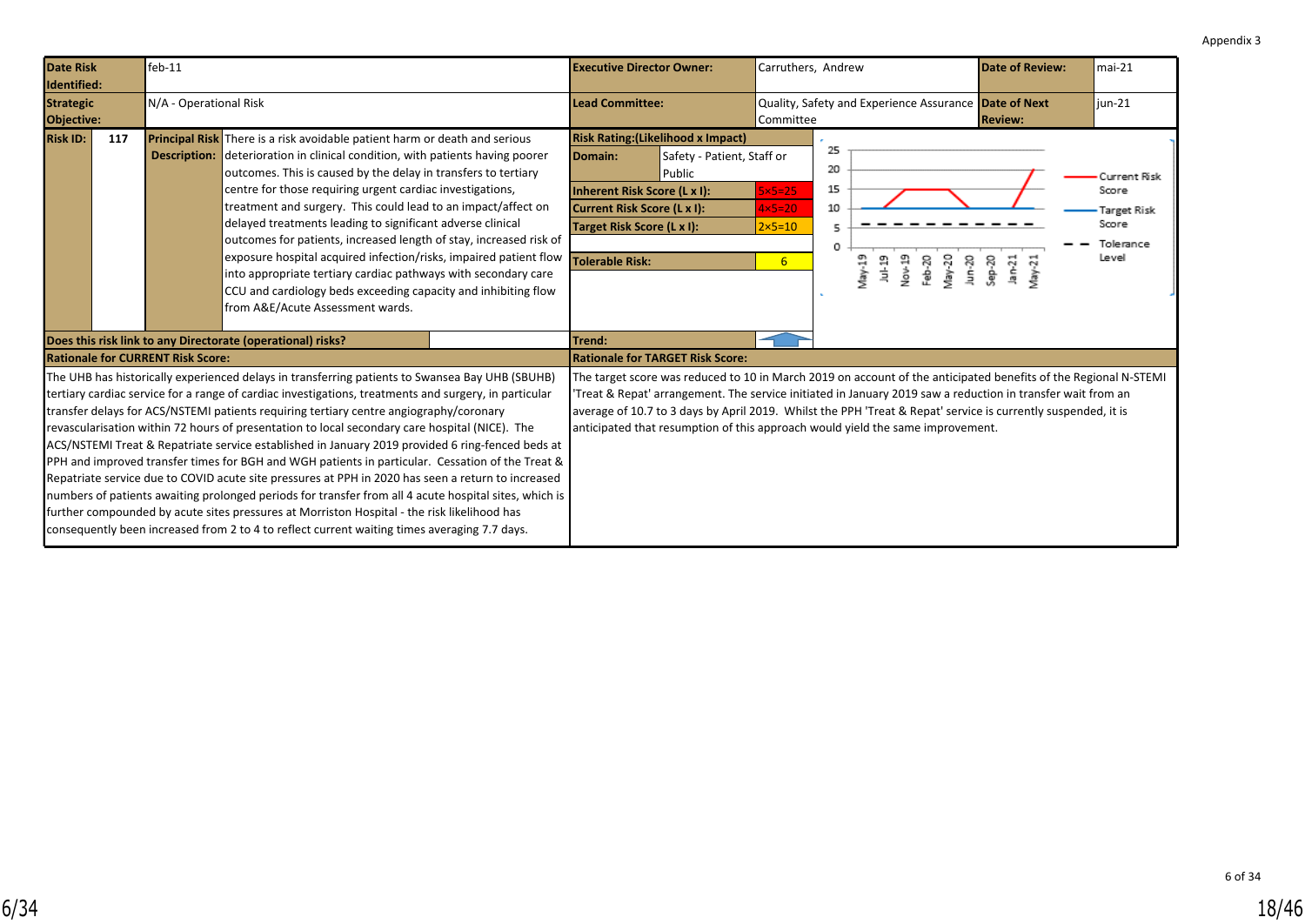| (The existing controls and processes in place to manage the risk)          | <b>Identified Gaps in</b>  | How and when the Gap in control be                                       | <b>By Who</b> | <b>By When</b> | <b>Progress</b>                       |
|----------------------------------------------------------------------------|----------------------------|--------------------------------------------------------------------------|---------------|----------------|---------------------------------------|
|                                                                            | Controls: (Where one or    | <b>laddressed</b>                                                        |               |                |                                       |
|                                                                            | more of the key controls   | Further action necessary to address the                                  |               |                |                                       |
|                                                                            | on which the               | controls gaps                                                            |               |                |                                       |
|                                                                            | organisation is relying is |                                                                          |               |                |                                       |
|                                                                            | not effective, or we do    |                                                                          |               |                |                                       |
|                                                                            | not have evidence that     |                                                                          |               |                |                                       |
| # All patients are risk-scored by cardiac team at SBUHB on receipt of      | Lack of capacity in        | Increase in-house CT Coronary Angiography                                | Smith, Paul   | 31/01/2019     | SBAR development delayed due to       |
| patient referral from HDUHB and discussed at weekly Regional MDT.          |                            | tertiary centre to manage (CTCA) capacity. As a less invasive/lower risk |               | 31/12/2021     | COVID pressures. Cardiology Clinical  |
|                                                                            | a range of specialised     | diagnostic, this will release and prioritize in-                         |               |                | Lead and SDM currently working        |
| # Weekday telephone call between SBUHB Cardiology Coordinator and          | cardiac investigations,    | house and tertiary Percutaneous Coronary                                 |               |                | with in-house CTCA Steering Group     |
| all 4 hospital Coronary Care Units (CCUs) to review patients awaiting      | treatments and surgery.    | Angiography capacity for those patients who                              |               |                | to support SBAR development.          |
| transfer, in particular the progress on identified work-up actions.        |                            | require it and thereby reduce transfer                                   |               |                |                                       |
|                                                                            | Lack of cardiac catheter   | delays.                                                                  |               |                |                                       |
| # Medical and nursing staff review patients daily and update the           | capacity in HDUHB to       |                                                                          |               |                |                                       |
| Sharepoint referral database as appropriate to communicate and             | reduce reliance on         |                                                                          |               |                |                                       |
| escalate changes in level of risk/priority for patients awaiting transfer. | tertiary centre            | Develop long term Regional Cardiology Plan.                              | Carruthers,   | 30/09/2019     | Decision taken not to establish a     |
|                                                                            | angiography.               |                                                                          | Andrew        | 31/12/2022     | regional Cardiac                      |
| # Bi-monthly operational meeting with Swansea Bay UHB (SBUHB) to           |                            |                                                                          |               |                | Network/Collaborative in 2019.        |
| monitor activity/patient flow and address associated risks/issues.         | Lack of theatre / pacing   |                                                                          |               |                | Development of long term regional     |
|                                                                            | workforce capacity in      |                                                                          |               |                | plan for cardiology historically      |
| # Increased numbers of patients waiting / prolonged transfer delays are    | HDUHB to reduce            |                                                                          |               |                | overseen by Joint Regional Planning   |
| identified on daily Sitrep Calls and escalated by HDUHB Cardiology         | reliance on tertiary       |                                                                          |               |                | and Delivery Forum and Committee      |
| Clinical Lead / SDM to SBUHB Cardiology Clinical Lead / Cardiology         | centre pacing.             |                                                                          |               |                | and ARCH workstreams, but             |
| Manager.                                                                   |                            |                                                                          |               |                | progress delayed/activity suspended   |
|                                                                            | Lack of CT Coronary        |                                                                          |               |                | during COVID. Cardiology Clinical     |
| # Reporting arrangements in place to monitor emergency and elective        | Angiography capacity in    |                                                                          |               |                | Lead and SDM will engage with the     |
| waiting times.                                                             | <b>HDUHB</b> to reduce     |                                                                          |               |                | ARCH Regional Cardiology Project'     |
|                                                                            | reliance on in-house and   |                                                                          |               |                | which resumes in June '21.            |
|                                                                            | SBUHB angiography.         |                                                                          |               |                |                                       |
|                                                                            |                            |                                                                          |               |                |                                       |
|                                                                            | Suspension of PPH ACS/N-   |                                                                          |               |                |                                       |
|                                                                            | STEMI 'Treat & Repat'      | Develop business case to support the long-                               | Smith, Paul   | Completed      | Long-term funding now in place for    |
|                                                                            | pathway in 2020.           | term sustainability of the N-STEMI 'Treat &                              |               |                | PPH N-STEMI 'Treat & Repat' service   |
|                                                                            |                            | Repat' service, in particular for the following                          |               |                | - this service is now established and |
|                                                                            |                            | cost elements:                                                           |               |                | this action is now complete.          |
|                                                                            |                            | • the transportation costs to ensure early                               |               |                |                                       |
|                                                                            |                            | transfer of patients to Morriston for same                               |               |                |                                       |
|                                                                            |                            | day cardiac catheter treatment and same                                  |               |                |                                       |
|                                                                            |                            | day repatriation to HDdUHB; and                                          |               |                |                                       |
|                                                                            |                            | • Consultant co-ordination/advice on the                                 |               |                |                                       |
|                                                                            |                            | HDdUHB patients referred to the regional                                 |               |                |                                       |

centre, t

**Gaps in CONTROLS**

**Key CONTROLS Currently in Place:**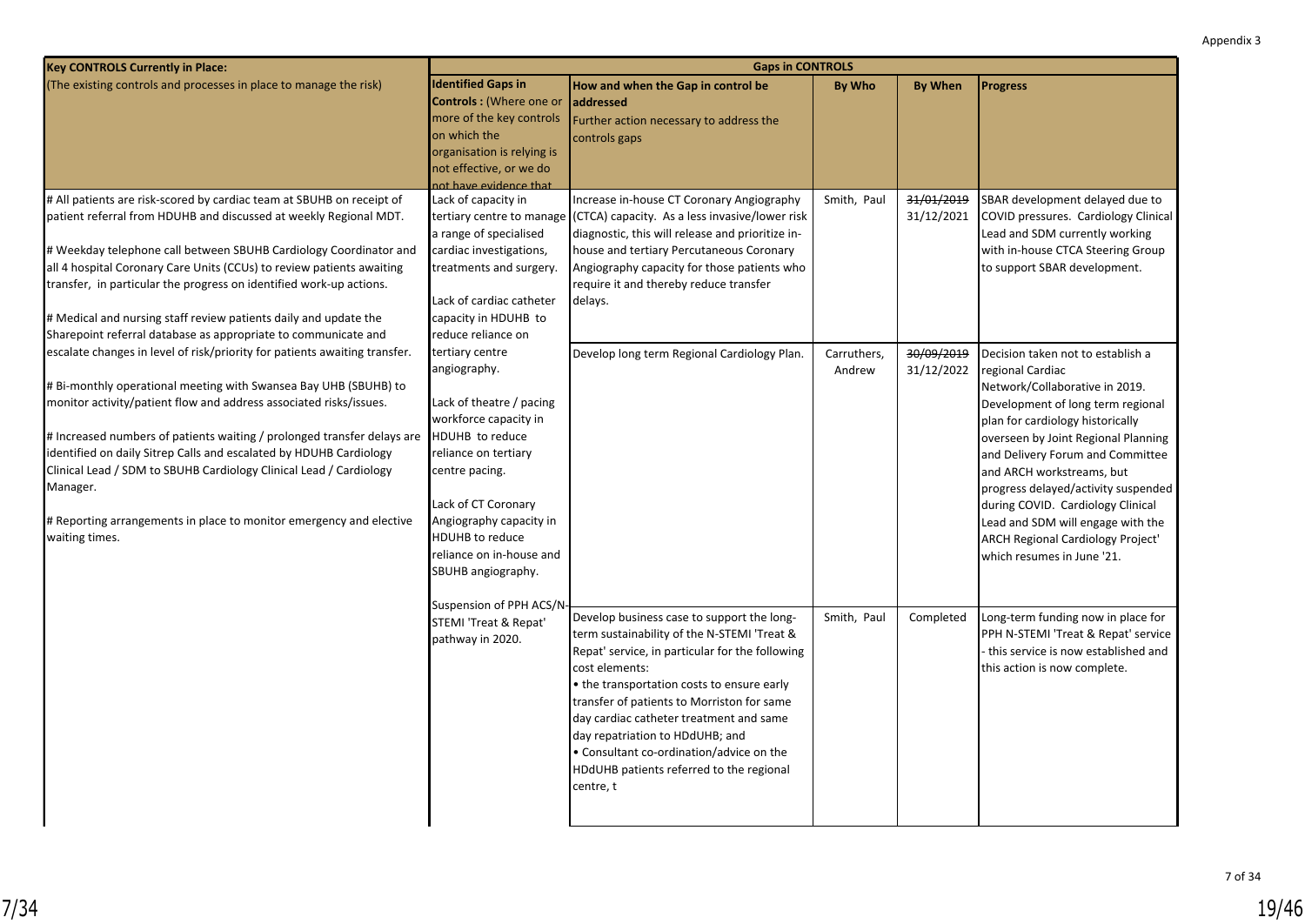| Address issues identified regarding needed<br>improvements to referral processes as<br>reported in August JRPDC paper:<br>• the internal communication and transfer<br>processes within HDdUHB are a critical part<br>of the success of the treat and repatriate<br>pathway; and<br>• Secondary care Cardiology referrals now<br>have Consultant to Consultant discussion<br>ahead of the electronic referral being made. | Smith, Paul | Completed                | Current controls working well.<br>SharePoint system and daily<br>weekday coordination calls between<br>Morriston Hospital and 4 HDUHB<br>hospital sites working well.                                                                                                                                                                           |
|---------------------------------------------------------------------------------------------------------------------------------------------------------------------------------------------------------------------------------------------------------------------------------------------------------------------------------------------------------------------------------------------------------------------------|-------------|--------------------------|-------------------------------------------------------------------------------------------------------------------------------------------------------------------------------------------------------------------------------------------------------------------------------------------------------------------------------------------------|
| Develop more robust reporting of data and<br>business intelligence to support daily<br>monitoring/escalation of waiting times<br>across all sites for the full range of cardiac<br>investigations, treatments and surgery.                                                                                                                                                                                                | Smith, Paul | Completed                | Currently piloting system at GGH for<br>roll-out across all 4 hospital sites. In-<br>house system monitored by<br>Cardiology SDM works well in<br>supporting escalation of prolonged<br>waits to Morriston Cardiac Centre.                                                                                                                      |
| Increase in-house cardiac pacing capacity as<br>part of a broader plan to repatriate the<br>pacing LTA from SBUHB.                                                                                                                                                                                                                                                                                                        | Smith, Paul | 31/10/2019<br>31/12/2021 | Pacing SBAR approved by Execs in<br>Sept '19 supporting repatriating<br>Simple Bradycardia Pacing (LTA)from<br>SBUHB. Initial plan to phase<br>repatriation from Spring 2020<br>impeded by COVID. Cardiology<br>Clinical Lead / SDM to oversee<br>refresh of SBAR/review of feasibility<br>in support of repatriating this<br>activity/pathway. |
| Re-establish HDUHB ACS/N-STEMI Treat &<br>Repatriate Pathway                                                                                                                                                                                                                                                                                                                                                              | Smith, Paul | 07.01.2021               | Cardiology Clinical Lead/SDM<br>currently drafting SBAR outlining a<br>plan to support restoration of ACS<br>Treat & Repatriate pathway to<br>address current delays/immediate<br>risks in the short-term.                                                                                                                                      |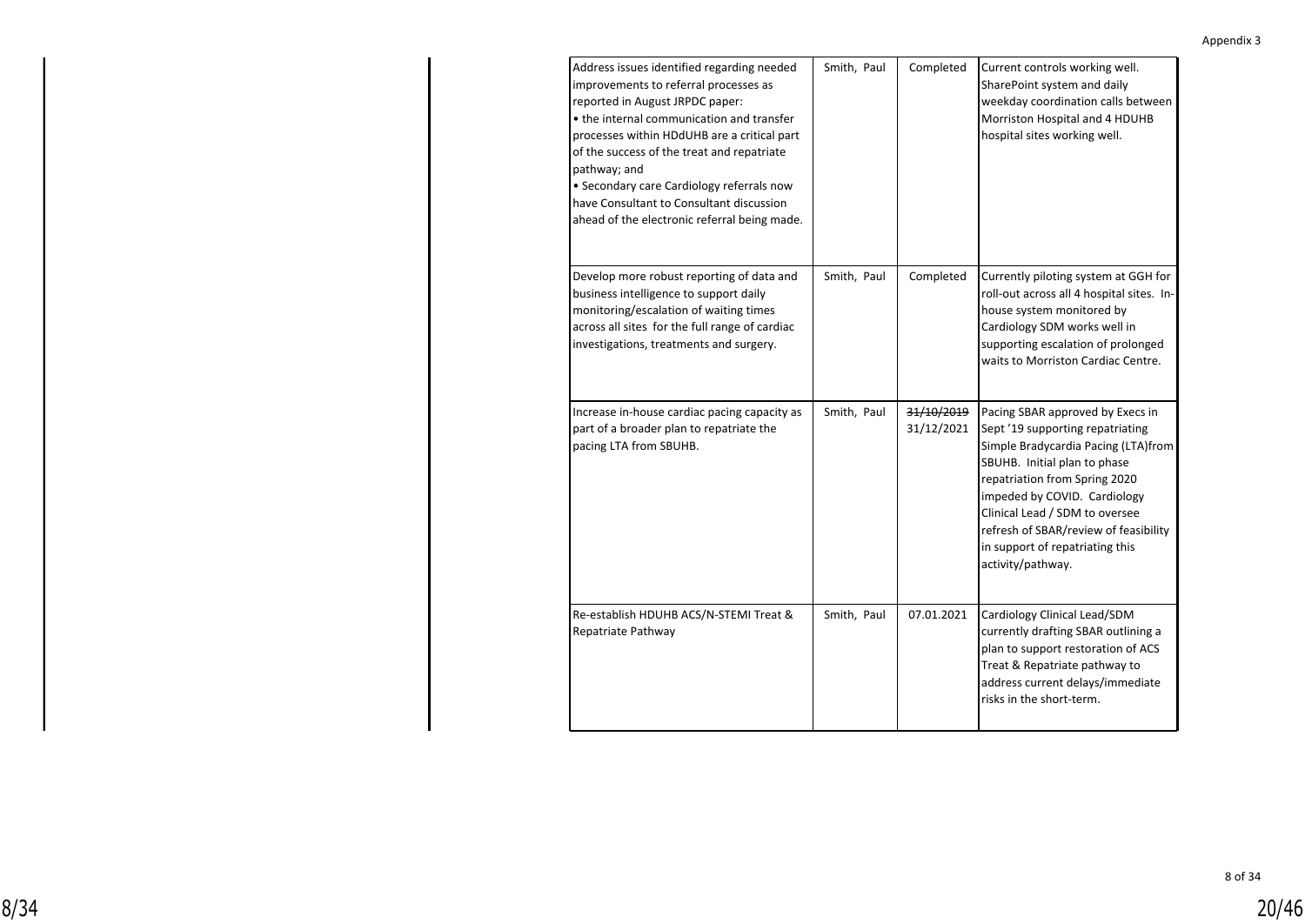|                                                  |                                                                                                   |                                                          |                                                                |                                                                                  |                                                  | NG185 ACS recommendations.          | Review ACS/NSTEMI Pathway and longer<br>term plans/requirements to achieve NICE                                                                                                                                             | Smith, Paul               | 12.03.2021     | Cardiology Pathway Transformation<br>Project commencing June '21 to<br>prioritise ACS pathway review in<br>conjunction with current focus on<br>ACS by Clinical Effectiveness Team<br>and Value Based Healthcare Team. |
|--------------------------------------------------|---------------------------------------------------------------------------------------------------|----------------------------------------------------------|----------------------------------------------------------------|----------------------------------------------------------------------------------|--------------------------------------------------|-------------------------------------|-----------------------------------------------------------------------------------------------------------------------------------------------------------------------------------------------------------------------------|---------------------------|----------------|------------------------------------------------------------------------------------------------------------------------------------------------------------------------------------------------------------------------|
|                                                  |                                                                                                   |                                                          |                                                                |                                                                                  |                                                  | reduce transfer delays.             | Increase in-house diagnostic Percutaneous<br>Coronary Angiography. This will address<br>current in-house capacity deficit due to<br>patient social distancing as well as reduce<br>reliance on tertiary pathway and thereby | Smith, Paul               | 31/12/2021     | SBAR development delayed due to<br>COVID pressures. Cardiology Clinical<br>Lead and SDM currently reviewing<br>options to support SBAR<br>development.                                                                 |
|                                                  | <b>ASSURANCE MAP</b>                                                                              |                                                          |                                                                | <b>Control RAG</b>                                                               | Latest                                           |                                     |                                                                                                                                                                                                                             | <b>Gaps in ASSURANCES</b> |                |                                                                                                                                                                                                                        |
| Performance<br><b>Indicators</b>                 | <b>Sources of ASSURANCE</b>                                                                       | <b>Type of</b><br><b>Assurance</b><br>(1st, 2nd,<br>3rd) | <b>Required</b><br><b>Assurance</b><br><b>Current</b><br>Level | <b>Rating (what</b><br>the assurance<br>is telling you<br>about your<br>controls | <b>Papers</b><br><b>Commit</b><br>tee &<br>date) | in Assurance:                       | Identified Gaps   How are the Gaps in<br><b>ASSURANCE will be</b><br>addressed<br><b>Further action necessary to</b><br>address the gaps                                                                                    | By Who                    | <b>By When</b> | <b>Progress</b>                                                                                                                                                                                                        |
| Performance<br>indicators for Tier<br>1 targets. | Daily/weekly/monthly/<br>monitoring arrangements<br>by management                                 | 1st                                                      |                                                                |                                                                                  |                                                  | Lack of<br>Board and<br>Committees. | Review reporting<br>oversight at the arrangements of<br>emergency and elective<br>waits.                                                                                                                                    | Carruthers,<br>Andrew     | Completed      | Now received on a regular basis<br>from SBUHB and reviewed by<br>Cardiology Clinical Lead/SDM                                                                                                                          |
|                                                  | Audit of N-STEMI referral<br>undertaken by Cardiology<br>Clinical Lead/SDM on<br>quarterly basis. | 1st                                                      |                                                                |                                                                                  |                                                  |                                     |                                                                                                                                                                                                                             |                           |                |                                                                                                                                                                                                                        |
|                                                  | IPAR Performance Report to<br><b>BPPAC &amp; Board</b>                                            | 2nd                                                      |                                                                |                                                                                  |                                                  |                                     |                                                                                                                                                                                                                             |                           |                |                                                                                                                                                                                                                        |
|                                                  | Monthly oversight by WG                                                                           | 3rd                                                      |                                                                |                                                                                  |                                                  |                                     |                                                                                                                                                                                                                             |                           |                |                                                                                                                                                                                                                        |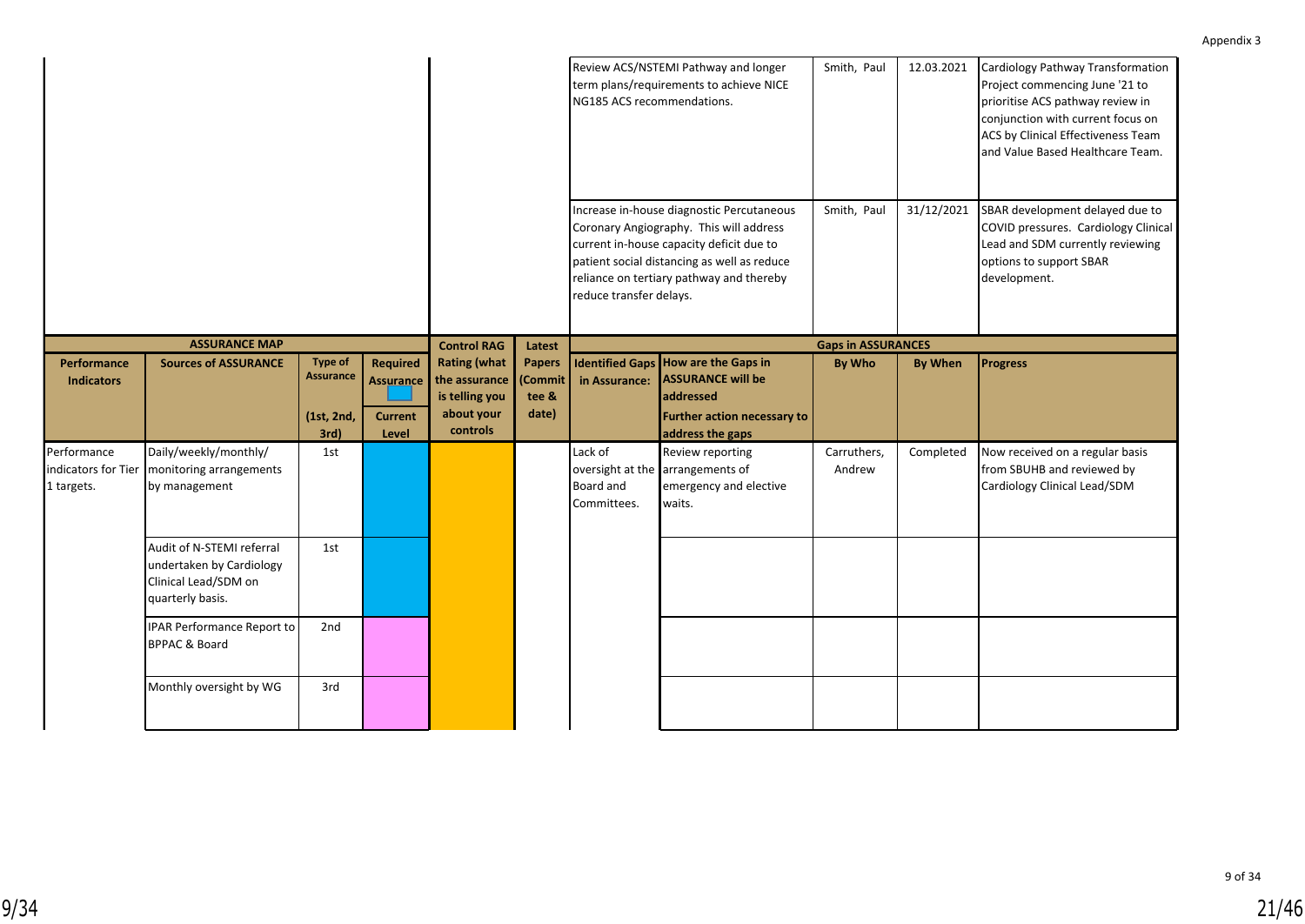<span id="page-21-0"></span>

| Date Risk<br>Identified:                              | nov-20 |                                                                                                                                                                                                                                                                                                                                                                                                                                                                                                                                                                                                                                                                                                                                                                                                                                                                                                                                                                                                             | <b>Executive Director Owner:</b>                                                                                                                                            |                                                        | Carruthers, Andrew                                                            |                                                                                                                                                                                                                                      | <b>Date of Review:</b> | $mai-21$                                                                   |
|-------------------------------------------------------|--------|-------------------------------------------------------------------------------------------------------------------------------------------------------------------------------------------------------------------------------------------------------------------------------------------------------------------------------------------------------------------------------------------------------------------------------------------------------------------------------------------------------------------------------------------------------------------------------------------------------------------------------------------------------------------------------------------------------------------------------------------------------------------------------------------------------------------------------------------------------------------------------------------------------------------------------------------------------------------------------------------------------------|-----------------------------------------------------------------------------------------------------------------------------------------------------------------------------|--------------------------------------------------------|-------------------------------------------------------------------------------|--------------------------------------------------------------------------------------------------------------------------------------------------------------------------------------------------------------------------------------|------------------------|----------------------------------------------------------------------------|
| <b>Strategic</b><br>Objective:                        |        | 5. Safe and sustainable and accessible and kind care                                                                                                                                                                                                                                                                                                                                                                                                                                                                                                                                                                                                                                                                                                                                                                                                                                                                                                                                                        | <b>Lead Committee:</b>                                                                                                                                                      |                                                        | Committee                                                                     | Quality, Safety and Experience Assurance Date of Next                                                                                                                                                                                | <b>Review:</b>         | $jun-21$                                                                   |
| <b>Risk ID:</b><br>1032                               |        | <b>Principal Risk</b> There is a risk that the length of time MH&LD clients (specifically<br><b>Description:</b> ASD, memory assessment and psychology services for<br>intervention) are waiting for assessment and diagnosis will<br>continue to increase during 2021/22. This is caused by new<br>environmental (due to social distancing measures) constraints to<br>undertake required face-to-face assessments and patients'<br>reluctance to attend clinics due to the risk of COVID, as well as<br>certain elements of some assessments being restricted due to<br>other agencies, such as education, providing limited services at<br>present. This could lead to an impact/affect on increasing delays<br>in accessing appropriate diagnosis and treatment, delayed<br>prevention of deterioration of conditions and delayed<br>adjustments to educational needs.                                                                                                                                  | <b>Risk Rating: (Likelihood x Impact)</b><br>Domain:<br>Inherent Risk Score (L x I):<br>Current Risk Score (L x I):<br>Target Risk Score (L x I):<br><b>Tolerable Risk:</b> | Safety - Patient, Staff or<br>Public                   | $4 \times 4 = 16$<br>$4 \times 4 = 16$<br>$3 \times 4 = 12$<br>6 <sup>1</sup> | 25<br>20<br>15<br>10<br>5<br>$\mathbf 0$<br>Nov-20 Dec-20 Feb-21 May-21                                                                                                                                                              |                        | <b>Current Risk</b><br>Score<br>Target Risk<br>Score<br>Tolerance<br>Level |
|                                                       |        | Does this risk link to any Directorate (operational) risks?                                                                                                                                                                                                                                                                                                                                                                                                                                                                                                                                                                                                                                                                                                                                                                                                                                                                                                                                                 | Trend:                                                                                                                                                                      |                                                        |                                                                               |                                                                                                                                                                                                                                      |                        |                                                                            |
| <b>Rationale for CURRENT Risk Score:</b><br>services. |        | Referrals for ASD have continued throughout the pandemic at approximately the same level as pre-<br>Covid. The service were experiencing significant waiting times as a result of demand levels. Due to<br>the constraints to undertake the required face to face assessments, the implementation of social<br>distancing and, in some instances patients reluctance to attend clinics due to the risk of Covid, has<br>an impact on the services' ability to see the same volume of service users as they were previously<br>able to. In addition, the estate footprint does not necessary lend itself to accommodate the social<br>distance requirements and in some instances is not therapeutically beneficial. Certain elements of<br>some assessments also being restricted due to other agencies, such as education, providing limited<br>Integrated Autism Service (IAS) is funded on fixed term basis which can make staff retention<br>challenging along with having to train new incoming staff. | <b>Rationale for TARGET Risk Score:</b>                                                                                                                                     | being able to undertaken their associated assessments. |                                                                               | The Directorate is aiming to restore pre-Covid levels of assessment and intervention. This will be dependent on<br>securing recurring funding for the IAS as well as having access to appropriate clinical venues and other agencies |                        |                                                                            |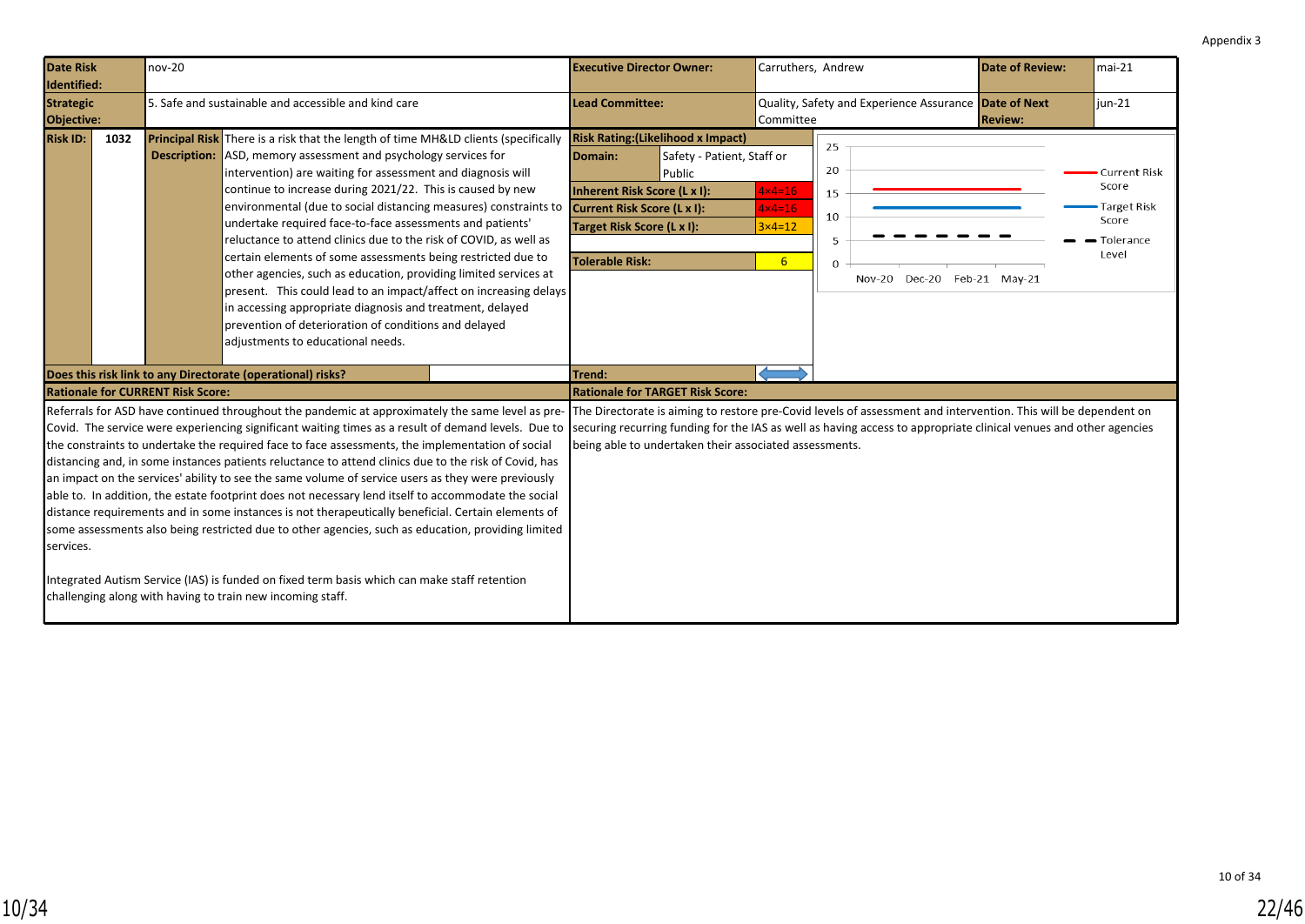| <b>Identified Gaps in</b><br>(The existing controls and processes in place to manage the risk)<br>How and when the Gap in control be<br><b>By Who</b><br><b>By When</b><br><b>Progress</b><br><b>Controls:</b> (Where one or<br>laddressed<br>more of the key controls<br>Further action necessary to address the<br>on which the<br>controls gaps<br>organisation is relying is<br>not effective, or we do<br>not have evidence that<br>Social distancing<br>Carroll, Mrs Liz<br>Use of IT/virtual platforms such as AttendAnywhere when appropriate.<br>Assess and source further IT requirements.<br>Completed<br>measures reducing the<br>received and distributed on a<br>available space/offices<br>Clinical prioritisation regarding assessment and treatment of service<br>priority basis. The Directorate will<br>users by engaging in a dynamic process of reviewing waiting lists in line<br>that can be used to meet<br>now need to rationalise working<br>with any other referrals that may be received in respect of that service<br>clients face-to face.<br>user.<br>Certain elements of some<br>space.<br>Additional funding provided for recruitment however national shortage<br>assessments also being<br>Carroll, Mrs Liz<br>31/03/2021<br>Identify alternative venues/space to hold<br>Working with the Estates<br>of required skills - 3 new staff have been recruited into the ASD team.<br>restricted due to other<br>clinics.<br>30/09/2021<br>Department and exploring options<br>agencies, such as<br>with external partners. Regular<br>Services are in contact with individuals to provide information regarding<br>education, providing<br>meeting with Estates to look at<br>community support, well being at home and guidance should their<br>limited services.<br>accessing/leasing/enhancing the<br>situation deteriorate.<br>current MH estates with a view to<br>Continued lack of IT<br>increase MH estate footprint.<br>impacts on staff who<br>Regular meetings with Women and Children's Service to strengthen<br>interdepartmental working.<br>have to work from home<br>not having full<br>31/12/2020<br>Head of Service to operationalise<br>Carroll, Mrs Liz<br>Directorate have been asked to<br>Process in place to ensure individuals on waiting lists are being<br>accessibility.<br>30/09/2021<br>participate in Health Board wide<br>contacted periodically through the wait for assessment/treatment to<br>monitor any alteration in presentation.<br>Estates issues ongoing<br>will raise the importance of Service<br>with no access to clinical<br>User/Carer input into this group to<br>areas in some localities<br>ensure the patient experience is<br>to see CYP and unable to |
|--------------------------------------------------------------------------------------------------------------------------------------------------------------------------------------------------------------------------------------------------------------------------------------------------------------------------------------------------------------------------------------------------------------------------------------------------------------------------------------------------------------------------------------------------------------------------------------------------------------------------------------------------------------------------------------------------------------------------------------------------------------------------------------------------------------------------------------------------------------------------------------------------------------------------------------------------------------------------------------------------------------------------------------------------------------------------------------------------------------------------------------------------------------------------------------------------------------------------------------------------------------------------------------------------------------------------------------------------------------------------------------------------------------------------------------------------------------------------------------------------------------------------------------------------------------------------------------------------------------------------------------------------------------------------------------------------------------------------------------------------------------------------------------------------------------------------------------------------------------------------------------------------------------------------------------------------------------------------------------------------------------------------------------------------------------------------------------------------------------------------------------------------------------------------------------------------------------------------------------------------------------------------------------------------------------------------------------------------------------------------------------------------------------------------------------------------------------------------------------------------------------------------------------------------------------------------------------------------------------------------------------------------------------------------------------------------------------------------------------------|
| Some further IT equipment has been                                                                                                                                                                                                                                                                                                                                                                                                                                                                                                                                                                                                                                                                                                                                                                                                                                                                                                                                                                                                                                                                                                                                                                                                                                                                                                                                                                                                                                                                                                                                                                                                                                                                                                                                                                                                                                                                                                                                                                                                                                                                                                                                                                                                                                                                                                                                                                                                                                                                                                                                                                                                                                                                                                         |
|                                                                                                                                                                                                                                                                                                                                                                                                                                                                                                                                                                                                                                                                                                                                                                                                                                                                                                                                                                                                                                                                                                                                                                                                                                                                                                                                                                                                                                                                                                                                                                                                                                                                                                                                                                                                                                                                                                                                                                                                                                                                                                                                                                                                                                                                                                                                                                                                                                                                                                                                                                                                                                                                                                                                            |
|                                                                                                                                                                                                                                                                                                                                                                                                                                                                                                                                                                                                                                                                                                                                                                                                                                                                                                                                                                                                                                                                                                                                                                                                                                                                                                                                                                                                                                                                                                                                                                                                                                                                                                                                                                                                                                                                                                                                                                                                                                                                                                                                                                                                                                                                                                                                                                                                                                                                                                                                                                                                                                                                                                                                            |
|                                                                                                                                                                                                                                                                                                                                                                                                                                                                                                                                                                                                                                                                                                                                                                                                                                                                                                                                                                                                                                                                                                                                                                                                                                                                                                                                                                                                                                                                                                                                                                                                                                                                                                                                                                                                                                                                                                                                                                                                                                                                                                                                                                                                                                                                                                                                                                                                                                                                                                                                                                                                                                                                                                                                            |
|                                                                                                                                                                                                                                                                                                                                                                                                                                                                                                                                                                                                                                                                                                                                                                                                                                                                                                                                                                                                                                                                                                                                                                                                                                                                                                                                                                                                                                                                                                                                                                                                                                                                                                                                                                                                                                                                                                                                                                                                                                                                                                                                                                                                                                                                                                                                                                                                                                                                                                                                                                                                                                                                                                                                            |
|                                                                                                                                                                                                                                                                                                                                                                                                                                                                                                                                                                                                                                                                                                                                                                                                                                                                                                                                                                                                                                                                                                                                                                                                                                                                                                                                                                                                                                                                                                                                                                                                                                                                                                                                                                                                                                                                                                                                                                                                                                                                                                                                                                                                                                                                                                                                                                                                                                                                                                                                                                                                                                                                                                                                            |
| from home/agile working in order to<br>maximise the potential office/clinical<br>Task & Finish group. The Directorate                                                                                                                                                                                                                                                                                                                                                                                                                                                                                                                                                                                                                                                                                                                                                                                                                                                                                                                                                                                                                                                                                                                                                                                                                                                                                                                                                                                                                                                                                                                                                                                                                                                                                                                                                                                                                                                                                                                                                                                                                                                                                                                                                                                                                                                                                                                                                                                                                                                                                                                                                                                                                      |
|                                                                                                                                                                                                                                                                                                                                                                                                                                                                                                                                                                                                                                                                                                                                                                                                                                                                                                                                                                                                                                                                                                                                                                                                                                                                                                                                                                                                                                                                                                                                                                                                                                                                                                                                                                                                                                                                                                                                                                                                                                                                                                                                                                                                                                                                                                                                                                                                                                                                                                                                                                                                                                                                                                                                            |
|                                                                                                                                                                                                                                                                                                                                                                                                                                                                                                                                                                                                                                                                                                                                                                                                                                                                                                                                                                                                                                                                                                                                                                                                                                                                                                                                                                                                                                                                                                                                                                                                                                                                                                                                                                                                                                                                                                                                                                                                                                                                                                                                                                                                                                                                                                                                                                                                                                                                                                                                                                                                                                                                                                                                            |
|                                                                                                                                                                                                                                                                                                                                                                                                                                                                                                                                                                                                                                                                                                                                                                                                                                                                                                                                                                                                                                                                                                                                                                                                                                                                                                                                                                                                                                                                                                                                                                                                                                                                                                                                                                                                                                                                                                                                                                                                                                                                                                                                                                                                                                                                                                                                                                                                                                                                                                                                                                                                                                                                                                                                            |
|                                                                                                                                                                                                                                                                                                                                                                                                                                                                                                                                                                                                                                                                                                                                                                                                                                                                                                                                                                                                                                                                                                                                                                                                                                                                                                                                                                                                                                                                                                                                                                                                                                                                                                                                                                                                                                                                                                                                                                                                                                                                                                                                                                                                                                                                                                                                                                                                                                                                                                                                                                                                                                                                                                                                            |
|                                                                                                                                                                                                                                                                                                                                                                                                                                                                                                                                                                                                                                                                                                                                                                                                                                                                                                                                                                                                                                                                                                                                                                                                                                                                                                                                                                                                                                                                                                                                                                                                                                                                                                                                                                                                                                                                                                                                                                                                                                                                                                                                                                                                                                                                                                                                                                                                                                                                                                                                                                                                                                                                                                                                            |
|                                                                                                                                                                                                                                                                                                                                                                                                                                                                                                                                                                                                                                                                                                                                                                                                                                                                                                                                                                                                                                                                                                                                                                                                                                                                                                                                                                                                                                                                                                                                                                                                                                                                                                                                                                                                                                                                                                                                                                                                                                                                                                                                                                                                                                                                                                                                                                                                                                                                                                                                                                                                                                                                                                                                            |
|                                                                                                                                                                                                                                                                                                                                                                                                                                                                                                                                                                                                                                                                                                                                                                                                                                                                                                                                                                                                                                                                                                                                                                                                                                                                                                                                                                                                                                                                                                                                                                                                                                                                                                                                                                                                                                                                                                                                                                                                                                                                                                                                                                                                                                                                                                                                                                                                                                                                                                                                                                                                                                                                                                                                            |
|                                                                                                                                                                                                                                                                                                                                                                                                                                                                                                                                                                                                                                                                                                                                                                                                                                                                                                                                                                                                                                                                                                                                                                                                                                                                                                                                                                                                                                                                                                                                                                                                                                                                                                                                                                                                                                                                                                                                                                                                                                                                                                                                                                                                                                                                                                                                                                                                                                                                                                                                                                                                                                                                                                                                            |
|                                                                                                                                                                                                                                                                                                                                                                                                                                                                                                                                                                                                                                                                                                                                                                                                                                                                                                                                                                                                                                                                                                                                                                                                                                                                                                                                                                                                                                                                                                                                                                                                                                                                                                                                                                                                                                                                                                                                                                                                                                                                                                                                                                                                                                                                                                                                                                                                                                                                                                                                                                                                                                                                                                                                            |
|                                                                                                                                                                                                                                                                                                                                                                                                                                                                                                                                                                                                                                                                                                                                                                                                                                                                                                                                                                                                                                                                                                                                                                                                                                                                                                                                                                                                                                                                                                                                                                                                                                                                                                                                                                                                                                                                                                                                                                                                                                                                                                                                                                                                                                                                                                                                                                                                                                                                                                                                                                                                                                                                                                                                            |
|                                                                                                                                                                                                                                                                                                                                                                                                                                                                                                                                                                                                                                                                                                                                                                                                                                                                                                                                                                                                                                                                                                                                                                                                                                                                                                                                                                                                                                                                                                                                                                                                                                                                                                                                                                                                                                                                                                                                                                                                                                                                                                                                                                                                                                                                                                                                                                                                                                                                                                                                                                                                                                                                                                                                            |
|                                                                                                                                                                                                                                                                                                                                                                                                                                                                                                                                                                                                                                                                                                                                                                                                                                                                                                                                                                                                                                                                                                                                                                                                                                                                                                                                                                                                                                                                                                                                                                                                                                                                                                                                                                                                                                                                                                                                                                                                                                                                                                                                                                                                                                                                                                                                                                                                                                                                                                                                                                                                                                                                                                                                            |
|                                                                                                                                                                                                                                                                                                                                                                                                                                                                                                                                                                                                                                                                                                                                                                                                                                                                                                                                                                                                                                                                                                                                                                                                                                                                                                                                                                                                                                                                                                                                                                                                                                                                                                                                                                                                                                                                                                                                                                                                                                                                                                                                                                                                                                                                                                                                                                                                                                                                                                                                                                                                                                                                                                                                            |
|                                                                                                                                                                                                                                                                                                                                                                                                                                                                                                                                                                                                                                                                                                                                                                                                                                                                                                                                                                                                                                                                                                                                                                                                                                                                                                                                                                                                                                                                                                                                                                                                                                                                                                                                                                                                                                                                                                                                                                                                                                                                                                                                                                                                                                                                                                                                                                                                                                                                                                                                                                                                                                                                                                                                            |
|                                                                                                                                                                                                                                                                                                                                                                                                                                                                                                                                                                                                                                                                                                                                                                                                                                                                                                                                                                                                                                                                                                                                                                                                                                                                                                                                                                                                                                                                                                                                                                                                                                                                                                                                                                                                                                                                                                                                                                                                                                                                                                                                                                                                                                                                                                                                                                                                                                                                                                                                                                                                                                                                                                                                            |
|                                                                                                                                                                                                                                                                                                                                                                                                                                                                                                                                                                                                                                                                                                                                                                                                                                                                                                                                                                                                                                                                                                                                                                                                                                                                                                                                                                                                                                                                                                                                                                                                                                                                                                                                                                                                                                                                                                                                                                                                                                                                                                                                                                                                                                                                                                                                                                                                                                                                                                                                                                                                                                                                                                                                            |
|                                                                                                                                                                                                                                                                                                                                                                                                                                                                                                                                                                                                                                                                                                                                                                                                                                                                                                                                                                                                                                                                                                                                                                                                                                                                                                                                                                                                                                                                                                                                                                                                                                                                                                                                                                                                                                                                                                                                                                                                                                                                                                                                                                                                                                                                                                                                                                                                                                                                                                                                                                                                                                                                                                                                            |
|                                                                                                                                                                                                                                                                                                                                                                                                                                                                                                                                                                                                                                                                                                                                                                                                                                                                                                                                                                                                                                                                                                                                                                                                                                                                                                                                                                                                                                                                                                                                                                                                                                                                                                                                                                                                                                                                                                                                                                                                                                                                                                                                                                                                                                                                                                                                                                                                                                                                                                                                                                                                                                                                                                                                            |
|                                                                                                                                                                                                                                                                                                                                                                                                                                                                                                                                                                                                                                                                                                                                                                                                                                                                                                                                                                                                                                                                                                                                                                                                                                                                                                                                                                                                                                                                                                                                                                                                                                                                                                                                                                                                                                                                                                                                                                                                                                                                                                                                                                                                                                                                                                                                                                                                                                                                                                                                                                                                                                                                                                                                            |
|                                                                                                                                                                                                                                                                                                                                                                                                                                                                                                                                                                                                                                                                                                                                                                                                                                                                                                                                                                                                                                                                                                                                                                                                                                                                                                                                                                                                                                                                                                                                                                                                                                                                                                                                                                                                                                                                                                                                                                                                                                                                                                                                                                                                                                                                                                                                                                                                                                                                                                                                                                                                                                                                                                                                            |
|                                                                                                                                                                                                                                                                                                                                                                                                                                                                                                                                                                                                                                                                                                                                                                                                                                                                                                                                                                                                                                                                                                                                                                                                                                                                                                                                                                                                                                                                                                                                                                                                                                                                                                                                                                                                                                                                                                                                                                                                                                                                                                                                                                                                                                                                                                                                                                                                                                                                                                                                                                                                                                                                                                                                            |
|                                                                                                                                                                                                                                                                                                                                                                                                                                                                                                                                                                                                                                                                                                                                                                                                                                                                                                                                                                                                                                                                                                                                                                                                                                                                                                                                                                                                                                                                                                                                                                                                                                                                                                                                                                                                                                                                                                                                                                                                                                                                                                                                                                                                                                                                                                                                                                                                                                                                                                                                                                                                                                                                                                                                            |
| represented to inform the outcome.<br>access GP or LA sites thus                                                                                                                                                                                                                                                                                                                                                                                                                                                                                                                                                                                                                                                                                                                                                                                                                                                                                                                                                                                                                                                                                                                                                                                                                                                                                                                                                                                                                                                                                                                                                                                                                                                                                                                                                                                                                                                                                                                                                                                                                                                                                                                                                                                                                                                                                                                                                                                                                                                                                                                                                                                                                                                                           |
| Outcome measures will form part of<br>restricting clinical                                                                                                                                                                                                                                                                                                                                                                                                                                                                                                                                                                                                                                                                                                                                                                                                                                                                                                                                                                                                                                                                                                                                                                                                                                                                                                                                                                                                                                                                                                                                                                                                                                                                                                                                                                                                                                                                                                                                                                                                                                                                                                                                                                                                                                                                                                                                                                                                                                                                                                                                                                                                                                                                                 |
| this project.<br>sessions.                                                                                                                                                                                                                                                                                                                                                                                                                                                                                                                                                                                                                                                                                                                                                                                                                                                                                                                                                                                                                                                                                                                                                                                                                                                                                                                                                                                                                                                                                                                                                                                                                                                                                                                                                                                                                                                                                                                                                                                                                                                                                                                                                                                                                                                                                                                                                                                                                                                                                                                                                                                                                                                                                                                 |
|                                                                                                                                                                                                                                                                                                                                                                                                                                                                                                                                                                                                                                                                                                                                                                                                                                                                                                                                                                                                                                                                                                                                                                                                                                                                                                                                                                                                                                                                                                                                                                                                                                                                                                                                                                                                                                                                                                                                                                                                                                                                                                                                                                                                                                                                                                                                                                                                                                                                                                                                                                                                                                                                                                                                            |
| Telephone assessments                                                                                                                                                                                                                                                                                                                                                                                                                                                                                                                                                                                                                                                                                                                                                                                                                                                                                                                                                                                                                                                                                                                                                                                                                                                                                                                                                                                                                                                                                                                                                                                                                                                                                                                                                                                                                                                                                                                                                                                                                                                                                                                                                                                                                                                                                                                                                                                                                                                                                                                                                                                                                                                                                                                      |
| Appointment of Service Delivery Manager.<br>Carroll, Mrs Liz<br>Service Delivery Manager has now<br>Completed<br>ongoing, virtual                                                                                                                                                                                                                                                                                                                                                                                                                                                                                                                                                                                                                                                                                                                                                                                                                                                                                                                                                                                                                                                                                                                                                                                                                                                                                                                                                                                                                                                                                                                                                                                                                                                                                                                                                                                                                                                                                                                                                                                                                                                                                                                                                                                                                                                                                                                                                                                                                                                                                                                                                                                                          |
| taken up post.<br>assessment offered but                                                                                                                                                                                                                                                                                                                                                                                                                                                                                                                                                                                                                                                                                                                                                                                                                                                                                                                                                                                                                                                                                                                                                                                                                                                                                                                                                                                                                                                                                                                                                                                                                                                                                                                                                                                                                                                                                                                                                                                                                                                                                                                                                                                                                                                                                                                                                                                                                                                                                                                                                                                                                                                                                                   |
| uptake not good for ASD                                                                                                                                                                                                                                                                                                                                                                                                                                                                                                                                                                                                                                                                                                                                                                                                                                                                                                                                                                                                                                                                                                                                                                                                                                                                                                                                                                                                                                                                                                                                                                                                                                                                                                                                                                                                                                                                                                                                                                                                                                                                                                                                                                                                                                                                                                                                                                                                                                                                                                                                                                                                                                                                                                                    |
| client group.<br>Services will be in contact with individuals to<br>Carroll, Mrs Liz<br>Completed<br>This process has been enacted.                                                                                                                                                                                                                                                                                                                                                                                                                                                                                                                                                                                                                                                                                                                                                                                                                                                                                                                                                                                                                                                                                                                                                                                                                                                                                                                                                                                                                                                                                                                                                                                                                                                                                                                                                                                                                                                                                                                                                                                                                                                                                                                                                                                                                                                                                                                                                                                                                                                                                                                                                                                                        |
| provide information regarding community                                                                                                                                                                                                                                                                                                                                                                                                                                                                                                                                                                                                                                                                                                                                                                                                                                                                                                                                                                                                                                                                                                                                                                                                                                                                                                                                                                                                                                                                                                                                                                                                                                                                                                                                                                                                                                                                                                                                                                                                                                                                                                                                                                                                                                                                                                                                                                                                                                                                                                                                                                                                                                                                                                    |
| support, well being at home and guidance                                                                                                                                                                                                                                                                                                                                                                                                                                                                                                                                                                                                                                                                                                                                                                                                                                                                                                                                                                                                                                                                                                                                                                                                                                                                                                                                                                                                                                                                                                                                                                                                                                                                                                                                                                                                                                                                                                                                                                                                                                                                                                                                                                                                                                                                                                                                                                                                                                                                                                                                                                                                                                                                                                   |
| should their situation deteriorate.                                                                                                                                                                                                                                                                                                                                                                                                                                                                                                                                                                                                                                                                                                                                                                                                                                                                                                                                                                                                                                                                                                                                                                                                                                                                                                                                                                                                                                                                                                                                                                                                                                                                                                                                                                                                                                                                                                                                                                                                                                                                                                                                                                                                                                                                                                                                                                                                                                                                                                                                                                                                                                                                                                        |
|                                                                                                                                                                                                                                                                                                                                                                                                                                                                                                                                                                                                                                                                                                                                                                                                                                                                                                                                                                                                                                                                                                                                                                                                                                                                                                                                                                                                                                                                                                                                                                                                                                                                                                                                                                                                                                                                                                                                                                                                                                                                                                                                                                                                                                                                                                                                                                                                                                                                                                                                                                                                                                                                                                                                            |
|                                                                                                                                                                                                                                                                                                                                                                                                                                                                                                                                                                                                                                                                                                                                                                                                                                                                                                                                                                                                                                                                                                                                                                                                                                                                                                                                                                                                                                                                                                                                                                                                                                                                                                                                                                                                                                                                                                                                                                                                                                                                                                                                                                                                                                                                                                                                                                                                                                                                                                                                                                                                                                                                                                                                            |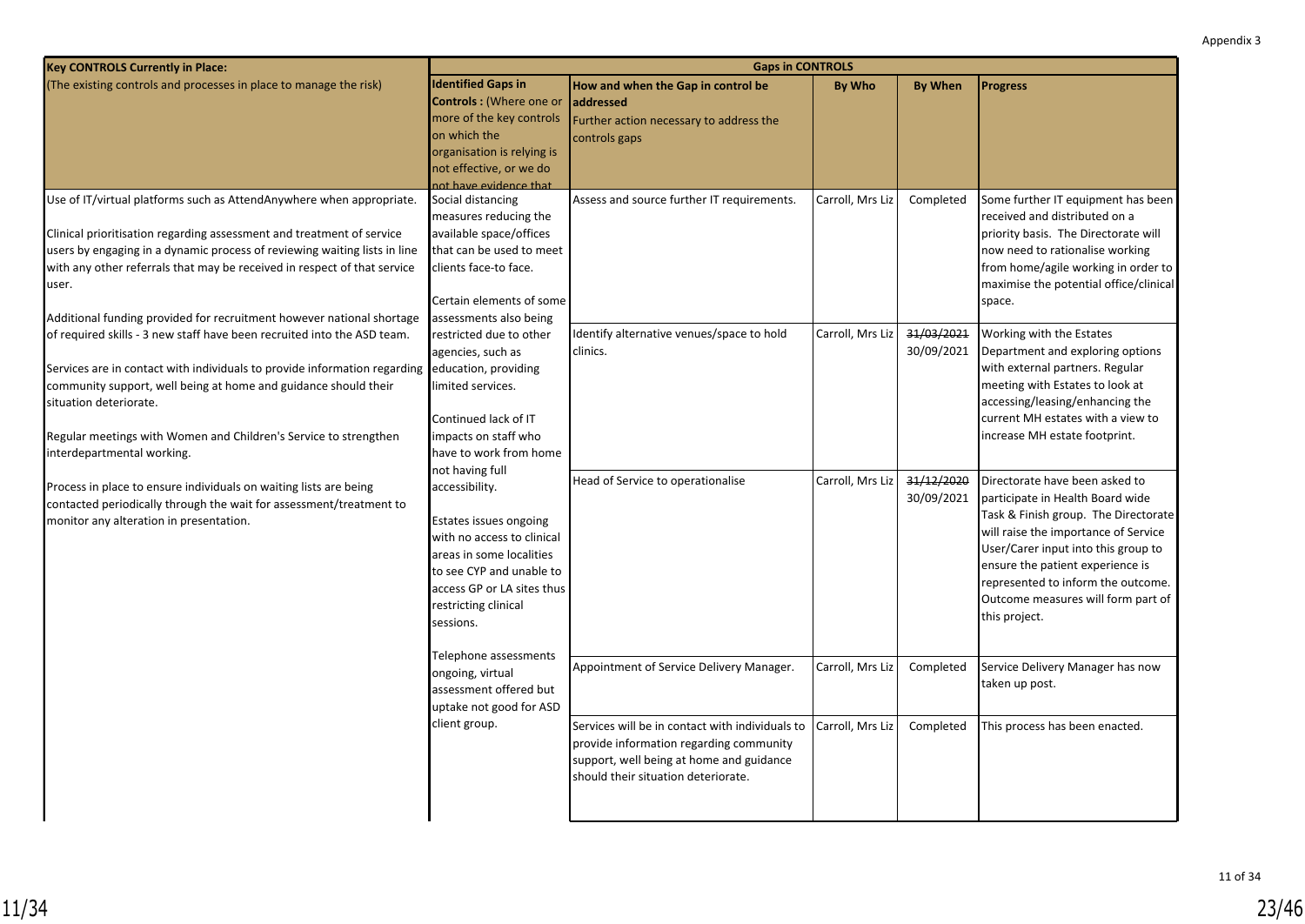|                                                                                                                                                                                               |                                                                                                          |                                                          |                                                                |                                                                                  |                                            |                                                              | Identify funding for Interim Clinical<br>Psychologist lead post to assist with the<br>waiting lists and service development.<br>Health Board is engaging in work with WG to<br>benefit from additional support re waiting<br>lists, demand and capacity planning and<br>service mapping to meet the national<br>standards and new Autism Code. | Carroll, Mrs Liz<br>Carroll, Mrs Liz | 31/03/2021<br>30/09/2021<br>30/04/2021<br>30/09/2021 | Discussions taking place with<br>Finance Business Partner to progress<br>recruitment.<br>Health Board will be early pilot site<br>providing an early offer for children<br>and young people and their families,<br>who otherwise would be referred<br>for direct support to the NHS.                                       |
|-----------------------------------------------------------------------------------------------------------------------------------------------------------------------------------------------|----------------------------------------------------------------------------------------------------------|----------------------------------------------------------|----------------------------------------------------------------|----------------------------------------------------------------------------------|--------------------------------------------|--------------------------------------------------------------|------------------------------------------------------------------------------------------------------------------------------------------------------------------------------------------------------------------------------------------------------------------------------------------------------------------------------------------------|--------------------------------------|------------------------------------------------------|----------------------------------------------------------------------------------------------------------------------------------------------------------------------------------------------------------------------------------------------------------------------------------------------------------------------------|
|                                                                                                                                                                                               | <b>ASSURANCE MAP</b>                                                                                     |                                                          |                                                                | <b>Control RAG</b>                                                               | Latest                                     |                                                              |                                                                                                                                                                                                                                                                                                                                                | <b>Gaps in ASSURANCES</b>            |                                                      |                                                                                                                                                                                                                                                                                                                            |
| <b>Performance</b><br><b>Indicators</b>                                                                                                                                                       | <b>Sources of ASSURANCE</b>                                                                              | <b>Type of</b><br><b>Assurance</b><br>(1st, 2nd,<br>3rd) | <b>Required</b><br><b>Assurance</b><br><b>Current</b><br>Level | <b>Rating (what</b><br>the assurance<br>is telling you<br>about your<br>controls | <b>Papers</b><br>(Commit<br>tee &<br>date) | <b>Identified Gaps</b><br>in Assurance:                      | <b>How are the Gaps in</b><br><b>ASSURANCE will be</b><br>addressed<br><b>Further action necessary to</b><br>address the gaps                                                                                                                                                                                                                  | By Who                               | <b>By When</b>                                       | <b>Progress</b>                                                                                                                                                                                                                                                                                                            |
| Welsh<br>Government<br>performance<br>indicators along<br>with internal<br>monitoring<br>arrangements will<br>be used to ensure<br>the actions are<br>having the desires<br>effect or whether | Management monitoring of<br>referrals                                                                    | 1st                                                      |                                                                |                                                                                  |                                            | System to<br>improve<br>analysis of<br>patient<br>experience | There are outcome<br>measure in place within<br><b>Psychological Therapies</b><br>following intervention with<br>a plan to develop a Task<br>and Finish group to look at<br>themes and areas which<br>may require further<br>improvement.                                                                                                      | Carroll, Mrs Liz                     | Completed                                            | Directorate have been asked to<br>participate in Health Board wide<br>Task & Finish group. The Directorate<br>will raise the importance of Service<br>User/Carer input into this group to<br>ensure the patient experience is<br>represented to inform the outcome.<br>Outcome measures will form part of<br>this project. |
| needs to be done.                                                                                                                                                                             | there is more that Monthly MH&LD Business<br>Planning and Performance<br>Group overseeing<br>performance | 2nd                                                      |                                                                |                                                                                  |                                            |                                                              |                                                                                                                                                                                                                                                                                                                                                |                                      |                                                      |                                                                                                                                                                                                                                                                                                                            |
|                                                                                                                                                                                               | MH&LD QSE Group<br>overseeing patient<br>outcomes                                                        | 2nd                                                      |                                                                |                                                                                  |                                            |                                                              |                                                                                                                                                                                                                                                                                                                                                |                                      |                                                      |                                                                                                                                                                                                                                                                                                                            |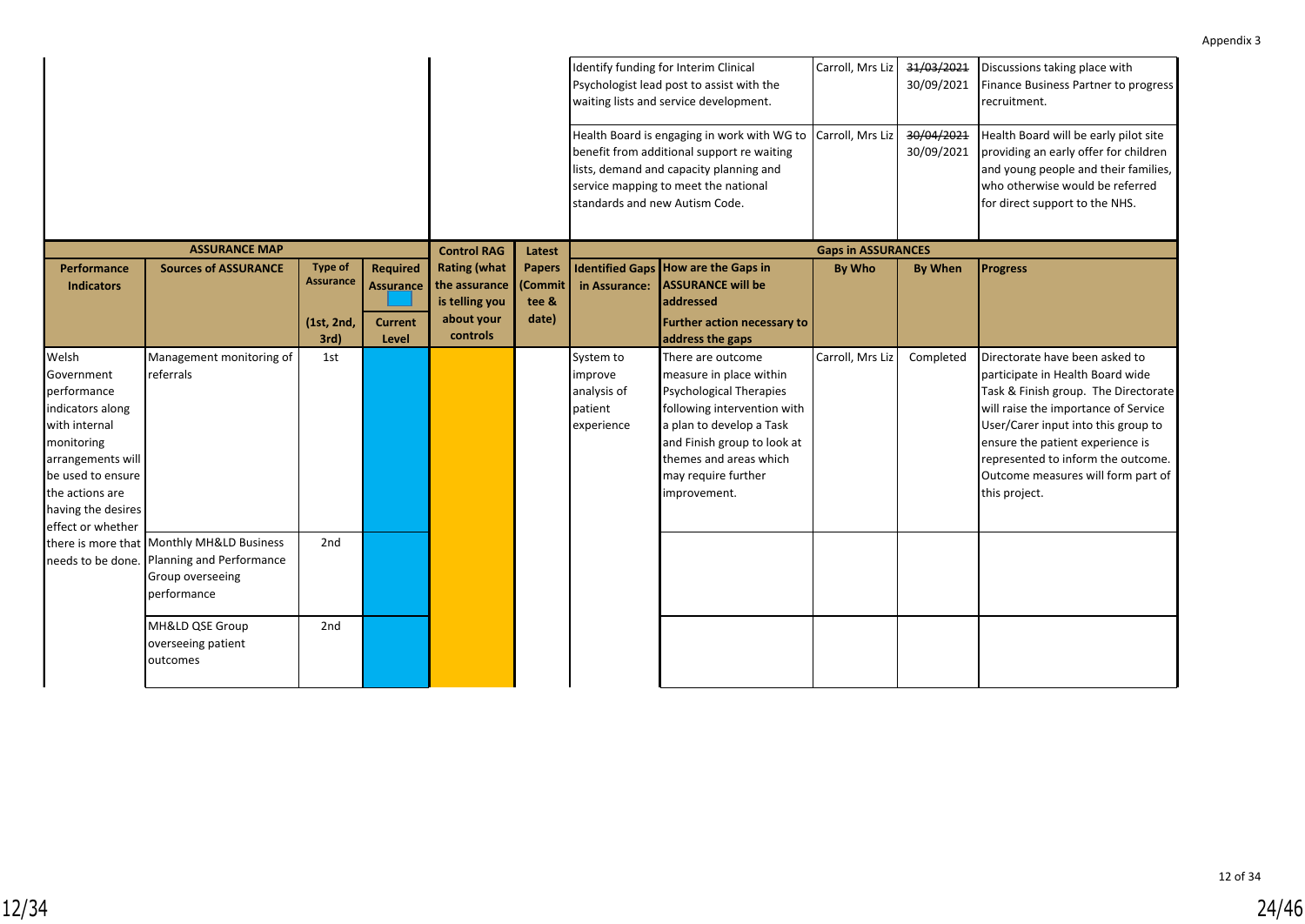<span id="page-24-0"></span>

| Date Risk<br>Identified:       |     | iun-19                                                          |                                                                                                                                                                                                                                                                                                                                                                                                                                                                                                                                                                                                                                                                                                                                                                                                                                                                                                                                                                                                                                                                                                                                                                                                                                                                                                                                                                                                                                                                                                                                                                                                                                                                                                                                                                                                                                                                    |     | <b>Executive Director Owner:</b>                                                                                                                                                                                                                                                                                                                                                                                                                                                                                                                                                                              | Carruthers, Andrew                                                  |                                                                          | <b>Date of Review:</b> | lmai-21                                                                    |
|--------------------------------|-----|-----------------------------------------------------------------|--------------------------------------------------------------------------------------------------------------------------------------------------------------------------------------------------------------------------------------------------------------------------------------------------------------------------------------------------------------------------------------------------------------------------------------------------------------------------------------------------------------------------------------------------------------------------------------------------------------------------------------------------------------------------------------------------------------------------------------------------------------------------------------------------------------------------------------------------------------------------------------------------------------------------------------------------------------------------------------------------------------------------------------------------------------------------------------------------------------------------------------------------------------------------------------------------------------------------------------------------------------------------------------------------------------------------------------------------------------------------------------------------------------------------------------------------------------------------------------------------------------------------------------------------------------------------------------------------------------------------------------------------------------------------------------------------------------------------------------------------------------------------------------------------------------------------------------------------------------------|-----|---------------------------------------------------------------------------------------------------------------------------------------------------------------------------------------------------------------------------------------------------------------------------------------------------------------------------------------------------------------------------------------------------------------------------------------------------------------------------------------------------------------------------------------------------------------------------------------------------------------|---------------------------------------------------------------------|--------------------------------------------------------------------------|------------------------|----------------------------------------------------------------------------|
| <b>Strategic</b><br>Objective: |     |                                                                 | Delivery of the Quarter 3/4 Operating Plan                                                                                                                                                                                                                                                                                                                                                                                                                                                                                                                                                                                                                                                                                                                                                                                                                                                                                                                                                                                                                                                                                                                                                                                                                                                                                                                                                                                                                                                                                                                                                                                                                                                                                                                                                                                                                         |     | <b>Lead Committee:</b>                                                                                                                                                                                                                                                                                                                                                                                                                                                                                                                                                                                        | Committee                                                           | Quality, Safety and Experience Assurance Date of Next                    | <b>Review:</b>         | $jun-21$                                                                   |
| <b>Risk ID:</b>                | 750 | <b>Description:</b><br><b>Rationale for CURRENT Risk Score:</b> | <b>Principal Risk</b> There is a risk unavoidable delays in the treatment of patients in<br>Emergency Department (ED) at WGH. This is caused by a lack of<br>substantive middles grade and high reliance on agency locum cover,<br>which is not always available. This could lead to an impact/affect on<br>patient care through prolonged stays in ED and delays in<br>transferring to specialty, delays in diagnosis and treatment, poorer<br>outcomes, and increased ambulance off load delays. Further<br>impacts include inability to run a full rota and a decreased level of<br>supervision of junior doctors, as well as deterioration in Tier 1<br>performance for 4 hours waiting time in A&E, and increased<br>pressure on WGH financial position through use of agency at an<br>enhanced time.<br>Does this risk link to any Directorate (operational) risks?<br>WGH should have 7 middle grade doctors to fill rota. The rota remains under constant review and<br>management as the department are fully reliant on temporary staff. The risk has therefore increased<br>to 16 based on 3 substantive & 1 long term zero hours doctors being in place. Unfortunately, only 3 of<br>these doctors work a full rota, including nights. This places additional pressure on the system.<br>24.12.20 3 posts left to appoint into. Recruited doctors have withdrawn. 1 new appointment due to<br>start beginning of January but will need to customize the NHS program so will not be on the Rota<br>immediately. Other posts are still out to advert, with active interviews being held regularly.<br>Update March: Still have 4 posts left to fill with ongoing recruitment.<br>April, still have 4 post to fill with on going recruitment.<br>May: still have 4 posts to fill with ongoing recruitment, discussions around Job description being held. | 229 | <b>Risk Rating: (Likelihood x Impact)</b><br>Safety - Patient, Staff or<br><b>Domain:</b><br><b>Public</b><br>Inherent Risk Score (L x I):<br>Current Risk Score (L x I):<br>Target Risk Score (L x I):<br><b>Tolerable Risk:</b><br>Trend:<br><b>Rationale for TARGET Risk Score:</b><br>It is anticipated that the completion of the recruitment process of 3 middle grade posts will provide some stability<br>to the department. The contingency plan, which is currently under development, will ensure that robust<br>procedures are in place in the event that the middle grade rota cannot be filled. | $5x4=20$<br>$4 \times 4 = 16$<br>$2 \times 4 = 8$<br>6 <sup>1</sup> | 25<br>20<br>15<br>10<br>5<br>0<br>Nov. 1921, 2021, 2022, 2022, 2021, 212 |                        | <b>Current Risk</b><br>Score<br>Target Risk<br>Score<br>Tolerance<br>Level |
|                                |     |                                                                 |                                                                                                                                                                                                                                                                                                                                                                                                                                                                                                                                                                                                                                                                                                                                                                                                                                                                                                                                                                                                                                                                                                                                                                                                                                                                                                                                                                                                                                                                                                                                                                                                                                                                                                                                                                                                                                                                    |     |                                                                                                                                                                                                                                                                                                                                                                                                                                                                                                                                                                                                               |                                                                     |                                                                          |                        |                                                                            |

13 of 34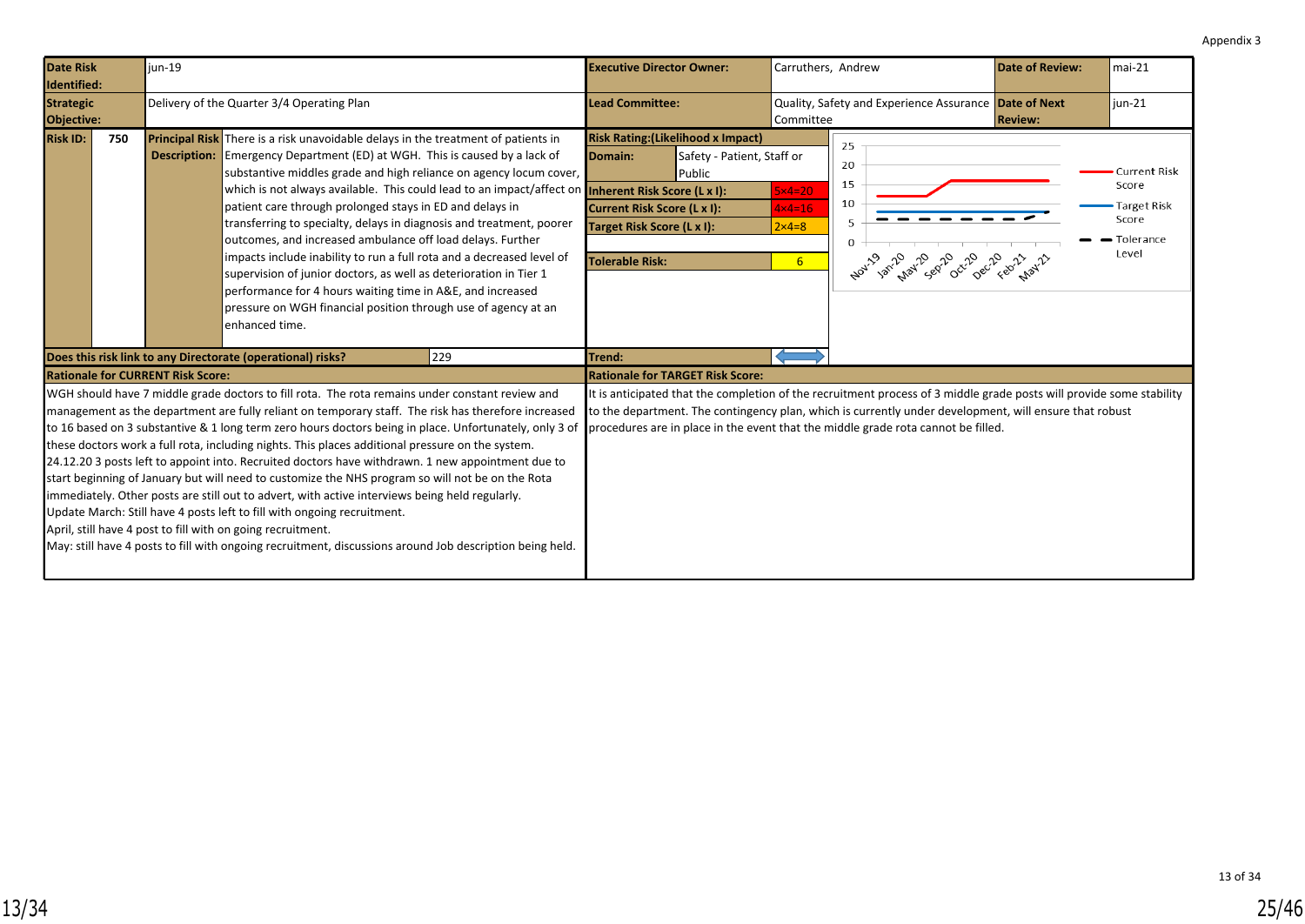| <b>Key CONTROLS Currently in Place:</b>                                                                                                                                                                                                                                                                                                                                   | <b>Gaps in CONTROLS</b>                                                                                                                                                             |                                                                                                              |                          |                                        |                                                                                                                                                                                                                        |  |  |  |
|---------------------------------------------------------------------------------------------------------------------------------------------------------------------------------------------------------------------------------------------------------------------------------------------------------------------------------------------------------------------------|-------------------------------------------------------------------------------------------------------------------------------------------------------------------------------------|--------------------------------------------------------------------------------------------------------------|--------------------------|----------------------------------------|------------------------------------------------------------------------------------------------------------------------------------------------------------------------------------------------------------------------|--|--|--|
| (The existing controls and processes in place to manage the risk)                                                                                                                                                                                                                                                                                                         | <b>Identified Gaps in</b><br>Controls: (Where one or<br>more of the key controls<br>on which the<br>organisation is relying is<br>not effective, or we do<br>not have evidence that | How and when the Gap in control be<br>laddressed<br>Further action necessary to address the<br>controls gaps | By Who                   | <b>By When</b>                         | <b>Progress</b>                                                                                                                                                                                                        |  |  |  |
| Daily review of team strengths by rota co-ordinators and service<br>manager unscheduled care. Issues identified escalated to GM and SDM.<br>Recruitment program on-going to fill gaps and recruit into vacant posts.<br>Medacs agency filling whenever possible with long term locums.                                                                                    | Contingency plan for<br>when middle grade shift<br>is uncovered.<br>Inability to recruit middle<br>grade doctors at WGH.                                                            | Develop contingency plan to respond to<br>incidences when middle grade rotas cannot<br>be filled in WGH ED.  | Cole-Williams,<br>Janice | 30/09/2019<br>07/11/2020               | Draft procedure under review. Plan<br>A drafted and circulated. Unable to<br>provide ED with ad hoc paediatric<br>middle grade or consultant cover<br>when ED middle grade position is<br>uncovered. Therefore, Plan B |  |  |  |
| Continuous monitoring of the team strengths to ensure consultant and<br>senior support and supervision.<br>Links with other Health Board sites (HDUHB & SBUHB) to outline current<br>pressures and any opportunities to cross cover and to assess overall<br>medical staffing position across HDUHB<br>Weekly Urgent Response Group review rotas for the next six months. |                                                                                                                                                                                     |                                                                                                              |                          |                                        | currently being drafted.                                                                                                                                                                                               |  |  |  |
| 1 x long term locum in place (2 left July 2020).<br>Escalation procedures in place.<br>March 2020 Middle grade rota merged with medical rota to strengthen<br>workforce across 2 Emergency Departments.<br>July 2020 - rotas have now separated as number of inpatients have<br>increased and general medical teams have a larger inpatient & medical<br>take to support. |                                                                                                                                                                                     | Complete the recruitment of 4 middle grade<br>doctors.                                                       | Cole-Williams,<br>Janice | 31/12/2019<br>07/11/2020<br>13/05/2021 | 1 Post out to advert. Others offered<br>but candidates are overseas. Delays<br>in transporting to the UK due to the<br>Coronavirus pandemic and related<br>travel restrictions.                                        |  |  |  |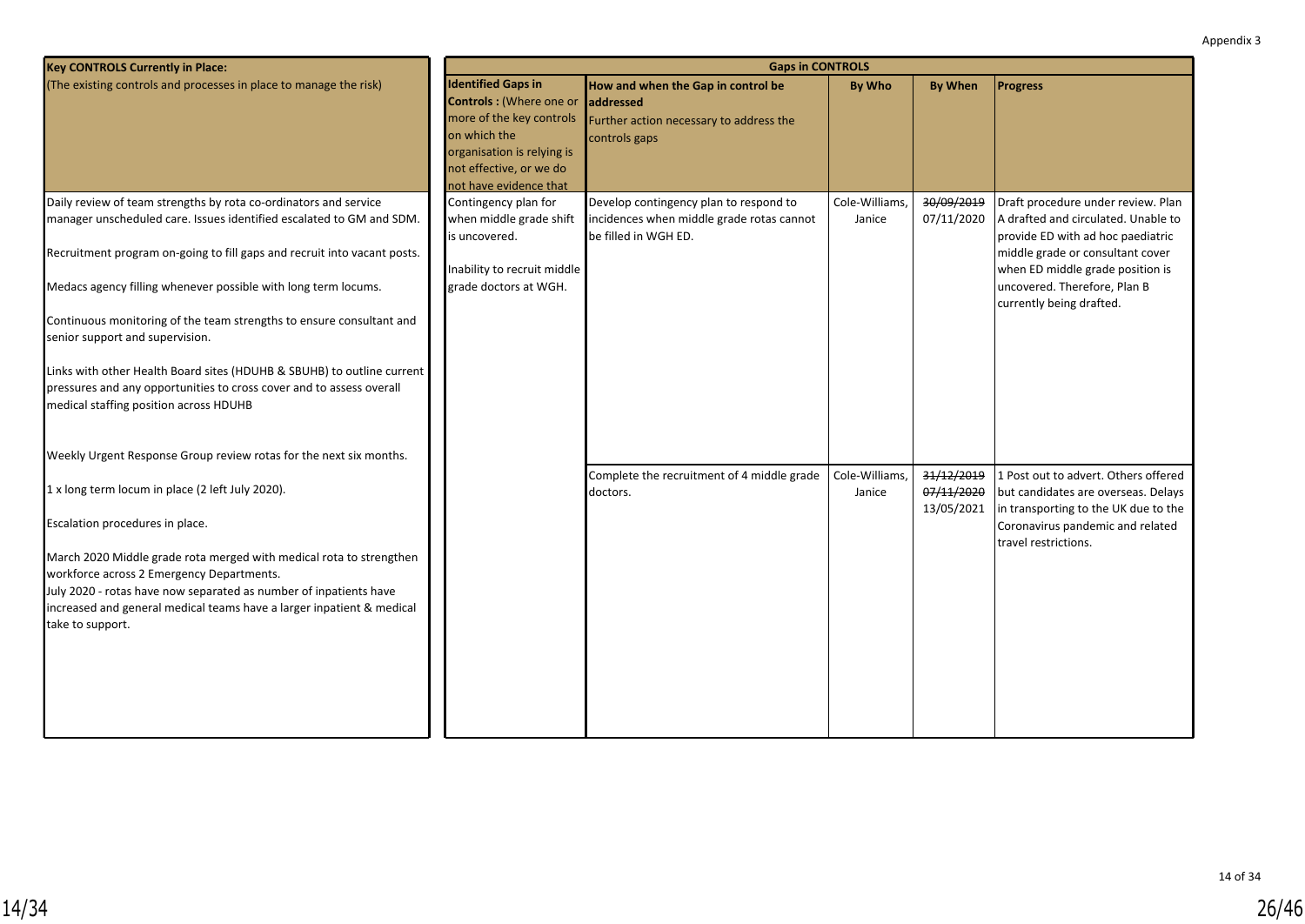|                                                              | <b>ASSURANCE MAP</b>                                                                       |                                                          |                                                  | <b>Control RAG</b>                                                                       | Latest<br><b>Papers</b><br>tee &<br>date)    | <b>Gaps in ASSURANCES</b> |                                                                                                                                        |        |         |                 |  |  |
|--------------------------------------------------------------|--------------------------------------------------------------------------------------------|----------------------------------------------------------|--------------------------------------------------|------------------------------------------------------------------------------------------|----------------------------------------------|---------------------------|----------------------------------------------------------------------------------------------------------------------------------------|--------|---------|-----------------|--|--|
| Performance<br><b>Indicators</b>                             | <b>Sources of ASSURANCE</b>                                                                | <b>Type of</b><br><b>Assurance</b><br>(1st, 2nd,<br>3rd) | Required<br>Assurance<br><b>Current</b><br>Level | <b>Rating (what</b><br>the assurance (Commit<br>is telling you<br>about your<br>controls |                                              | in Assurance:             | <b>Identified Gaps How are the Gaps in</b><br><b>ASSURANCE will be</b><br>addressed<br>Further action necessary to<br>address the gaps | By Who | By When | <b>Progress</b> |  |  |
| A&E 4hr waiting<br>times (<95%)<br>A&E 12hr waiting          | Daily review of rotas                                                                      | 1st                                                      |                                                  |                                                                                          | Executiv<br>Committ                          | None<br>identified.       |                                                                                                                                        |        |         |                 |  |  |
| times (0 target)<br>Number of<br>ambulance<br>handovers over | Daily review of incident<br>reports                                                        | 1st                                                      |                                                  |                                                                                          | ee - Jul19<br>$*$ In-<br>committ<br>ee Board |                           |                                                                                                                                        |        |         |                 |  |  |
| one hour (0<br>target)<br>Incidents level 4<br>or 5          | Local governance meeting<br>monthly                                                        | 1st                                                      |                                                  |                                                                                          | - Jul19                                      |                           |                                                                                                                                        |        |         |                 |  |  |
|                                                              | Tier 1 target performance<br>reviewed at Business<br>Planning and Performance<br>Committee | 2nd                                                      |                                                  |                                                                                          |                                              |                           |                                                                                                                                        |        |         |                 |  |  |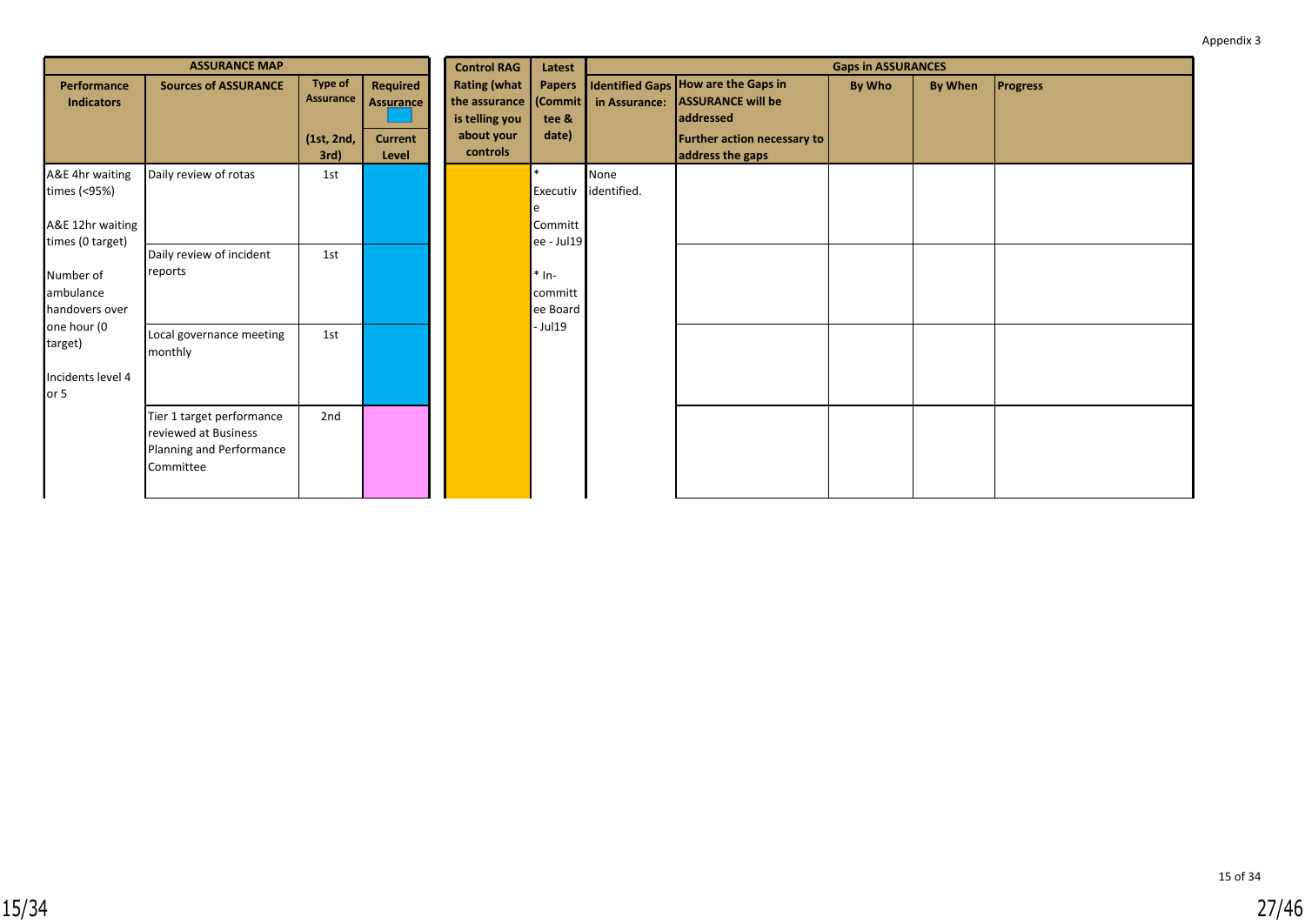<span id="page-27-0"></span>

| <b>Date Risk</b><br>Identified: |     | apr-17                                   |                                                                                                                                                                                                                                                                                                                                                                                                                                                                                                                                                                                                                                                                                                                                                                                               | <b>Executive Director Owner:</b>                                                                                                                                            |                                                                                        | Carruthers, Andrew                                                 |                                                                                                                                                                                                                                                                                                                                                                                                                                                                                                                                                                                                                                                                                                                                                                                                         | <b>Date of Review:</b>                    | $mai-21$                                                                   |
|---------------------------------|-----|------------------------------------------|-----------------------------------------------------------------------------------------------------------------------------------------------------------------------------------------------------------------------------------------------------------------------------------------------------------------------------------------------------------------------------------------------------------------------------------------------------------------------------------------------------------------------------------------------------------------------------------------------------------------------------------------------------------------------------------------------------------------------------------------------------------------------------------------------|-----------------------------------------------------------------------------------------------------------------------------------------------------------------------------|----------------------------------------------------------------------------------------|--------------------------------------------------------------------|---------------------------------------------------------------------------------------------------------------------------------------------------------------------------------------------------------------------------------------------------------------------------------------------------------------------------------------------------------------------------------------------------------------------------------------------------------------------------------------------------------------------------------------------------------------------------------------------------------------------------------------------------------------------------------------------------------------------------------------------------------------------------------------------------------|-------------------------------------------|----------------------------------------------------------------------------|
| <b>Strategic</b><br>Objective:  |     | N/A - Operational Risk                   |                                                                                                                                                                                                                                                                                                                                                                                                                                                                                                                                                                                                                                                                                                                                                                                               | <b>Lead Committee:</b>                                                                                                                                                      |                                                                                        | Quality, Safety and Experience Assurance Date of Next<br>Committee |                                                                                                                                                                                                                                                                                                                                                                                                                                                                                                                                                                                                                                                                                                                                                                                                         | <b>Review:</b>                            | $iul-21$                                                                   |
| <b>Risk ID:</b>                 | 129 |                                          | <b>Principal Risk</b> There is a risk disruption to business continuity of the Hywel Dda<br><b>Description:</b> Out of Hours (OOH) Service. This is caused by a lack of available<br>of labour supply as GPs near retirement age and pay rate<br>differentials across Health Boards in Wales impact the UHB's<br>ability to recruit in the mid-long term. In the short term, any<br>lifting of COVID-19 lock down measures (all clinicians are<br>currently working as holidays and foreign working are<br>temporarily unavailable to them) as well as possible impacts on<br>in-hours provision is likely to result in a fragile workforce position<br>once again. This could lead to an impact/affect on a detrimental<br>impact on patient experience and the unscheduled care<br>pathway. | <b>Risk Rating: (Likelihood x Impact)</b><br>Domain:<br>Inherent Risk Score (L x I):<br>Current Risk Score (L x I):<br>Target Risk Score (L x I):<br><b>Tolerable Risk:</b> | Service/Business<br>interruption/disruption<br>26/11/2020 - Board 'Accept' Target Risk | $5 \times 3 = 15$<br>$4 \times 3 = 12$<br>$4 \times 3 = 12$<br>6   | 25<br>20<br>15<br>10<br>0<br>Nov-19<br>$Jan-20$<br>Feb-20<br>May-20<br>$1 ul-19$<br>$Jul-20$<br>May-19                                                                                                                                                                                                                                                                                                                                                                                                                                                                                                                                                                                                                                                                                                  | $Sep-20$<br>Dec-20<br>Feb-21<br>$Ma$ y-21 | Current Risk<br>Score<br><b>Target Risk</b><br>Score<br>Tolerance<br>Level |
|                                 |     | <b>Rationale for CURRENT Risk Score:</b> | Does this risk link to any Directorate (operational) risks?                                                                                                                                                                                                                                                                                                                                                                                                                                                                                                                                                                                                                                                                                                                                   | Trend:<br><b>Rationale for TARGET Risk Score:</b>                                                                                                                           |                                                                                        |                                                                    |                                                                                                                                                                                                                                                                                                                                                                                                                                                                                                                                                                                                                                                                                                                                                                                                         |                                           |                                                                            |
| current position.               |     |                                          | The COVID pandemic combined with the temporary overnight service changes has brought some<br>respite to the service fragility, and this is reflected in the current risk score. Stability in the<br>Carmarthen rota is now being seen but it coincides with destabilisation within Pembrokeshire. Any<br>further absence on out of hours provision is likely to rapidly result in further deterioration of the<br>As of May 2021 there has been no notable change/definite trend in the service fragility.                                                                                                                                                                                                                                                                                    |                                                                                                                                                                             |                                                                                        |                                                                    | Service rota positions remain variable with continued shortfalls in clinical cover variably affecting service provision.<br>Despite the Carmarthen base rota now predominantly being stable, shortfalls in Pembrokeshire and Ceredigion<br>have become evident- and this is further compounded by the need for staff to take leave. Medium term actions<br>are still required, especially in terms of service modernisation. Work to develop a long term plan for OOH Services<br>has now recommenced following Covid-19 and the settling in period of the new Service Delivery Manager, in order<br>to reduce this risk on a permanent basis so to ensure the out of hours service provision is not interrupted.<br>Workforce and service redesign requirements have been flagged as part of the IMTP. |                                           |                                                                            |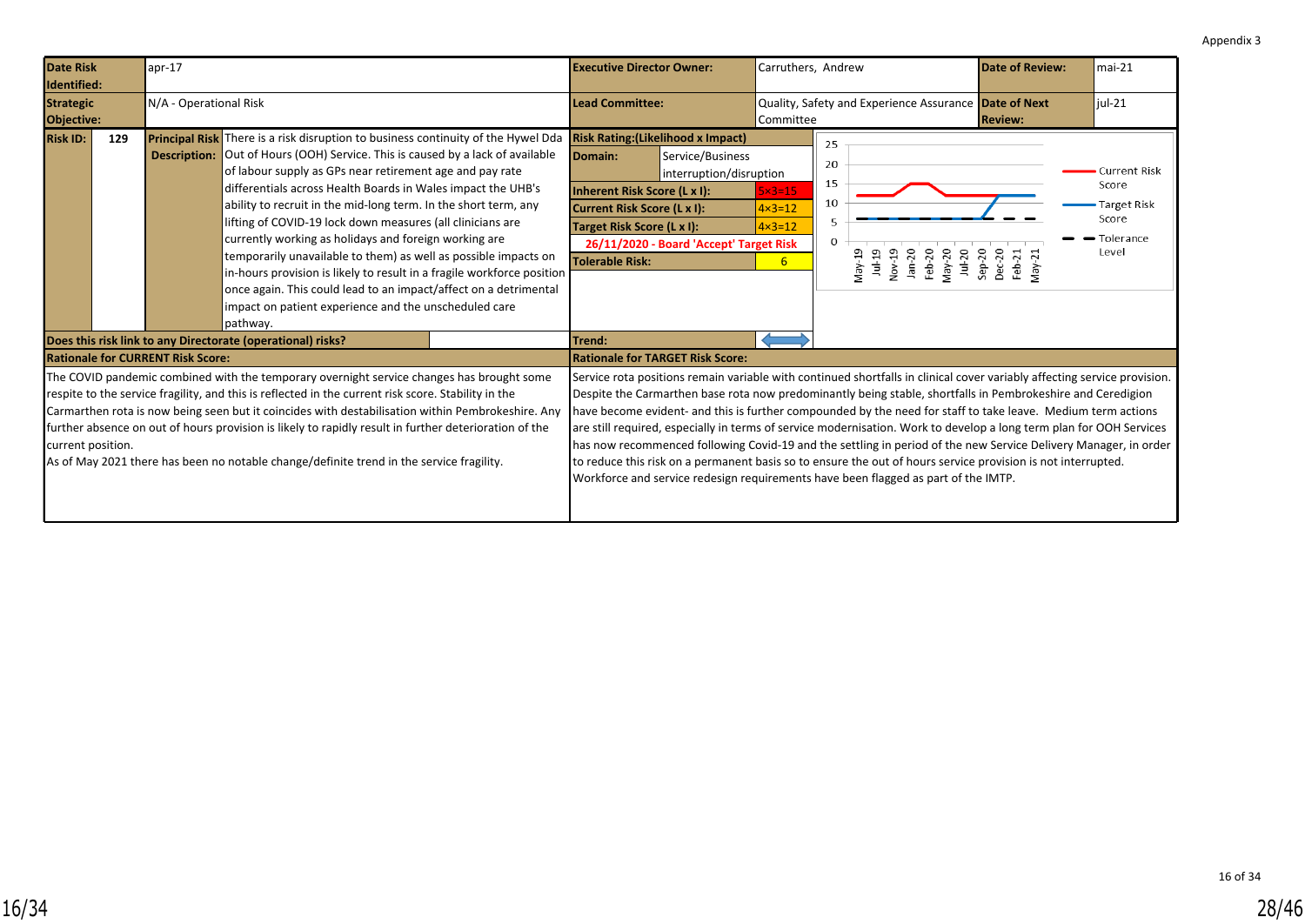| <b>Key CONTROLS Currently in Place:</b>                                                                                                                                                                                                                                                                                                                                                                                                                                                                                                                                                                                                                                                                                                                                                                                                                                                                                                                                         | <b>Gaps in CONTROLS</b>                                                                                                                                                                                                                                                                                                                                                                                                                                                                                                     |                                                                                                                                                                |                              |                          |                                                                                                                                                                                                                                                                                                                                                                                                                                                                                                                                                                                                                                                                                                                                          |  |  |  |
|---------------------------------------------------------------------------------------------------------------------------------------------------------------------------------------------------------------------------------------------------------------------------------------------------------------------------------------------------------------------------------------------------------------------------------------------------------------------------------------------------------------------------------------------------------------------------------------------------------------------------------------------------------------------------------------------------------------------------------------------------------------------------------------------------------------------------------------------------------------------------------------------------------------------------------------------------------------------------------|-----------------------------------------------------------------------------------------------------------------------------------------------------------------------------------------------------------------------------------------------------------------------------------------------------------------------------------------------------------------------------------------------------------------------------------------------------------------------------------------------------------------------------|----------------------------------------------------------------------------------------------------------------------------------------------------------------|------------------------------|--------------------------|------------------------------------------------------------------------------------------------------------------------------------------------------------------------------------------------------------------------------------------------------------------------------------------------------------------------------------------------------------------------------------------------------------------------------------------------------------------------------------------------------------------------------------------------------------------------------------------------------------------------------------------------------------------------------------------------------------------------------------------|--|--|--|
| (The existing controls and processes in place to manage the risk)                                                                                                                                                                                                                                                                                                                                                                                                                                                                                                                                                                                                                                                                                                                                                                                                                                                                                                               | <b>Identified Gaps in</b><br><b>Controls:</b> (Where one or<br>more of the key controls<br>on which the<br>organisation is relying is<br>not effective, or we do                                                                                                                                                                                                                                                                                                                                                            | How and when the Gap in control be<br>addressed<br>Further action necessary to address the<br>controls gaps                                                    | <b>By Who</b>                | <b>By When</b>           | <b>Progress</b>                                                                                                                                                                                                                                                                                                                                                                                                                                                                                                                                                                                                                                                                                                                          |  |  |  |
| # GP's rotas across the 3 counties are now managed centrally via the<br>administration team based in Haverfordwest<br># Dedicated GP Advice sessions in place at times of high demand (mostly remains limited due to<br> weekends).<br># Remote working telephone advice clinicians secured where required.<br># Additional remote working capacity has been secured to assist<br>clinicians who may be shielding/ isolating to continue to support<br>operational demand.<br># Workforce support from 111 programme team in addressing OOH<br>fragilities available if required.<br># Health Professional feedback form in use between clinicians, service<br>management and 111 (WAST) leads.<br># WAST Advance Paramedic Practitioner (APP) resource enhanced to<br>provide more flexibility.<br># Rationalisation of overnight bases in place since March 2020, now<br>subject to service review.<br># Workforce and service redesign requirements flagged as part of IMTP. | The ability to influence<br>workforce participation<br>the lack of contractual<br>agreements (reliance on<br>sessional staff).<br>At present the staffing<br>remains challenging<br>despite a stable rota now<br>being agreed at the<br>Carmarthen base-there<br>are shortfalls in<br>Pembrokeshire and<br>Ceredigion that are<br>affecting service<br>provision throughout the<br>7 day operating period.<br>Need for formalised<br>workforce plan and<br>redesign is still required -<br>reflected in IMTP<br>submission. | <b>Ensure Transforming Clinical Services</b><br>Programme incorporates a long term, viable<br>plan for OOH.                                                    | Rees, Gareth                 | 30/09/2020<br>31/12/2021 | As of January 2020 the development<br>of a detailed redesign plan is<br>underway but the timescale has yet<br>to be identified. Feb 2020-this work<br>is continuing to progress and work<br>on medium term resolution has now<br>commenced.<br>March 2020- Working group stood<br>down due to Covid-19 commitments<br>June2020- Requests to restart<br>working group are subject to re-<br>prioritisation.<br>Dec2020- inclusion in new IMTP<br>process, awaiting decision on how to<br>progress with service change.<br>Delayed by Covid-19.<br>Feb2021- Change in SDM, now<br>subject to new focus. Still awaiting<br>decision/direction on how to<br>progress with service change.<br>May 2021- Still awaiting<br>decision/direction. |  |  |  |
|                                                                                                                                                                                                                                                                                                                                                                                                                                                                                                                                                                                                                                                                                                                                                                                                                                                                                                                                                                                 | In relation to service<br>demand, activity appears<br>to have stabilised but<br>Covid continues to<br>influence the risk-<br>position, complicated by<br>the inability to see red<br>flow patients in an Out of<br>Hours setting. The focus<br>on delivery of care via<br>the telephone advice<br>method is the significant<br>factor in stabilising the<br>risk at this time (70-80%                                                                                                                                       | Development of home working provision for<br>GPs.<br>Implement a change to the pathway in PPH<br>Minor Injury Unit as authorised by Executive<br>Team 06/11/19 | Rees, Gareth<br>Davies, Nick | Completed<br>Completed   | Completed and evolving.<br><b>ET approval gained following</b><br>discussions with affected GP groups.<br>Further engagement with affected<br>staffing groups has been completed.<br>New provisional dates agreed by<br>engagement on 07/01/20.<br>On target for rationalisation of night<br>base cover from 09 March 2020                                                                                                                                                                                                                                                                                                                                                                                                               |  |  |  |

of consultations is now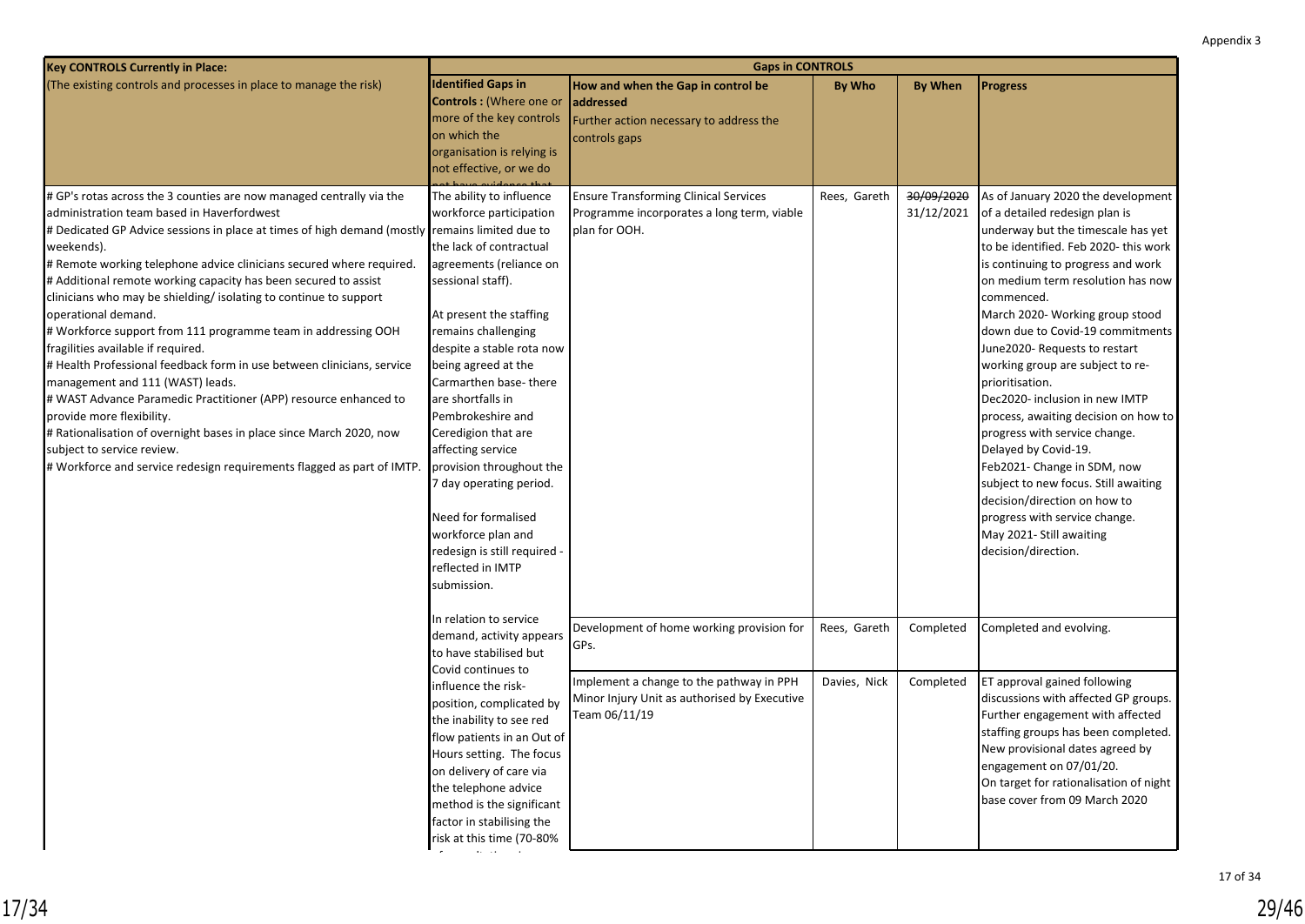| of consultations is now<br>dealt with on the phone)-<br>but any reduction in<br>capacity remains likely to<br>require an increase in the<br>risk level as the service<br>delivery will be adversely<br>laffected. | Investigate potential external alternatives to<br>current workforce position.<br>Review the rationalisation of overnight | Davies, Nick<br>Richards, | Completed<br>31/05/2021 | The Service is working with shared<br>services and the 111 programme to<br>develop a GP Hub where locum<br>sessions can be accessed centrally to<br>support service provision. This is<br>similar to the Covid GP Hub and is<br>supported by GP Wales. Access to<br>this workforce stream (coordinated<br>by GP Wales/111 project team) is<br>anticipated to be available by end of<br>December 2020<br>New SDM now in place. All      |
|-------------------------------------------------------------------------------------------------------------------------------------------------------------------------------------------------------------------|--------------------------------------------------------------------------------------------------------------------------|---------------------------|-------------------------|----------------------------------------------------------------------------------------------------------------------------------------------------------------------------------------------------------------------------------------------------------------------------------------------------------------------------------------------------------------------------------------------------------------------------------------|
|                                                                                                                                                                                                                   | temporary service change.                                                                                                | David                     | 30/09/2021              | operational staff are aware that this<br>review is now underway as of<br>February 2021. The review is being<br>designed and will look at patient<br>demand and experience, and service<br>risks. As of May 2021 this is being<br>actively reviewed with the Director<br>of Operations. The consultations will<br>now take place into June 2021 with<br>outcomes to be reported to the<br>relevant UHB Committees in<br>September 2021. |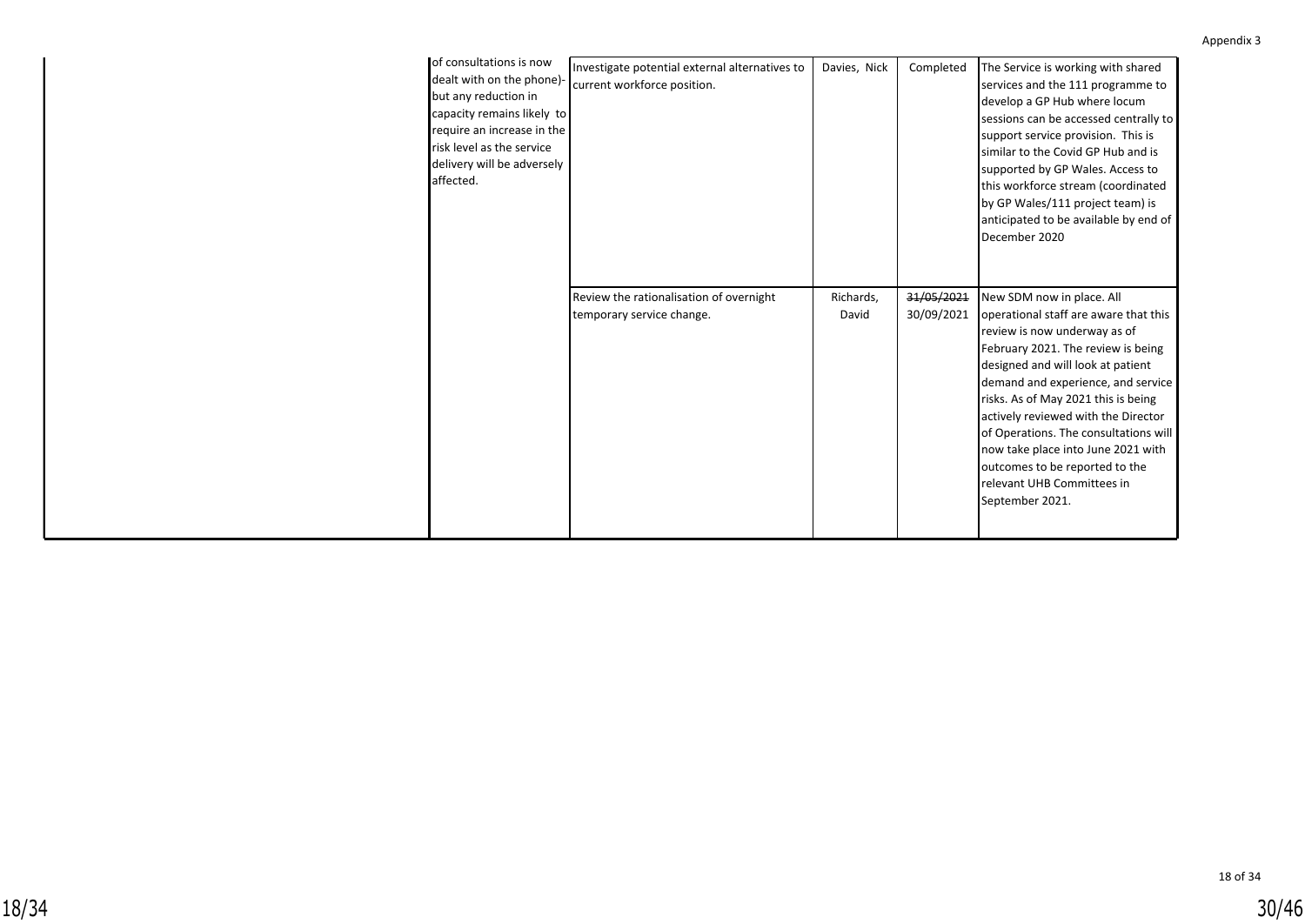|                                                                                                     | <b>ASSURANCE MAP</b>                                                                                                      |                                    |                              | <b>Control RAG</b>                                     | Latest                                                                             | <b>Gaps in ASSURANCES</b>                           |                                                                                                                                                                                                     |               |                |                                                                                                    |
|-----------------------------------------------------------------------------------------------------|---------------------------------------------------------------------------------------------------------------------------|------------------------------------|------------------------------|--------------------------------------------------------|------------------------------------------------------------------------------------|-----------------------------------------------------|-----------------------------------------------------------------------------------------------------------------------------------------------------------------------------------------------------|---------------|----------------|----------------------------------------------------------------------------------------------------|
| Performance<br><b>Indicators</b>                                                                    | <b>Sources of ASSURANCE</b>                                                                                               | <b>Type of</b><br><b>Assurance</b> | Required<br><b>Assurance</b> | <b>Rating (what</b><br>the assurance<br>is telling you | <b>Papers</b><br>(Commit<br>tee &                                                  | in Assurance:                                       | <b>Identified Gaps How are the Gaps in</b><br><b>ASSURANCE will be</b><br>addressed                                                                                                                 | <b>By Who</b> | <b>By When</b> | <b>Progress</b>                                                                                    |
|                                                                                                     |                                                                                                                           | (1st, 2nd,<br>3rd)                 | <b>Current</b><br>Level      | about your<br>controls                                 | date)                                                                              |                                                     | <b>Further action necessary to</b><br>address the gaps                                                                                                                                              |               |                |                                                                                                    |
| Bi-monthly IPAR.<br>National<br>Standards and<br>Quality Indicators-<br>submitted<br>monthly to WG. | Daily demand reports to<br>individuals within the UHB                                                                     | 1st                                |                              |                                                        | QSEAC<br>ООН<br>Update<br>Sep19 &<br>Feb20<br>QSEAC -<br>Peer<br>review ·<br>Feb20 | Lack of<br>meaningful<br>performance<br>indicators. | Assess NHS 111<br>performance metrics to<br>understand how they may<br>influence Hywel Dda OOHs<br>performance, and if a viable<br>alternative - which may<br>support improvement in<br>shift fill. | Davies, Nick  | Completed      | New 111 Wales performance<br>metrics are being prepared and will<br>soon be circulated for review. |
| Issues raised, and<br>performance<br>Matrix reviewed,<br>at National OOH                            | Twice a week sitreps and<br>Weekend briefings for OOH                                                                     | 1st                                |                              |                                                        | QSEAC-<br>Review<br>of risk                                                        |                                                     |                                                                                                                                                                                                     |               |                |                                                                                                    |
| forum (bi-<br>monthly,<br>attended by WG)                                                           | Monitoring of performance<br>against 111 standards                                                                        | 1st                                |                              |                                                        | $129 -$<br>Oct20<br>QSEAC-<br>Review                                               |                                                     |                                                                                                                                                                                                     |               |                |                                                                                                    |
|                                                                                                     | Issues raised at fortnightly<br>meeting with Primary Care<br>Deputy Medical Director<br>and Associate Medical<br>Director | 1st                                |                              |                                                        | of risk<br>129<br>Apr21<br>ET-Risk<br>to OOH<br>business<br>continuit              |                                                     |                                                                                                                                                                                                     |               |                |                                                                                                    |
|                                                                                                     | Monthly report to Joint<br>Operations Group (WAST,<br>111 team & 111 Health<br>Boards)                                    | 2nd                                |                              |                                                        | $y - Sep19$<br>ET-OOH<br>resilienc<br>$e -$                                        |                                                     |                                                                                                                                                                                                     |               |                |                                                                                                    |
|                                                                                                     | PPPAC monitoring<br><b>QSEAC</b> monitoring                                                                               | 2nd<br>2nd                         |                              |                                                        | Nov19 &<br>Jan20<br><b>BPPAC</b>                                                   |                                                     |                                                                                                                                                                                                     |               |                |                                                                                                    |
|                                                                                                     | Issues raised, and<br>performance Matrix<br>reviewed, at National OOH<br>forum (bi-monthly,<br>attended by WG)            | 3rd                                |                              |                                                        | Quarterl<br>y<br>monitori<br>ng<br>Nov19<br><b>BPPAC-</b><br>update                |                                                     |                                                                                                                                                                                                     |               |                |                                                                                                    |
|                                                                                                     | WG Peer Review Oct 19                                                                                                     | 3rd                                |                              |                                                        | on the                                                                             |                                                     |                                                                                                                                                                                                     |               |                |                                                                                                    |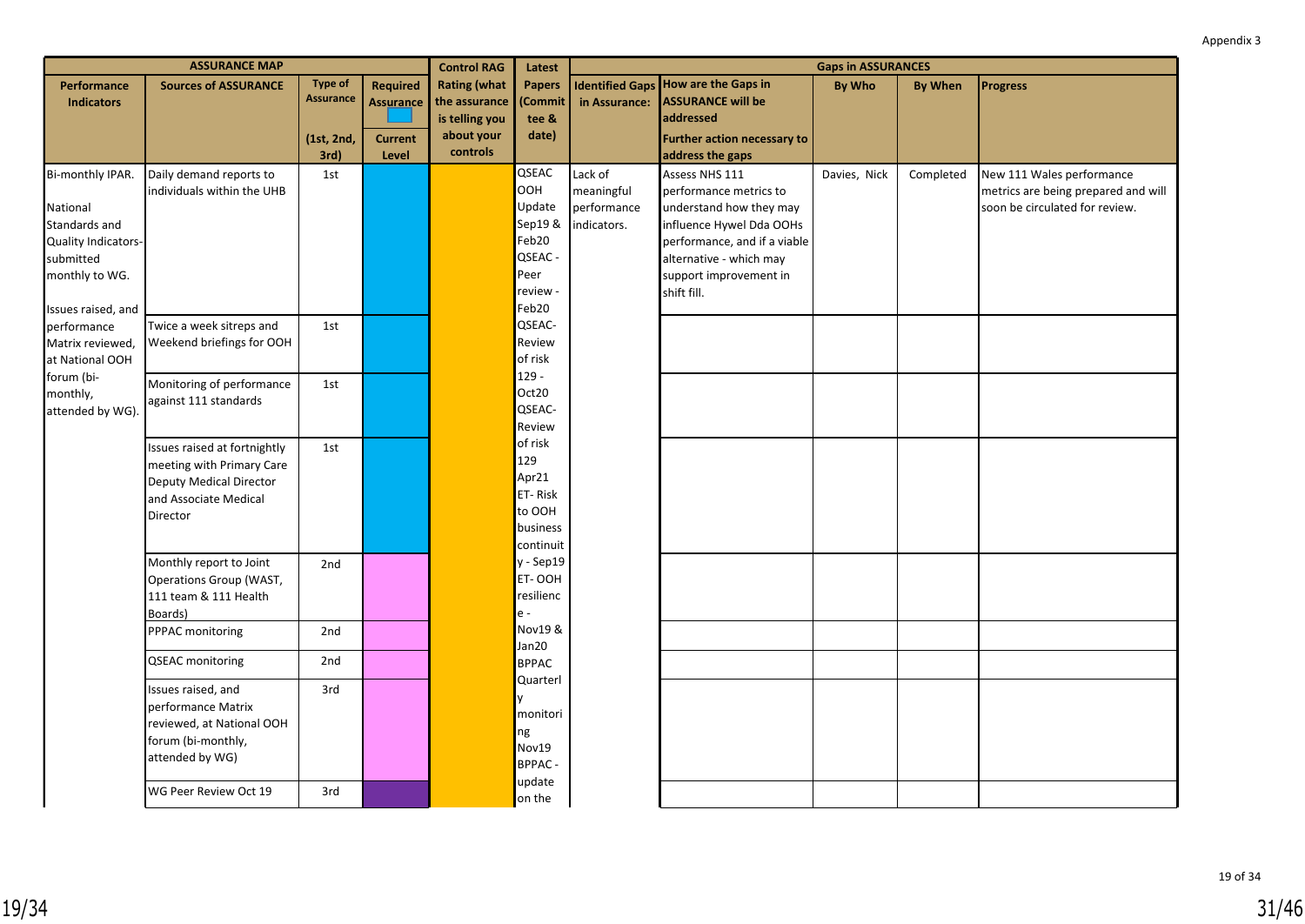<span id="page-31-0"></span>

| <b>Date Risk</b><br>Identified:                                                                                            | sep-18              |                                                                                                                                                                                                                                                                                                                                                                                                                                                                                                                                                                                                                                                                                                                                                                                                                                                                                                                                                                                                                        | <b>Executive Director Owner:</b>                                                                                                                                                                                                                                                                                                                                                                                                                                                                                                                                                                                                                                                                                                                                                                                                                                                                                                                                                                                                                                                                                                                                                                                                                                                                                                                                                                                         | Shakeshaft, Alison                                   |                                                                                                             | <b>Date of Review:</b>                 | mai-21                                                                |
|----------------------------------------------------------------------------------------------------------------------------|---------------------|------------------------------------------------------------------------------------------------------------------------------------------------------------------------------------------------------------------------------------------------------------------------------------------------------------------------------------------------------------------------------------------------------------------------------------------------------------------------------------------------------------------------------------------------------------------------------------------------------------------------------------------------------------------------------------------------------------------------------------------------------------------------------------------------------------------------------------------------------------------------------------------------------------------------------------------------------------------------------------------------------------------------|--------------------------------------------------------------------------------------------------------------------------------------------------------------------------------------------------------------------------------------------------------------------------------------------------------------------------------------------------------------------------------------------------------------------------------------------------------------------------------------------------------------------------------------------------------------------------------------------------------------------------------------------------------------------------------------------------------------------------------------------------------------------------------------------------------------------------------------------------------------------------------------------------------------------------------------------------------------------------------------------------------------------------------------------------------------------------------------------------------------------------------------------------------------------------------------------------------------------------------------------------------------------------------------------------------------------------------------------------------------------------------------------------------------------------|------------------------------------------------------|-------------------------------------------------------------------------------------------------------------|----------------------------------------|-----------------------------------------------------------------------|
| <b>Strategic</b><br>Objective:                                                                                             |                     | 2. Working together to be the best we can be                                                                                                                                                                                                                                                                                                                                                                                                                                                                                                                                                                                                                                                                                                                                                                                                                                                                                                                                                                           | <b>Lead Committee:</b>                                                                                                                                                                                                                                                                                                                                                                                                                                                                                                                                                                                                                                                                                                                                                                                                                                                                                                                                                                                                                                                                                                                                                                                                                                                                                                                                                                                                   | Committee                                            | Quality, Safety and Experience Assurance Date of Next                                                       | <b>Review:</b>                         | $jun-21$                                                              |
| <b>Risk ID:</b><br>628                                                                                                     | <b>Description:</b> | Principal Risk There is a risk that patients in need of therapy services do not<br>receive them in a timely period or do not receive the required level<br>or intensity. This is caused by gaps or fragile staffing levels in the<br>therapy service provision across acute, community and primary care <b>Inherent Risk Score (L x I):</b><br>settings from historical under-resourcing, exacerbated by recurrent<br>savings targets, vacancies and recruitment/retention issues due to<br>national shortages. There is the additional challenge that COVID-19<br>has placed upon workforce models due to staff shielding, reactive<br>redeployment and physical distancing. This could lead to an<br>impact/affect on patient outcomes, longer recovery times,<br>increased length of stay, a reduction in performance against<br>performance targets including 14 week waiting time, non-<br>compliance with clinical guidance, and potential adverse impact on<br>patient safety/harm.                             | <b>Risk Rating: (Likelihood x Impact)</b><br>Domain:<br>Safety - Patient, Staff or<br>Public<br><b>Current Risk Score (L x I):</b><br>Target Risk Score (L x I):<br><b>Tolerable Risk:</b>                                                                                                                                                                                                                                                                                                                                                                                                                                                                                                                                                                                                                                                                                                                                                                                                                                                                                                                                                                                                                                                                                                                                                                                                                               | $4 \times 4 = 16$<br>$3x4=12$<br>$3\times 4=12$<br>8 | 25<br>20<br>15<br>10<br>5<br>$\Omega$<br>May-19<br>Jul-19<br>Nov-19<br>Feb-20<br>May-20<br>Jun-20<br>Jun-20 | Nov-20<br>Jan-21<br>Feb-21<br>$May-21$ | Current Risk<br>Score<br>Target Risk<br>Score<br>• Tolerance<br>Level |
|                                                                                                                            |                     | Does this risk link to any Directorate (operational) risks?<br><b>yes</b>                                                                                                                                                                                                                                                                                                                                                                                                                                                                                                                                                                                                                                                                                                                                                                                                                                                                                                                                              | Trend:                                                                                                                                                                                                                                                                                                                                                                                                                                                                                                                                                                                                                                                                                                                                                                                                                                                                                                                                                                                                                                                                                                                                                                                                                                                                                                                                                                                                                   |                                                      |                                                                                                             |                                        |                                                                       |
| <b>Rationale for CURRENT Risk Score:</b><br>virtual consultations.<br>interruption of access to routine service provision. |                     | #Therapy service provision across acute, community and primary care continue to be challenging, as<br>described in the cause section, but have improved following additional resourcing (Major Trauma,<br>Nutrition, Rehabilitation, Lymphoedema, Dementia, MSK, Winter Funding), workforce redesign and<br>over recruitment of Band 5 graduates (Physiotherapy, OT, Podiatry & S<).<br>#Impact to service provision by COVID-19 pandemic and rehabilitation requirements have added an<br>additional challenge to workforce models, but have also enabled the roll out at scale of digital and<br>#Across therapy services, current demand is largely being met for new patient referrals, apart from<br>those clinical areas where physical delivery of hands on treatment is impacted by the demands of<br>physical distancing and IP&C requirements. Further work is underway to understand the potential<br>additional demand for rehabilitation for those directly affected by the pandemic or indirectly by the | <b>Rationale for TARGET Risk Score:</b><br>The target risk score has been assessed as 12 as although priority areas have been agreed and progressed, the risk<br>will not be completely addressed in the coming year. A sustainable therapy workforce solution aligned to the<br>Health and Care Strategy has been agreed. The following high impact/workforce priority areas were prioritised<br>within the Annual Plan for focus during 2020/21: older people (incorporating frailty and stroke); improving self-<br>management (including pulmonary rehabilitation and diabetes); therapists as first point of contact in primary care<br>(including musculoskeletal, older people and irritable bowel syndrome); Major Trauma Plan. An additional<br>requirement will be the delivery of the COVID-19 Rehabilitation Framework, and work is underway to identify the<br>impact of this locally. A sustainable solution is currently in place 14 week waiting time target, with additional<br>support required for Occupational therapy and Podiatry as a result of IP&C requirements. Therapy services will<br>continue to pursue practical, prudent and incremental workforce solutions to improve patient care, outcomes and<br>experience, and to ensure sustainably funded models are identified through whole-system review and potential<br>shifting of resource from elsewhere in the health and care system. |                                                      |                                                                                                             |                                        |                                                                       |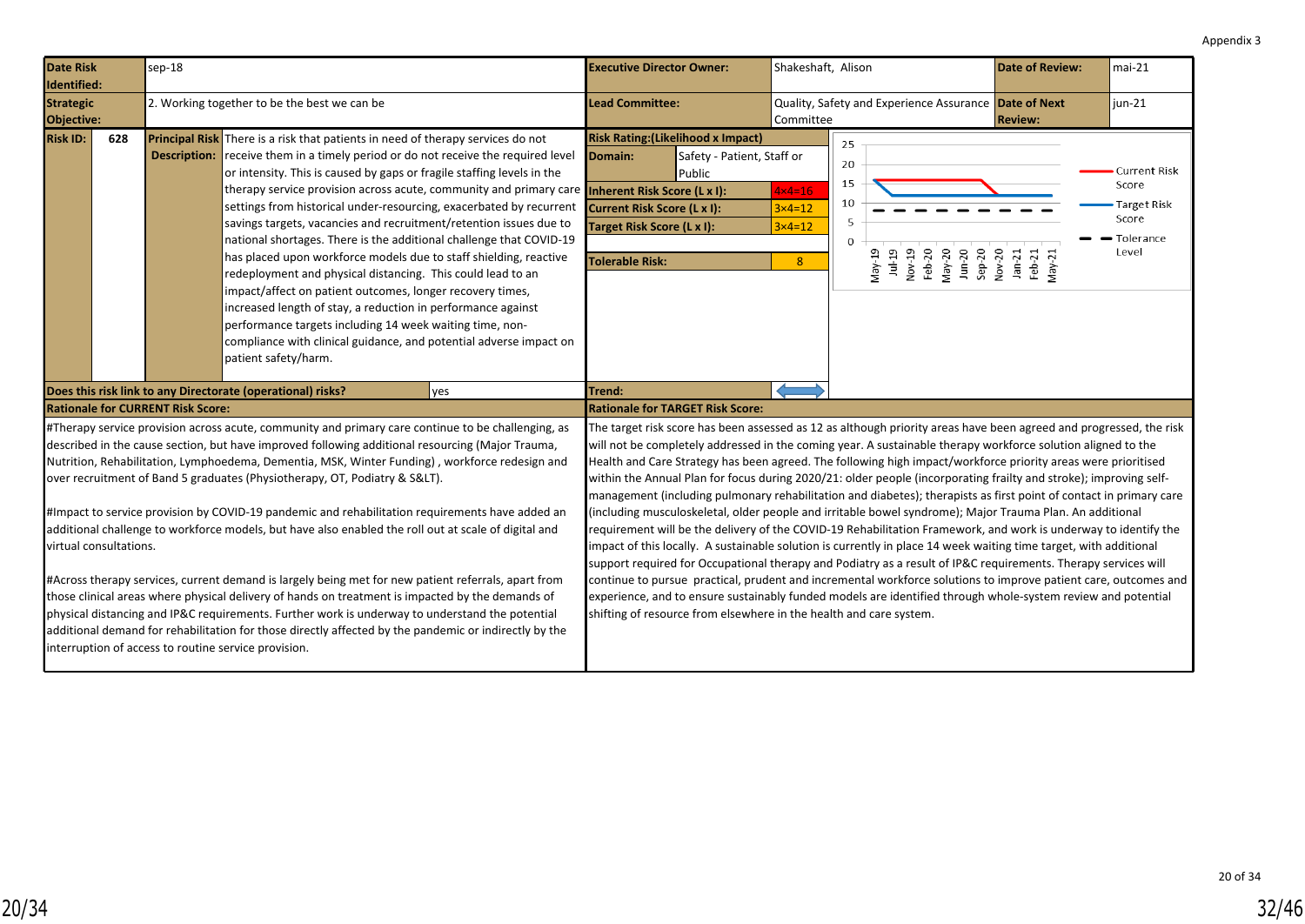| <b>Key CONTROLS Currently in Place:</b>                                                                                                                                                                                                                                                                                                                                                                                                                                                                                                                                                                                                                                                                                                                                                                                                                                                                                                                                                                                                                                                                                                                                                                                                                                          | <b>Gaps in CONTROLS</b>                                                                                                                                                                                                                                                                                                                                                                                                                      |                                                                                                                                                                                                                                                                                                                                                                                                                                             |                       |                |                                                                                                                                                                                                                                                                                                                                                                                                                                                                                                                                                                                                                                                                        |  |  |  |
|----------------------------------------------------------------------------------------------------------------------------------------------------------------------------------------------------------------------------------------------------------------------------------------------------------------------------------------------------------------------------------------------------------------------------------------------------------------------------------------------------------------------------------------------------------------------------------------------------------------------------------------------------------------------------------------------------------------------------------------------------------------------------------------------------------------------------------------------------------------------------------------------------------------------------------------------------------------------------------------------------------------------------------------------------------------------------------------------------------------------------------------------------------------------------------------------------------------------------------------------------------------------------------|----------------------------------------------------------------------------------------------------------------------------------------------------------------------------------------------------------------------------------------------------------------------------------------------------------------------------------------------------------------------------------------------------------------------------------------------|---------------------------------------------------------------------------------------------------------------------------------------------------------------------------------------------------------------------------------------------------------------------------------------------------------------------------------------------------------------------------------------------------------------------------------------------|-----------------------|----------------|------------------------------------------------------------------------------------------------------------------------------------------------------------------------------------------------------------------------------------------------------------------------------------------------------------------------------------------------------------------------------------------------------------------------------------------------------------------------------------------------------------------------------------------------------------------------------------------------------------------------------------------------------------------------|--|--|--|
| (The existing controls and processes in place to manage the risk)                                                                                                                                                                                                                                                                                                                                                                                                                                                                                                                                                                                                                                                                                                                                                                                                                                                                                                                                                                                                                                                                                                                                                                                                                | <b>Identified Gaps in</b><br>Controls: (Where one or<br>more of the key controls<br>on which the<br>organisation is relying is<br>not effective, or we do<br>not have evidence that                                                                                                                                                                                                                                                          | How and when the Gap in control be<br>laddressed<br>Further action necessary to address the<br>controls gaps                                                                                                                                                                                                                                                                                                                                | <b>By Who</b>         | <b>By When</b> | <b>Progress</b>                                                                                                                                                                                                                                                                                                                                                                                                                                                                                                                                                                                                                                                        |  |  |  |
| # Individual service risks identified and discussed at a range of fora; i.e.<br>QSEAC, OQSESC, Performance Reviews and Therapy Forum.<br># Priority areas agreed in the 2020/21 Annual Plan, to increase capacity<br>in key areas identified in plan. Additional Capacity created in MSK<br>service<br># Locum staff utilised where appropriate, funded from within core<br>budget (2 vacancies required to fund 1 Locum)<br># Short-term contracts/additional hours within budget used to cover<br>maternity leave.<br># Training of support staff to safely deliver delegated tasks.<br># Over-recruitment of Newly Qualified Staff / B5 staff where appropriate<br>and approved by the Clinical Director to mange foreseeable and<br>predictable staffing level capacity gaps.<br># Local solutions include review of each vacant post to make them<br>attractive, including skill mix review, early advertisements for new<br>graduates.<br># Student streamlining of B5 graduates from June 2021<br># Prioritisation of patients is undertaken through triage and risk<br>assessment by therapy services.<br># Use of Digital Platforms to support agile working and remote access<br># Continued training of the Malcomess Care Aims Framework for<br>MDT/Therapy Service. | Inability to secure<br>funding for all<br>developments identified<br>in 21/22 annual plan.<br>Shortage in some clinical<br>specialities of qualified<br>and specialist staff<br>nationally<br>Rurality of HDdUHB has<br>historically limited<br>applications to some<br>posts.<br>Unplanned service<br>development due to<br>short term or<br>opportunistic funding.<br>Lack of cohesive<br>approach to workforce<br>planning across therapy | Developing robust plans to evidence<br>improved patient outcomes and experience<br>through reprovision of resource from<br>elsewhere in the health and care system<br>aligned with strategic direction of the HB.<br>This is a significant, long term piece of work,<br>which will need to run alongside strategic<br>development through the Health and Care<br>Strategy. This will include skill mix review<br>such as new HCSW and Advan | Reed, Lance           | Completed      | Plans under development. Funding<br>already secured for developments in<br>pulmonary rehab, dementia,<br>lymphoedema and to support some<br>increase in front door/acute therapy<br>input including plans to address<br>malnutrition. Continued operational<br>and strategic engagement with<br>DoTHS, DOO, HoS, CDs and GMs to<br>address COVID-19 response and to<br>service developments that would<br>release resource and savings from<br>the wider health and care system<br>through increased therapy provision,<br>including areas of pathway re-<br>design. WG funding for Therapy<br>Assistant Practitioner HCSW role to<br>support workforce model changes. |  |  |  |
|                                                                                                                                                                                                                                                                                                                                                                                                                                                                                                                                                                                                                                                                                                                                                                                                                                                                                                                                                                                                                                                                                                                                                                                                                                                                                  | services.<br>Reactive deployment of<br>Therapy workforce to<br>support surge or Covid<br>Pandemic response.                                                                                                                                                                                                                                                                                                                                  | Ensure process for robust workforce<br>planning is in place to inform HEIW in<br>respect to future graduate numbers required<br>by the UHB/Region, which are aligned to the<br>Health and Care Strategy workforce plan.                                                                                                                                                                                                                     | Shakeshaft,<br>Alison | Completed      | Long-term piece of work informed<br>by action above on an annual basis.<br>Lead in time of 3 years to benefit<br>from graduate programme. HEIW<br>AHP Streamlining to commence<br>2021                                                                                                                                                                                                                                                                                                                                                                                                                                                                                 |  |  |  |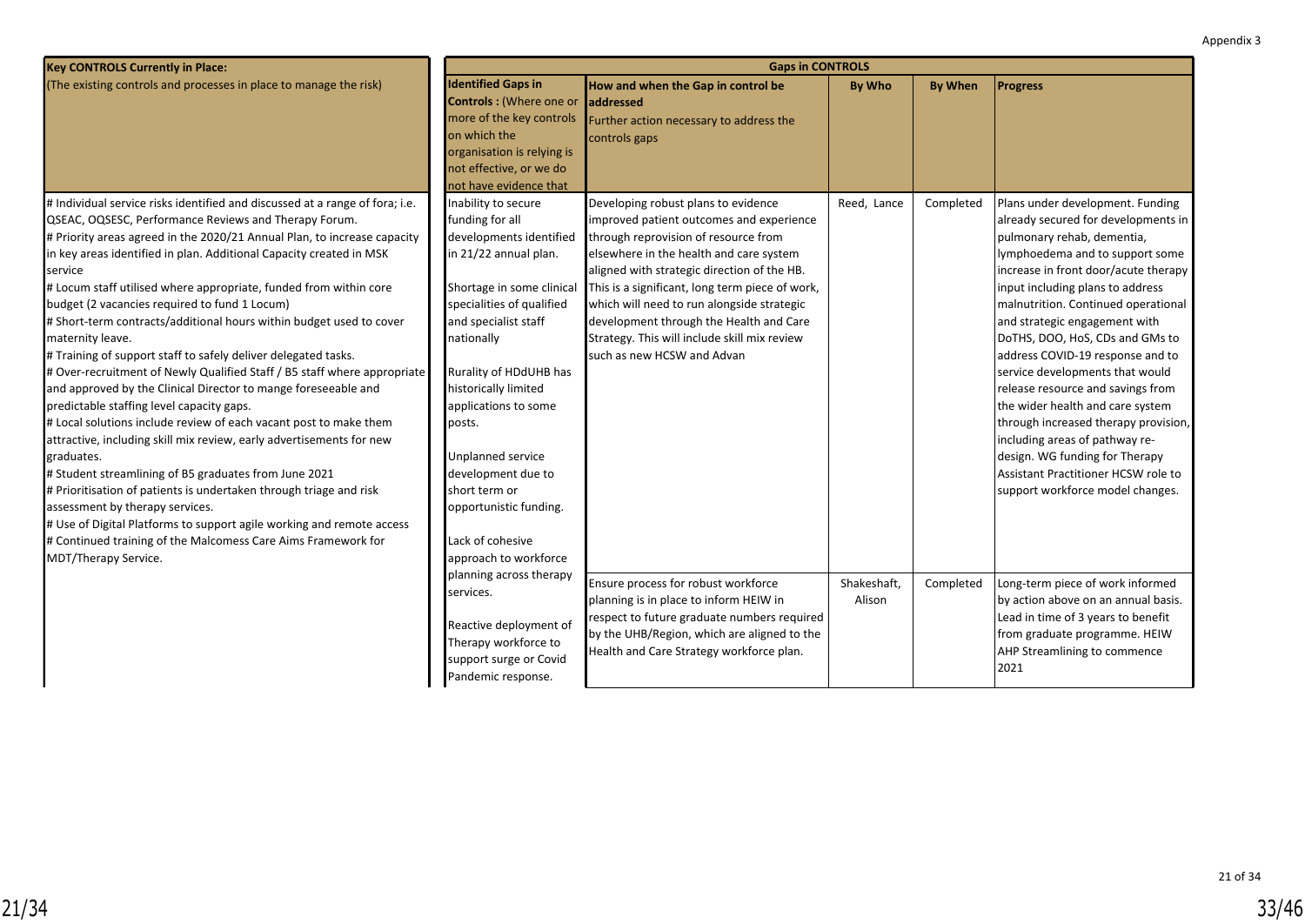| Appendix 3 |  |
|------------|--|
|------------|--|

| Pursue opportunities to attract local people<br>into therapy careers in the HB, eg 'grow your<br>own' schemes, apprenticeship programmes,<br>development of career pathways from HCSW<br>to graduate, development of local graduate<br>training programme. | Reed, Lance           | Completed                | Commitment given to extend<br>apprenticeship scheme to AHPs,<br>agreed from 2020. Variety of HCSW<br>training modules for level 3 and 4<br>developed and being implemented.<br><b>HEIW review to commission local</b><br>training provision for Physio &<br>Occupational Therapy<br>Undergraduate Training locally. |
|------------------------------------------------------------------------------------------------------------------------------------------------------------------------------------------------------------------------------------------------------------|-----------------------|--------------------------|---------------------------------------------------------------------------------------------------------------------------------------------------------------------------------------------------------------------------------------------------------------------------------------------------------------------|
| Develop robust workforce plans that align to<br>stroke, major trauma and neurology and<br>COVID-19 rehabilitation service needs to<br>maximise workforce opportunities.                                                                                    | Shakeshaft,<br>Alison | 31/03/2020<br>31/03/2021 | Plan being developed as part of<br>Therapy 3 Year Plan 2021/23 to<br>include extended and 7 day working.                                                                                                                                                                                                            |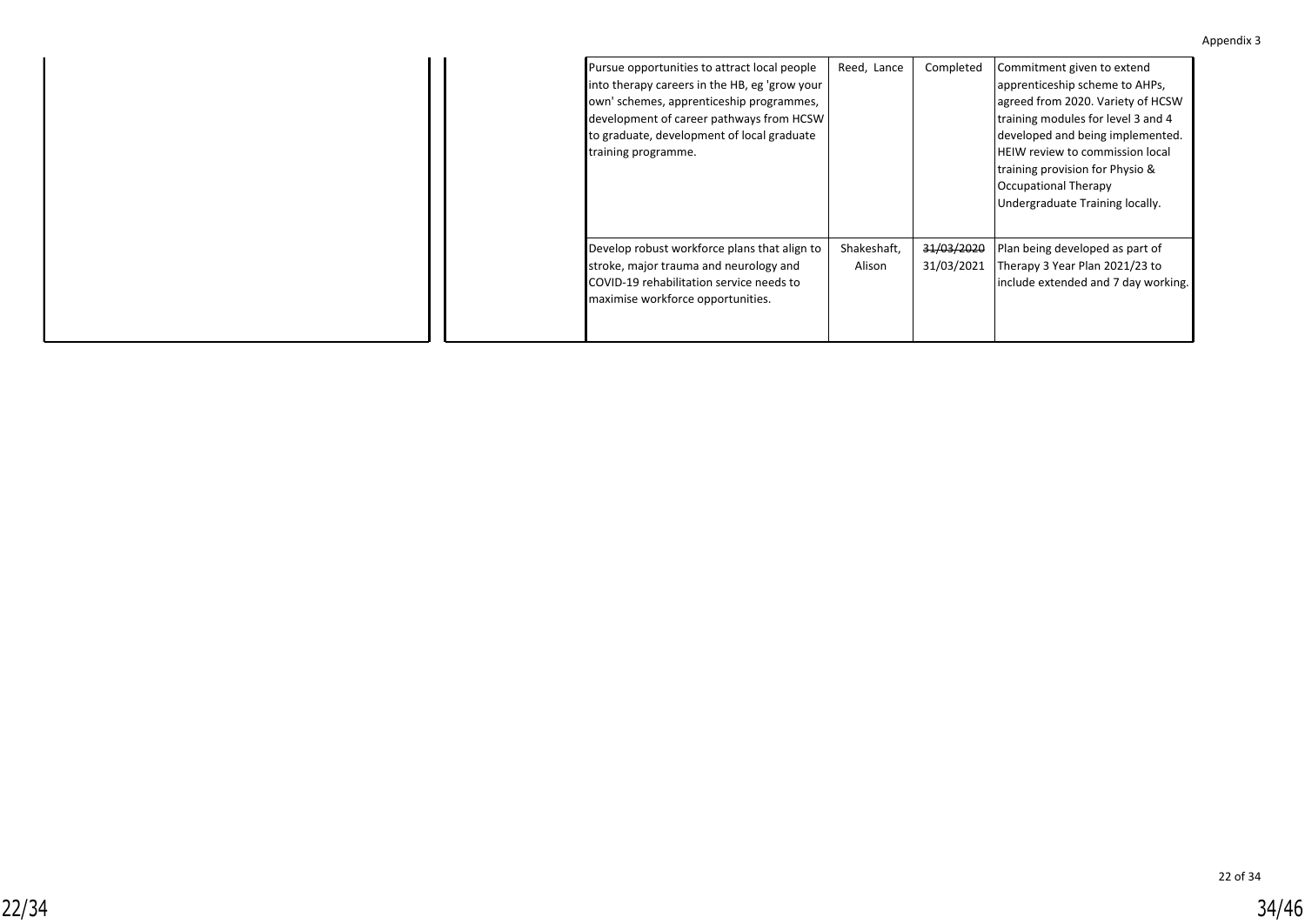|                                                                                                                                 | <b>ASSURANCE MAP</b>                                                                                                                    |                                                  |                                                       | <b>Control RAG</b>                                                               | Latest                                                                                                        | <b>Gaps in ASSURANCES</b> |                                                                                                                    |               |                |                 |
|---------------------------------------------------------------------------------------------------------------------------------|-----------------------------------------------------------------------------------------------------------------------------------------|--------------------------------------------------|-------------------------------------------------------|----------------------------------------------------------------------------------|---------------------------------------------------------------------------------------------------------------|---------------------------|--------------------------------------------------------------------------------------------------------------------|---------------|----------------|-----------------|
| Performance<br><b>Indicators</b>                                                                                                | <b>Sources of ASSURANCE</b>                                                                                                             | <b>Type of</b><br><b>Assurance</b><br>(1st, 2nd, | <b>Required</b><br><b>Assurance</b><br><b>Current</b> | <b>Rating (what</b><br>the assurance<br>is telling you<br>about your<br>controls | <b>Papers</b><br>Commit<br>tee &<br>date)                                                                     | in Assurance:             | <b>Identified Gaps How are the Gaps in</b><br><b>ASSURANCE will be</b><br>addressed<br>Further action necessary to | <b>By Who</b> | <b>By When</b> | <b>Progress</b> |
|                                                                                                                                 |                                                                                                                                         | 3rd)                                             | Level                                                 |                                                                                  |                                                                                                               |                           | address the gaps                                                                                                   |               |                |                 |
| Maintenance of<br>14 week waiting<br>times for therapy<br>services.                                                             | Management monitoring of<br>breaches of 14 week<br>waiting times                                                                        | 1st                                              |                                                       |                                                                                  | <b>Briefing</b><br>lon<br>current<br>position<br>QSEAC:                                                       |                           |                                                                                                                    |               |                |                 |
| Clearance of<br>backlog for<br>pulmonary<br>rehabilitation,<br>with 100%<br>achievement of                                      | Exceptions to achieving 14<br>week waiting times<br>reported via IPAR to PPPAC                                                          | 2nd                                              |                                                       |                                                                                  | <b>Risk 628</b><br>06.10.20<br>20<br>Briefing                                                                 |                           |                                                                                                                    |               |                |                 |
| 14 week<br>maximum wait by<br>Dec21.<br>Improved<br>compliance with<br>minimum<br>standards for<br>stroke therapy<br>care by Q2 | Monitored nationally via<br>SSNAP and monitored via<br>Stroke Steering Group &<br>RCP Annual Report with<br>recommendations<br>produced | 2nd                                              |                                                       |                                                                                  | Paper on<br>Therapy<br>Staffing<br>- HDCHC<br><b>Services</b><br>Planning<br>Committ<br>lee<br>14.12.20       |                           |                                                                                                                    |               |                |                 |
| 2021/22 (Dec21).<br>Improved staffing<br>ratios for priority<br>areas by Dec21.                                                 | External Peer Reviews,<br>Delivery Unit Reviews &<br>national audits, eg Diabetes<br>paediatric audit - action<br>plans developed       | 3rd                                              |                                                       |                                                                                  | Briefing<br>lon<br>Therapy<br>Staffing<br>- HDCHC<br><b>Services</b><br>Planning<br>Committ<br>ee<br>16.02.21 |                           |                                                                                                                    |               |                |                 |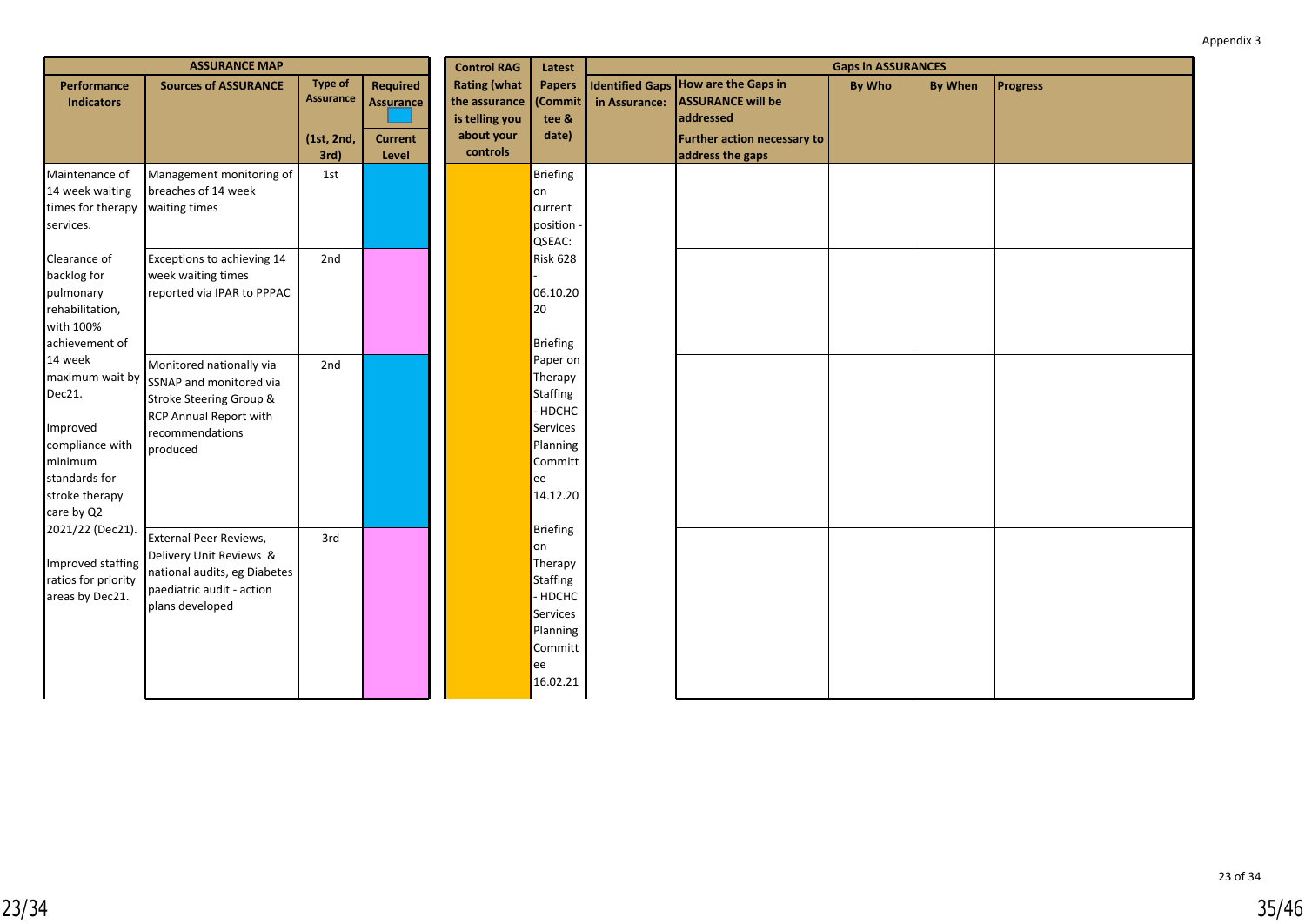<span id="page-35-0"></span>

| <b>Date Risk</b><br>Identified: |     | $apr-20$ |                                                                                                                                                                                                                                                                                                                                                                                                                                                                                                                                              |  | <b>Executive Director Owner:</b>                                                                                                                                     |                          | Moore, Steve                                           |                                                           | Date of Review: | $Imai-21$                                                               |
|---------------------------------|-----|----------|----------------------------------------------------------------------------------------------------------------------------------------------------------------------------------------------------------------------------------------------------------------------------------------------------------------------------------------------------------------------------------------------------------------------------------------------------------------------------------------------------------------------------------------------|--|----------------------------------------------------------------------------------------------------------------------------------------------------------------------|--------------------------|--------------------------------------------------------|-----------------------------------------------------------|-----------------|-------------------------------------------------------------------------|
| <b>Strategic</b><br>Objective:  |     |          | 5. Safe and sustainable and accessible and kind care                                                                                                                                                                                                                                                                                                                                                                                                                                                                                         |  | Lead Committee:<br>Committee                                                                                                                                         |                          |                                                        | Quality, Safety and Experience Assurance Date of Next     | <b>Review:</b>  | $ $ jul-21                                                              |
| <b>Risk ID:</b>                 | 855 |          | <b>Principal Risk</b> There is a risk that the UHB will be unable to address the issues<br><b>Description:</b> that arise in non-covid related services and support functions.<br>This is caused by our ongoing operational response and the<br>implementation of a COVID mass vaccination programme. This<br>could lead to an impact/affect on poor patient outcomes and<br>experience, increase in complaints, increased follow-ups, delays<br>to treatment, increase in financial deficit, increase scrutiny by<br>regulators/inspectors. |  | <b>Risk Rating: (Likelihood x Impact)</b><br>Domain:<br>Inherent Risk Score (L x I):<br>Current Risk Score (L x I):<br>Target Risk Score (L x I):<br>Tolerable Risk: | Quality/Complaints/Audit | $5\times 4=20$<br>$3\times 4=12$<br>$2\times 4=8$<br>8 | 25<br>20<br>15<br>10<br>Apr 12 12 12 28 20 22 23 23 23 24 |                 | Current Risk<br>Score<br>- Target Risk<br>Score<br>- Tolerance<br>Level |
|                                 |     |          | Does this risk link to any Directorate (operational) risks?                                                                                                                                                                                                                                                                                                                                                                                                                                                                                  |  | lTrend:                                                                                                                                                              |                          |                                                        |                                                           |                 |                                                                         |

| <b>Rationale for CURRENT Risk Score:</b>                                                                        | <b>IRationale for TARGET Risk Score:</b> |
|-----------------------------------------------------------------------------------------------------------------|------------------------------------------|
| With levels of COVID-19 patients at very low levels, a limited restart of some planned care services            |                                          |
| <b>got underway in April. Work has also commenced on our waiting list support / SPOC programme to  </b>         |                                          |
| support patients waiting for our services. This has reduced the likelihood to a 3 giving a rating of $3 \times$ |                                          |
| $4 = 12$ . The likelihood will reduce further once the 1st tranche of recovery funding is deployed to           |                                          |
| overcome the HB's capacity in all planned care services.                                                        |                                          |
|                                                                                                                 |                                          |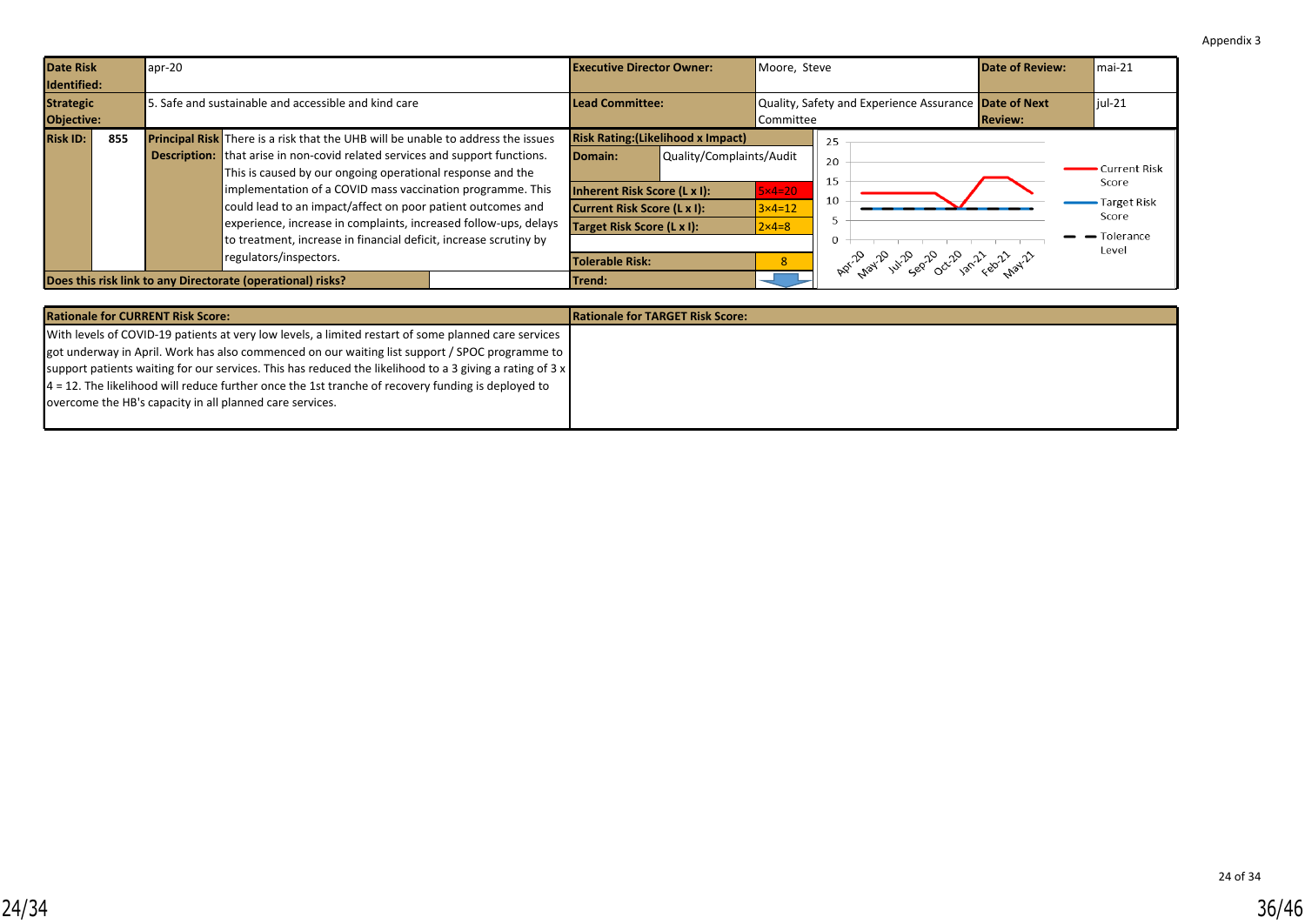| <b>Key CONTROLS Currently in Place:</b>                                                                                                                                                                                                                                                                                                          |                                                                                                                                                            | <b>Gaps in CONTROLS</b>                                                                                                                                                          |                       |                |                                                                                                                                                                                                                                           |
|--------------------------------------------------------------------------------------------------------------------------------------------------------------------------------------------------------------------------------------------------------------------------------------------------------------------------------------------------|------------------------------------------------------------------------------------------------------------------------------------------------------------|----------------------------------------------------------------------------------------------------------------------------------------------------------------------------------|-----------------------|----------------|-------------------------------------------------------------------------------------------------------------------------------------------------------------------------------------------------------------------------------------------|
| (The existing controls and processes in place to manage the risk)                                                                                                                                                                                                                                                                                | <b>Identified Gaps in</b><br>Controls : (Where one or<br>more of the key controls<br>on which the<br>organisation is relying is<br>not effective, or we do | How and when the Gap in control be<br>addressed<br>Further action necessary to address the<br>controls gaps                                                                      | <b>By Who</b>         | <b>By When</b> | <b>Progress</b>                                                                                                                                                                                                                           |
| Ethics Panel established and asked to consider issues related to the care Plan required to restart<br>of non-COVID-19 patients.<br>Clinicians are making case by case risk based decisions for high<br>risk/vulnerable patients.<br>All available capacity being utilised at the Werndale to support cancer<br>and urgent planned care activity. | services.                                                                                                                                                  | A prioritised risk based plan to re-establish<br>and maintain services for Quarter 1 has been<br>requested from Tactical by Gold Command.                                        | Carruthers,<br>Andrew | Completed      | Gold Command Group approved the<br>Operational Framework Quarter 1 at<br>its meeting on 18May20 noting this<br>was submitted in draft form to<br>Welsh Government on the same<br>date. Board will be asked to approve<br>plan on 28May20. |
| Revised Strategic Plan Requirement issued by Gold to Tactical on<br>27/04/20 to include non-COVID planning.<br>The Winter Plan sets out arrangements for non-COVID services during<br>winter ensuring focus is maintained on these services during a                                                                                             |                                                                                                                                                            | Develop a quarterly approach to planning to<br>maintain essential services and retain<br>flexibility and adaptability to changes in<br>community transmission rates of COVID-19. | Carruthers,<br>Andrew | Completed      | To be established through the<br><b>Command and Control Structure</b>                                                                                                                                                                     |
| challenging winter period.<br>Cancer Helpline in place for patients.<br>Transformation Steering Group established.<br>Quarterly planning process to ensure essential services are maintained                                                                                                                                                     |                                                                                                                                                            | Develop Quarter 2 plan in response to WG<br>Q2 Operating Framework for Gold Group.                                                                                               | Carruthers,<br>Andrew | Completed      | Completed. Q2 Delivery Plan<br>submitted to WG on 03/07/20.<br>Board will receive plan<br>retrospectively at Jul20 Board<br>Meeting in Public. Delivery of Q2<br>plan to be undertaken by PPPAC.                                          |
| and other services are cautiously restored as progress of the pandemic<br>allows.<br>Waiting listing support/SPOC Programme rolling out to support patients                                                                                                                                                                                      |                                                                                                                                                            | Develop Quarter 3&4 plan in response to WG<br>Winter Preparedness Framework and Gold<br>Command requirements.                                                                    | Carruthers,<br>Andrew | Completed      | Completed - awaiting ratification by<br>Board at its Public Meeting on 26<br>November 2020                                                                                                                                                |
| waiting for our care.<br>Additional funding for recovery recently announced - plans developed<br>which will reduce the risk score looking forward.                                                                                                                                                                                               |                                                                                                                                                            | To establish a formal planned care recovery<br>programme.                                                                                                                        | Moore, Steve          | Completed      | Developed as part of the Health<br>Board's Annual Recovery Plan for<br>2021/22.                                                                                                                                                           |
|                                                                                                                                                                                                                                                                                                                                                  |                                                                                                                                                            | To establish a communication hub to<br>mitigate harm and complaints.                                                                                                             | Rayani,<br>Mandy      | 31/03/2023     | A workstream has been established<br>to initiate this work.<br>Communications with patients has<br>started.                                                                                                                               |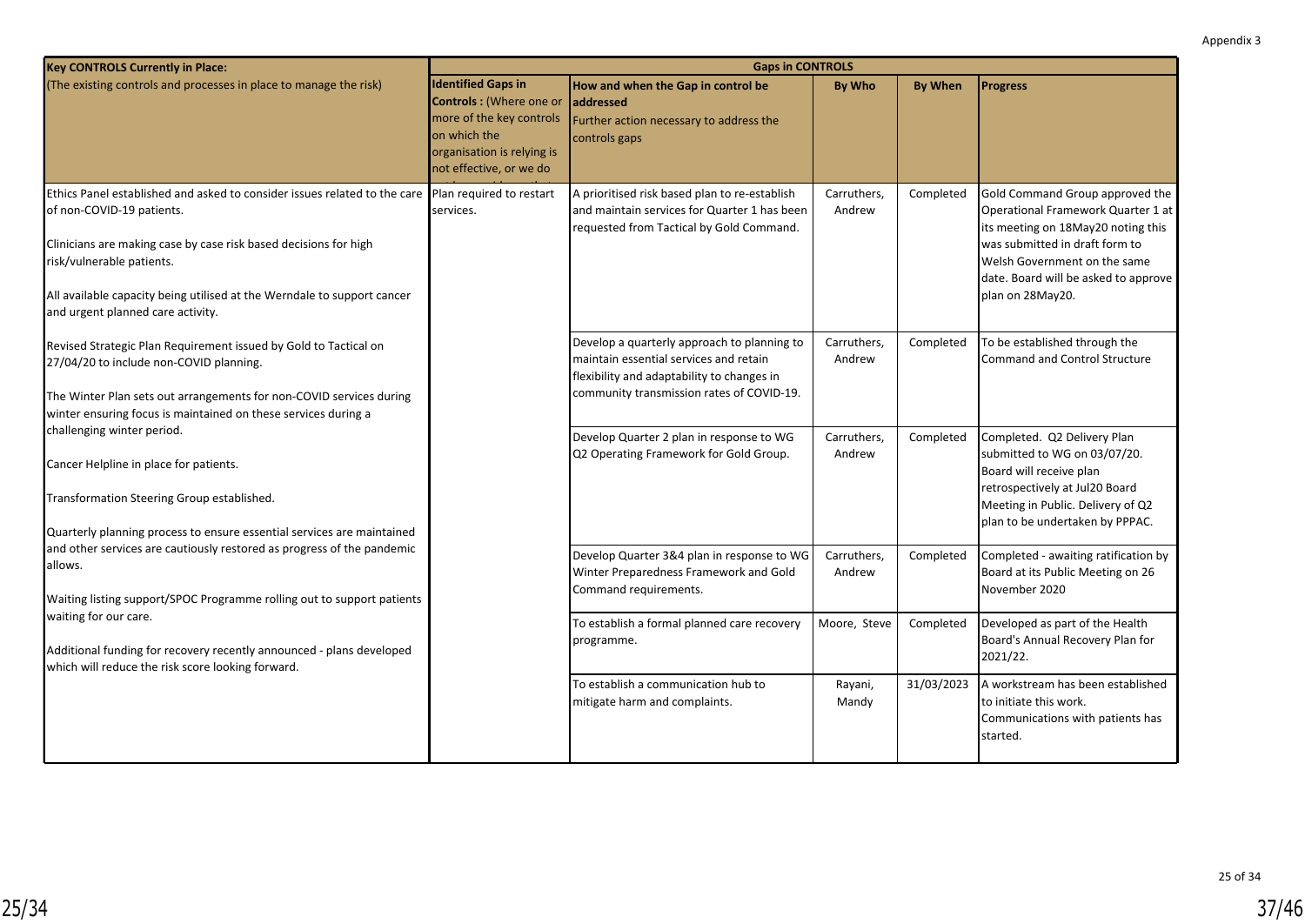|                                         | <b>ASSURANCE MAP</b>                                                                                                      |                                                          |                                                                | <b>Control RAG</b>                                                               | Latest                                      |                                                                                                                                                                                                                |                                                                                                                                               | <b>Gaps in ASSURANCES</b> |            |                                                                                                                                                                                                                                                                                                                                                                                                                                   |
|-----------------------------------------|---------------------------------------------------------------------------------------------------------------------------|----------------------------------------------------------|----------------------------------------------------------------|----------------------------------------------------------------------------------|---------------------------------------------|----------------------------------------------------------------------------------------------------------------------------------------------------------------------------------------------------------------|-----------------------------------------------------------------------------------------------------------------------------------------------|---------------------------|------------|-----------------------------------------------------------------------------------------------------------------------------------------------------------------------------------------------------------------------------------------------------------------------------------------------------------------------------------------------------------------------------------------------------------------------------------|
| <b>Performance</b><br><b>Indicators</b> | <b>Sources of ASSURANCE</b>                                                                                               | <b>Type of</b><br><b>Assurance</b><br>(1st, 2nd,<br>3rd) | <b>Required</b><br><b>Assurance</b><br><b>Current</b><br>Level | <b>Rating (what</b><br>the assurance<br>is telling you<br>about your<br>controls | <b>Papers</b><br>(Commit)<br>tee &<br>date) | in Assurance:                                                                                                                                                                                                  | <b>Identified Gaps How are the Gaps in</b><br><b>ASSURANCE will be</b><br>addressed<br><b>Further action necessary to</b><br>address the gaps | By Who                    | By When    | <b>Progress</b>                                                                                                                                                                                                                                                                                                                                                                                                                   |
| None identified.                        | Command and Control<br>Structure developing and<br>approving plans to re-<br>establish and maintain<br>essential services | 2nd                                                      |                                                                |                                                                                  | Respondi No<br>COVID-<br>19<br>(Nov20)      | ng to the performance<br>measures.<br>pandemi Internal and<br>c - Board External Audit<br>Plans in 20/21<br>are being<br>reviewed to<br>incorporate<br>review of<br>organisational<br>response to<br>COVID-19. | Develop KPIs following<br>development and approval<br>of plan to restart services.                                                            | Carruthers,<br>Andrew     | 31/07/2020 | The UHB asked the medical advisory<br>board to give their view on<br>international best practice in<br>monitoring the population impact of<br>this issue which will inform the KPIs<br>we track. Nothing emerged from<br>initial contact and no new indicators<br>were developed. The UHB has<br>continued to use existing indicators<br>that the UHB has in place to<br>measure the impact of patients<br>waiting for treatment. |
|                                         | Bi-monthly Covid-19 QSEAC                                                                                                 | 2nd                                                      |                                                                |                                                                                  |                                             |                                                                                                                                                                                                                |                                                                                                                                               |                           |            |                                                                                                                                                                                                                                                                                                                                                                                                                                   |
|                                         | Weekly Formal Covid-19<br><b>Executive Team Assurance</b><br>Meeting                                                      | 2nd                                                      |                                                                |                                                                                  |                                             |                                                                                                                                                                                                                |                                                                                                                                               |                           |            |                                                                                                                                                                                                                                                                                                                                                                                                                                   |
|                                         | Board oversight of revised<br>quarterly plans                                                                             | 2nd                                                      |                                                                |                                                                                  |                                             |                                                                                                                                                                                                                |                                                                                                                                               |                           |            |                                                                                                                                                                                                                                                                                                                                                                                                                                   |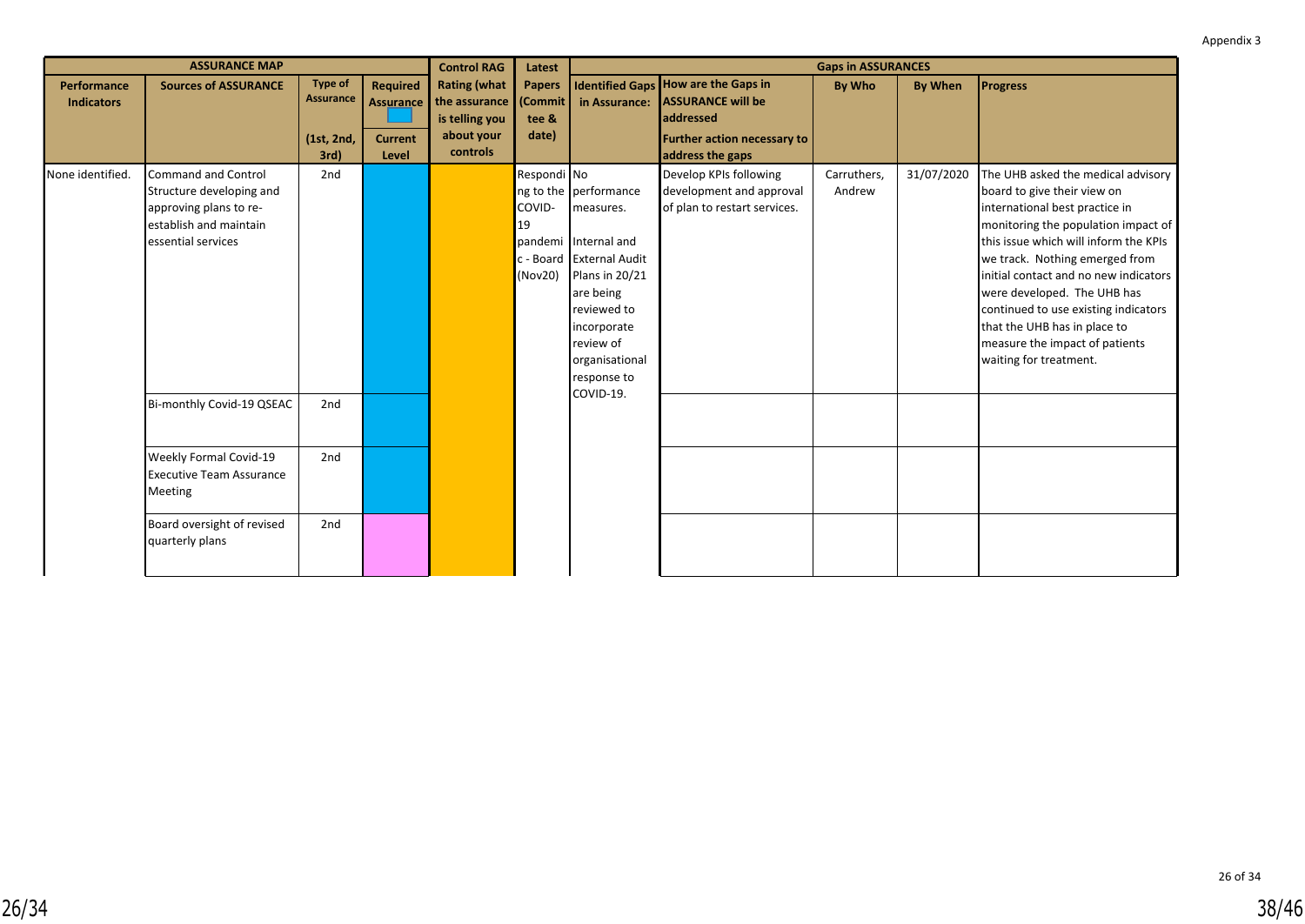<span id="page-38-0"></span>

| <b>Date Risk</b><br>Identified:                                                                                                                                                                                                                                                                                                                                                                                                                                                      |     | $lokt-17$                                |                                                                                                                                                                                                                                                                                                                                                                                                                                                                                                                                                                                                                                  |                                                                                                                                                                             | <b>Executive Director Owner:</b>        |                                                                              | Carruthers, Andrew                                                                                                                                                                                                                                                                                                                                                                                                                                                                                                                                                                                                                                                                    |                                                       | <b>Date of Review:</b>                                                     | $mai-21$ |  |  |
|--------------------------------------------------------------------------------------------------------------------------------------------------------------------------------------------------------------------------------------------------------------------------------------------------------------------------------------------------------------------------------------------------------------------------------------------------------------------------------------|-----|------------------------------------------|----------------------------------------------------------------------------------------------------------------------------------------------------------------------------------------------------------------------------------------------------------------------------------------------------------------------------------------------------------------------------------------------------------------------------------------------------------------------------------------------------------------------------------------------------------------------------------------------------------------------------------|-----------------------------------------------------------------------------------------------------------------------------------------------------------------------------|-----------------------------------------|------------------------------------------------------------------------------|---------------------------------------------------------------------------------------------------------------------------------------------------------------------------------------------------------------------------------------------------------------------------------------------------------------------------------------------------------------------------------------------------------------------------------------------------------------------------------------------------------------------------------------------------------------------------------------------------------------------------------------------------------------------------------------|-------------------------------------------------------|----------------------------------------------------------------------------|----------|--|--|
| <b>Strategic</b><br>Objective:                                                                                                                                                                                                                                                                                                                                                                                                                                                       |     | N/A - Operational Risk                   |                                                                                                                                                                                                                                                                                                                                                                                                                                                                                                                                                                                                                                  |                                                                                                                                                                             | <b>Lead Committee:</b>                  |                                                                              | Committee                                                                                                                                                                                                                                                                                                                                                                                                                                                                                                                                                                                                                                                                             | Quality, Safety and Experience Assurance Date of Next | <b>Review:</b>                                                             | $iul-21$ |  |  |
| <b>Risk ID:</b>                                                                                                                                                                                                                                                                                                                                                                                                                                                                      | 291 |                                          | <b>Principal Risk</b> There is a risk patients having poorer outcomes and increased<br><b>Description:</b> mortality due to the lack of access to mechanical clot retrieval<br>services (thrombectomy). This is caused by thrombectomy<br>services being withdrawn by Cardiff and Vale Health Board due<br>to a lack of interventional neuroradiologists. This could lead to an<br>impact/affect on increased mortality rates, increased<br>dependency of patients and an inability to access a National<br>Institute for Health and Care Excellence (NICE) approved<br>intervention within 5 hours of onset of stroke symptoms. | <b>Risk Rating: (Likelihood x Impact)</b><br>Domain:<br>Inherent Risk Score (L x I):<br>Current Risk Score (L x I):<br>Target Risk Score (L x I):<br><b>Tolerable Risk:</b> | Quality/Complaints/Audit                | $4 \times 4 = 16$<br>$3 \times 4 = 12$<br>$2 \times 2 = 4$<br>8 <sup>°</sup> | 25<br>20<br>15<br>10<br>5<br>$\mathbf{0}$<br>May-19<br>Nov-19<br>Feb-20<br>Aug-20<br>$1ul-19$<br>Jun-20                                                                                                                                                                                                                                                                                                                                                                                                                                                                                                                                                                               | Nov-20<br>$Jan-21$<br>Feb-21<br>$Map-21$              | <b>Current Risk</b><br>Score<br>Target Risk<br>Score<br>Tolerance<br>Level |          |  |  |
|                                                                                                                                                                                                                                                                                                                                                                                                                                                                                      |     |                                          | Does this risk link to any Directorate (operational) risks?                                                                                                                                                                                                                                                                                                                                                                                                                                                                                                                                                                      |                                                                                                                                                                             | Trend:                                  |                                                                              |                                                                                                                                                                                                                                                                                                                                                                                                                                                                                                                                                                                                                                                                                       |                                                       |                                                                            |          |  |  |
|                                                                                                                                                                                                                                                                                                                                                                                                                                                                                      |     | <b>Rationale for CURRENT Risk Score:</b> |                                                                                                                                                                                                                                                                                                                                                                                                                                                                                                                                                                                                                                  |                                                                                                                                                                             | <b>Rationale for TARGET Risk Score:</b> |                                                                              |                                                                                                                                                                                                                                                                                                                                                                                                                                                                                                                                                                                                                                                                                       |                                                       |                                                                            |          |  |  |
| Mechanical intervention for Stroke is available at North Bristol NHS Trust (NBT) (and Walton Centre The uncertainty surrounding the changes proposed in the Transforming Clinical Services programme have a<br>NHS Foundation Trust for Bronglais Hospital). The service has expanded to a 7 day service 8am-<br>8pm, cut off for patient arriving at NBT is 6pm. We still do not have 24/7 service, any patients<br>presenting after the cut off point will not be accepted by NBT. |     |                                          |                                                                                                                                                                                                                                                                                                                                                                                                                                                                                                                                                                                                                                  | the new process.                                                                                                                                                            |                                         |                                                                              | significant impact upon the development of acute and hyper acute services within the UHB. Thrombectomy<br>services continue to be sought and escalated with English Neuroscience units until the Cardiff and Vale service is<br>reinstated and the instigation of a WHSSC commissioned service with North Bristol NHS Trust.<br>Mechanical intervention for Stroke is now available at Bristol (and Walton for Bronglais. The service in NBT has<br>expended to 8am-8pm however we still do not have 27/7 service. The risk for out of hours would stay the same.<br>March 21. There are ongoing meetings, to extend the service already offered. Ward staff will then be informed of |                                                       |                                                                            |          |  |  |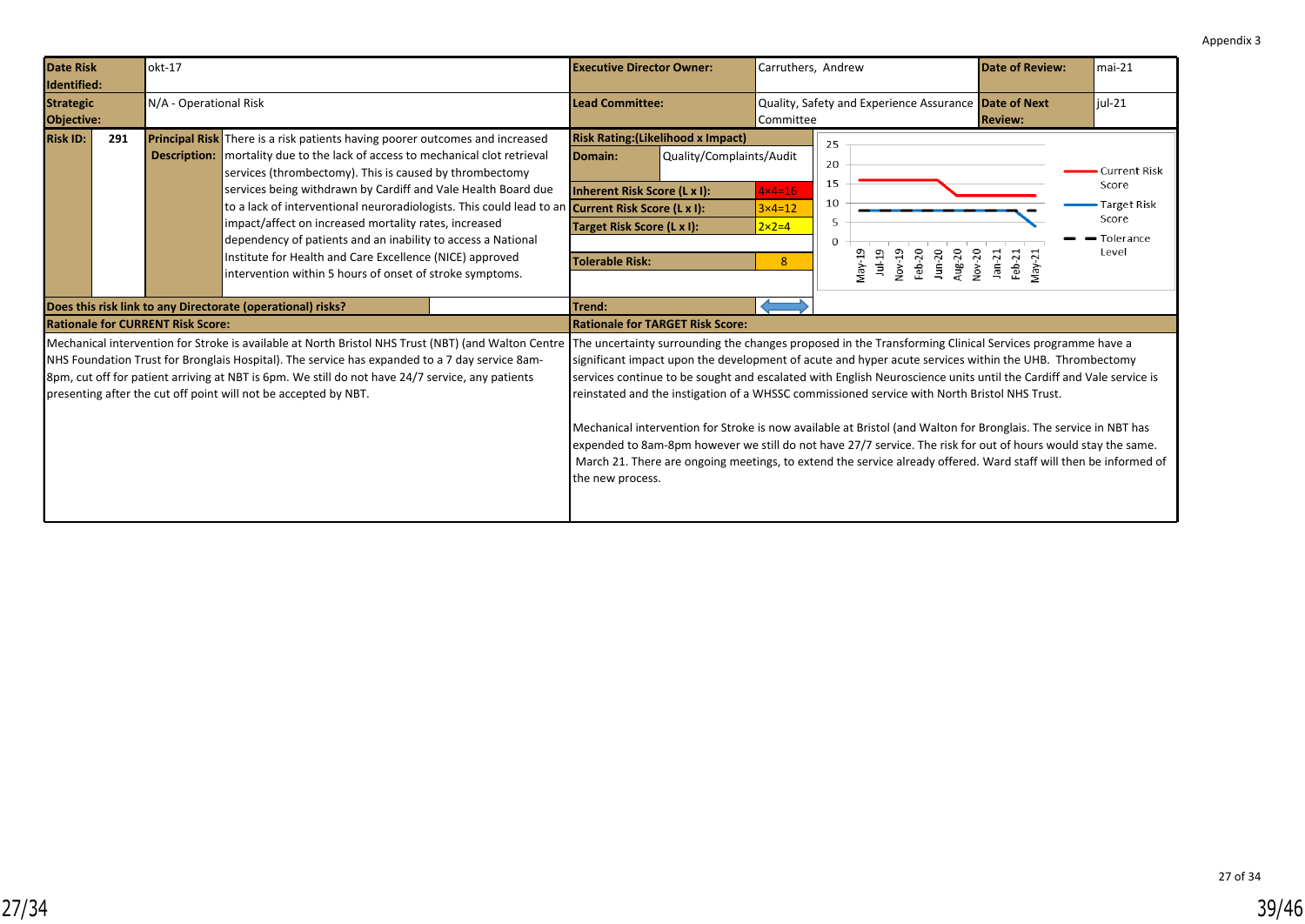| <b>Key CONTROLS Currently in Place:</b>                                                                                                                                                                                                                                                                                                                                                                                                                                                                                                                                                                                  |                                                                                                                                                                                                                       | <b>Gaps in CONTROLS</b>                                                                                                                                             |                               |                |                                                                                                                                                                                                                                                                                                     |
|--------------------------------------------------------------------------------------------------------------------------------------------------------------------------------------------------------------------------------------------------------------------------------------------------------------------------------------------------------------------------------------------------------------------------------------------------------------------------------------------------------------------------------------------------------------------------------------------------------------------------|-----------------------------------------------------------------------------------------------------------------------------------------------------------------------------------------------------------------------|---------------------------------------------------------------------------------------------------------------------------------------------------------------------|-------------------------------|----------------|-----------------------------------------------------------------------------------------------------------------------------------------------------------------------------------------------------------------------------------------------------------------------------------------------------|
| (The existing controls and processes in place to manage the risk)                                                                                                                                                                                                                                                                                                                                                                                                                                                                                                                                                        | <b>Identified Gaps in</b><br><b>Controls: (Where one or</b><br>more of the key controls<br>on which the<br>organisation is relying is<br>not effective, or we do                                                      | How and when the Gap in control be<br>laddressed<br>Further action necessary to address the<br>controls gaps                                                        | By Who                        | <b>By When</b> | <b>Progress</b>                                                                                                                                                                                                                                                                                     |
| WHSSC have commissioned a service in North Bristol.<br>Below is a link for the thrombectomy pathway with Bristol.<br>It has the referral criteria and pathway.<br>They are developing an imaging pathway as well.<br>https://www.nbt.nhs.uk/clinicians/services-referral/stroke-service-<br>clinicians/stroke-thrombectomy-service-clinicians.<br>New all wales Thrombectomy group has been set up to discuss issues<br>and to finalise pathway. HDUHB patients can now access Bristol<br>Thrombectomy services 7 days a week. They will provide a service from<br>8am-8pm. the patient must arrive at Southmead by 6pm. | All patients must have a<br>CT and CTA performed<br>before referral with a<br>diagnosis of a large vessel<br>occlusion.<br>Timely investigations that<br>are required to support<br>transfers for<br>thrombectomy not | Develop and review the Thrombectomy<br>pathway, throughout the Health Board.                                                                                        | Andrews,<br>Bethan            | Completed      | Review of thrombectomy pathway<br>undertaken, no facility to procure ad<br>hoc services from North Bristol or<br>Stoke. National Stroke<br>Implementation Group have worked<br>with WHSSC to commission an all<br>Wales Thrombectomy service with<br>North Bristol NHS Trust for Welsh<br>patients. |
| Incident reviewing in place.                                                                                                                                                                                                                                                                                                                                                                                                                                                                                                                                                                                             | supported 24/7 on all<br>sites.<br>Work is ongoing to<br>ensure that CT                                                                                                                                               | Development of pathway and protocols for<br>the referral of stroke patients within each of<br>the Hywel Dda Acute Hospitals to suitable<br>neuroscience in England. | Mansfield,<br>Simon           | Completed      | Briefing paper and protocols<br>developed for the direct<br>commissioning of ad hoc<br>thrombectomy services from English<br>Neuroscience units.                                                                                                                                                    |
|                                                                                                                                                                                                                                                                                                                                                                                                                                                                                                                                                                                                                          | Angiography is available<br>in all Hywel Dda units to<br>provide the necessary<br>diagnostic investigations<br>prior to transfer to a<br>specialist neuroscience                                                      | Negotiate short-term commissioning<br>arrangements with neuroscience units.                                                                                         | Teape, Joe<br>(Inactive User) | Completed      | Completed - however unable to<br>secure new commissioning<br>arrangements whilst WHSSC work to<br>commission all Wales service                                                                                                                                                                      |
|                                                                                                                                                                                                                                                                                                                                                                                                                                                                                                                                                                                                                          | centre.                                                                                                                                                                                                               | Work with WHSSC to ensure all Wales<br>thrombectomy service is commissioned.                                                                                        | Teape, Joe<br>(Inactive User) | Completed      | A service is now available from<br>Bristol 9 to 5 Monday to Friday.<br>However no service out of hours,<br>therefore this action stays open.<br>There is a plan for Bristol to be<br>available from Sep20 to be 9-5, 7<br>day a week service.                                                       |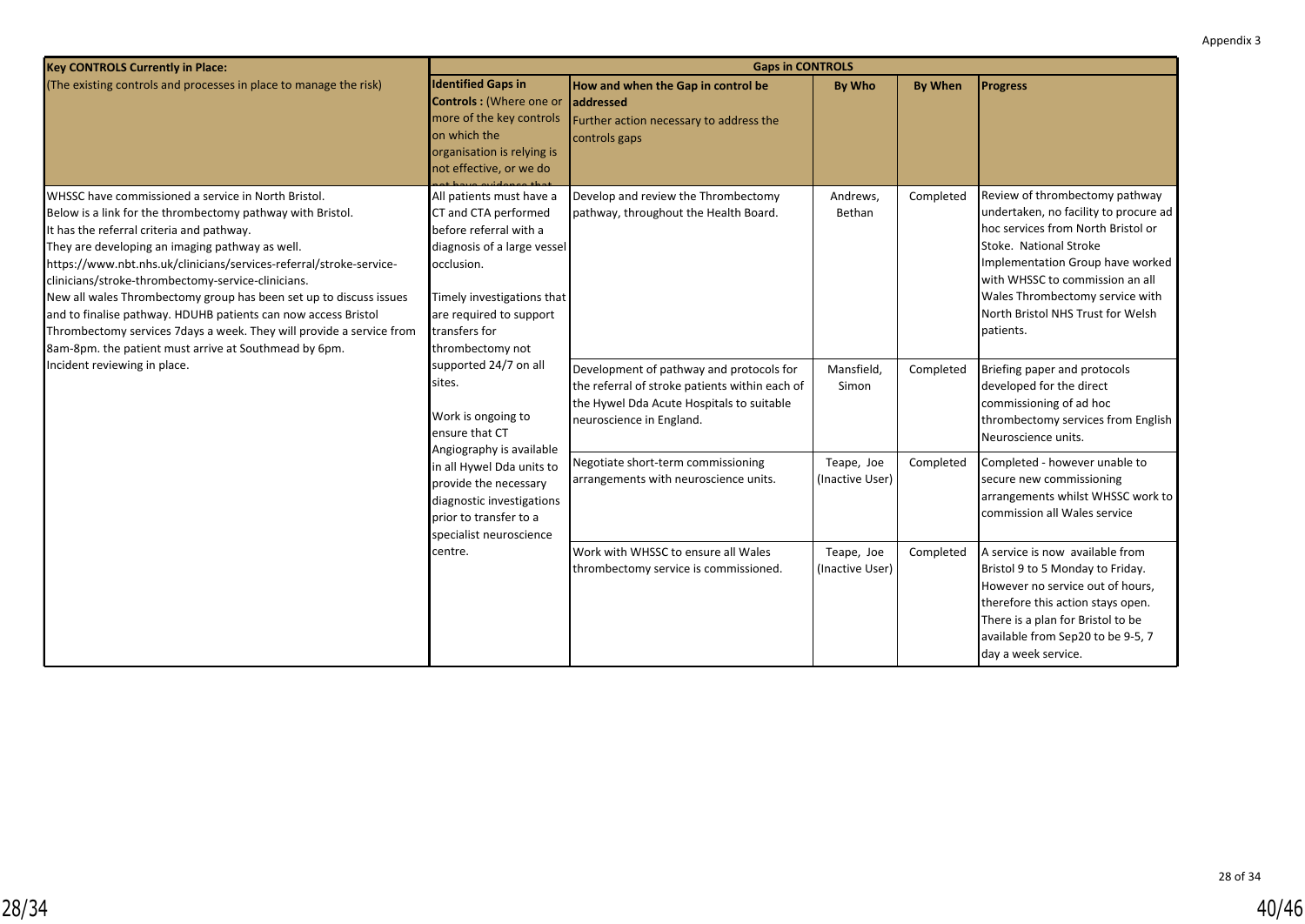|                                  | <b>ASSURANCE MAP</b>                                              |                                                   |                                                                                                                                                                                                | <b>Control RAG</b> | Latest                                 |                                                                                                                                 |        | <b>Gaps in ASSURANCES</b> |                 |  |
|----------------------------------|-------------------------------------------------------------------|---------------------------------------------------|------------------------------------------------------------------------------------------------------------------------------------------------------------------------------------------------|--------------------|----------------------------------------|---------------------------------------------------------------------------------------------------------------------------------|--------|---------------------------|-----------------|--|
| Performance<br><b>Indicators</b> | <b>Sources of ASSURANCE</b>                                       | <b>Type of</b><br>Assurance<br>(1st, 2nd,<br>3rd) | <b>Rating (what</b><br><b>Required</b><br><b>Papers</b><br>the assurance (Commit)<br><b>Assurance</b><br>is telling you<br>tee &<br>about your<br>date)<br><b>Current</b><br>controls<br>Level |                    | in Assurance:                          | Identified Gaps How are the Gaps in<br><b>ASSURANCE will be</b><br>addressed<br>Further action necessary to<br>address the gaps | By Who | <b>By When</b>            | <b>Progress</b> |  |
| Datix incident<br>reports        | Daily/weekly/monthly/<br>monitoring arrangements<br>by management | 1st                                               |                                                                                                                                                                                                |                    | Thrombe<br>ctomy<br>Report -<br>$ET -$ |                                                                                                                                 |        |                           |                 |  |
|                                  | <b>Executive Performance</b><br>Reviews                           | 2nd                                               |                                                                                                                                                                                                |                    | Sep17.                                 |                                                                                                                                 |        |                           |                 |  |
|                                  | IPAR Performance Report to<br><b>BPPAC &amp; Board</b>            | 2nd                                               |                                                                                                                                                                                                |                    |                                        |                                                                                                                                 |        |                           |                 |  |
|                                  | <b>Stroke Delivery Group</b><br>review of patient cases           | 2nd                                               |                                                                                                                                                                                                |                    |                                        |                                                                                                                                 |        |                           |                 |  |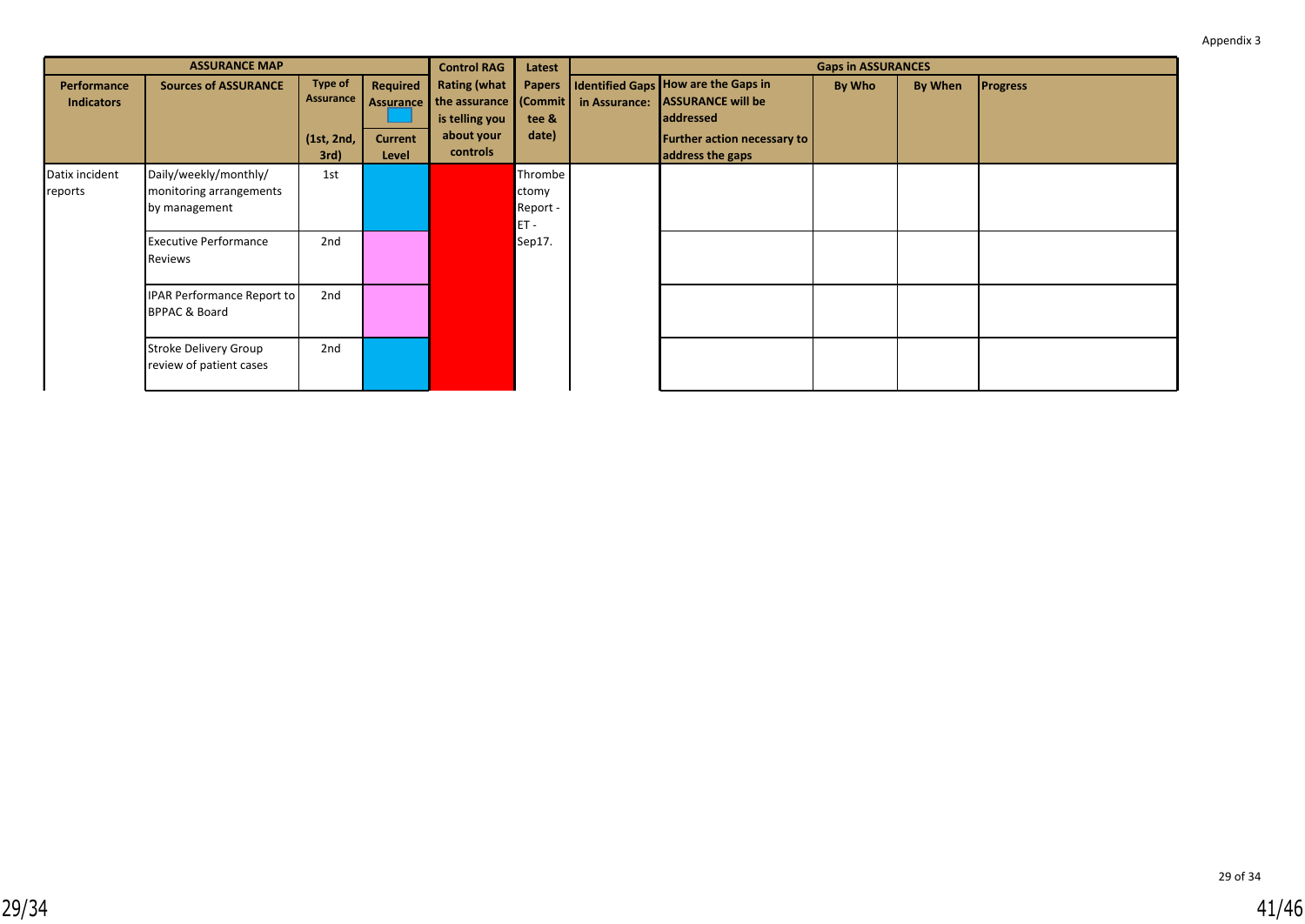<span id="page-41-0"></span>

| <b>Date Risk</b><br>Identified:                                                                                                                                                                                                                                                                                                                                                                                                                                                                                                                                                                                                                                                                                                                                                                                                                                                                               |     | sep-18                 |                                                                                                                                                                                                                                                                                                                                                                                                                                                                                                                                         |                                                                                                                                | <b>Executive Director Owner:</b>                                                  |                                                     | Carruthers, Andrew                                                                                                                                                                                                              |                                                       | Date of Review:                                                            | $mai-21$ |
|---------------------------------------------------------------------------------------------------------------------------------------------------------------------------------------------------------------------------------------------------------------------------------------------------------------------------------------------------------------------------------------------------------------------------------------------------------------------------------------------------------------------------------------------------------------------------------------------------------------------------------------------------------------------------------------------------------------------------------------------------------------------------------------------------------------------------------------------------------------------------------------------------------------|-----|------------------------|-----------------------------------------------------------------------------------------------------------------------------------------------------------------------------------------------------------------------------------------------------------------------------------------------------------------------------------------------------------------------------------------------------------------------------------------------------------------------------------------------------------------------------------------|--------------------------------------------------------------------------------------------------------------------------------|-----------------------------------------------------------------------------------|-----------------------------------------------------|---------------------------------------------------------------------------------------------------------------------------------------------------------------------------------------------------------------------------------|-------------------------------------------------------|----------------------------------------------------------------------------|----------|
| <b>Strategic</b><br>Objective:                                                                                                                                                                                                                                                                                                                                                                                                                                                                                                                                                                                                                                                                                                                                                                                                                                                                                |     | N/A - Operational Risk |                                                                                                                                                                                                                                                                                                                                                                                                                                                                                                                                         |                                                                                                                                | <b>Lead Committee:</b>                                                            |                                                     | Committee                                                                                                                                                                                                                       | Quality, Safety and Experience Assurance Date of Next | <b>Review:</b>                                                             | $jun-21$ |
| <b>Risk ID:</b>                                                                                                                                                                                                                                                                                                                                                                                                                                                                                                                                                                                                                                                                                                                                                                                                                                                                                               | 634 |                        | <b>Principal Risk</b> There is a risk avoidable harm of maternity patients who require<br><b>Description:</b> an emergency c-section (category 1) at Bronglais General<br>Hospital (BGH) outside of normal working hours. This is caused<br>by not being able to meet the required standard of 'call to knife'<br>within 30 minutes as there is no overnight theatre provision<br>located on site. This could lead to an impact/affect on<br>complications for mother and baby resulting in long term,<br>lirreversible health effects. | Domain:<br>Inherent Risk Score (L x I):<br>Current Risk Score (L x I):<br>Target Risk Score (L x I):<br><b>Tolerable Risk:</b> | <b>Risk Rating: (Likelihood x Impact)</b><br>Safety - Patient, Staff or<br>Public | $3x5-15$<br>$2\times 5=10$<br>$1 \times 5 = 5$<br>6 | 25<br>20<br>15<br>10<br>$\Omega$<br>Nov-19<br>Feb-20<br>May-20<br>Jun-20<br>Mar-20<br>May-19<br>$1u-19$                                                                                                                         | Nov-20<br>Jan-21<br>Mar-21<br>$Sep-20$                | Current Risk<br>Score<br><b>Target Risk</b><br>Score<br>Tolerance<br>Level |          |
|                                                                                                                                                                                                                                                                                                                                                                                                                                                                                                                                                                                                                                                                                                                                                                                                                                                                                                               |     |                        | Does this risk link to any Directorate (operational) risks?                                                                                                                                                                                                                                                                                                                                                                                                                                                                             |                                                                                                                                | Trend:                                                                            |                                                     |                                                                                                                                                                                                                                 |                                                       |                                                                            |          |
| <b>Rationale for CURRENT Risk Score:</b><br>There is currently a resident Operating Department Practitioner 24/7 at Bronglais Hospital<br>alongside a resident anaesthetic and obstetric team. The theatre scrub currently work on an on-<br>call basis from home, which must be within 20 minutes travelling distance from the site. There is<br>the potential for outside factors to impede timely arrival on site which are outside the control of<br>the team which is reflected in the likelihood score of 3. While there have been no breaches of the<br>30 minute target it remains a potential risk which could have significant consequences. The<br>Bronglais unit is a obstetric unit with modified criteria for delivery, with mothers assessed as being<br>at high risk of complications during labour requiring medical intervention, being managed though<br>the Maternity Unit in Carmarthen. |     |                        |                                                                                                                                                                                                                                                                                                                                                                                                                                                                                                                                         |                                                                                                                                | <b>Rationale for TARGET Risk Score:</b>                                           |                                                     | The UHB is aspiring to reduce this risk to the minimum by establishing a resident primary theatre team 24/7 in<br>Bronglais Hospital to mitigate against the potential for outside factors to impact upon the delivery of care. |                                                       |                                                                            |          |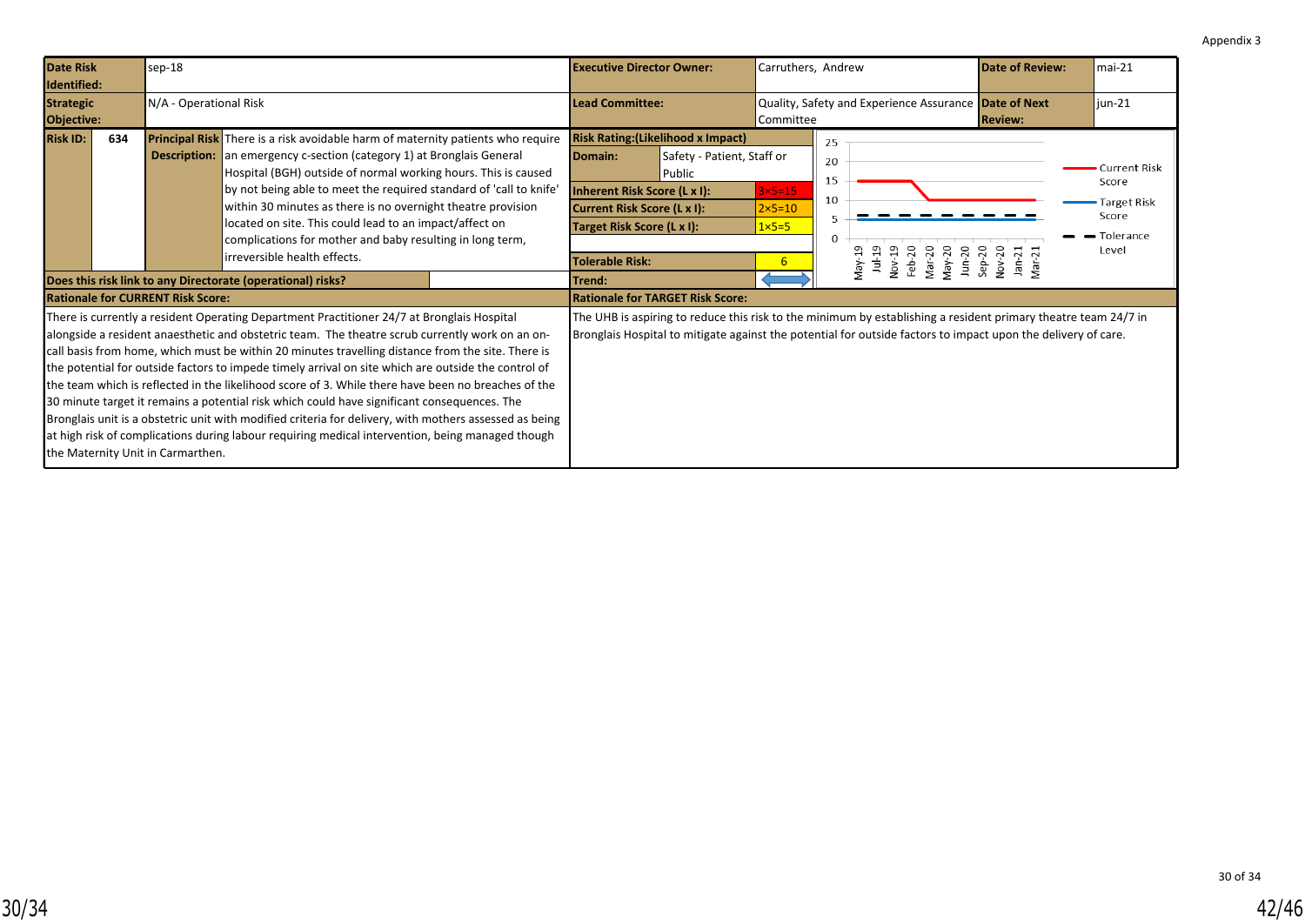| <b>Key CONTROLS Currently in Place:</b>                                                                                                                                                                                                                                                                                                                                                                     |                                                                                                                                                           | <b>Gaps in CONTROLS</b>                                                                                                                                                     |                               |                                                                                  |                                                                                                                                                                                                                                                                                                                                                                                                                                                                                                                                                                                                                                               |
|-------------------------------------------------------------------------------------------------------------------------------------------------------------------------------------------------------------------------------------------------------------------------------------------------------------------------------------------------------------------------------------------------------------|-----------------------------------------------------------------------------------------------------------------------------------------------------------|-----------------------------------------------------------------------------------------------------------------------------------------------------------------------------|-------------------------------|----------------------------------------------------------------------------------|-----------------------------------------------------------------------------------------------------------------------------------------------------------------------------------------------------------------------------------------------------------------------------------------------------------------------------------------------------------------------------------------------------------------------------------------------------------------------------------------------------------------------------------------------------------------------------------------------------------------------------------------------|
| (The existing controls and processes in place to manage the risk)                                                                                                                                                                                                                                                                                                                                           | <b>Identified Gaps in</b><br>Controls: (Where one or<br>more of the key controls<br>on which the<br>organisation is relying is<br>not effective, or we do | How and when the Gap in control be<br>laddressed<br>Further action necessary to address the<br>controls gaps                                                                | <b>By Who</b>                 | <b>By When</b>                                                                   | <b>Progress</b>                                                                                                                                                                                                                                                                                                                                                                                                                                                                                                                                                                                                                               |
| Resident Operating Department Practitioners (OPD) Team<br>24/7 anaesthetic cover on site (obstetrician and consultant                                                                                                                                                                                                                                                                                       | Not having 24/7 resident<br>theatre team.                                                                                                                 | Establish funding for 24/7 resident theatre<br>team.                                                                                                                        | Teape, Joe<br>(Inactive User) | Completed                                                                        | Funding approved by Executive<br>Team. Implemented new rota Oct19.                                                                                                                                                                                                                                                                                                                                                                                                                                                                                                                                                                            |
| anaesthetist).<br>All families are informed by the Maternity Service at Bronglais Hospital<br>of the services available at the hospital and that they will be a Continual<br>Risk Assessment throughout pregnancy for the suitability of the Mother<br>to deliver at BGH. Maternity staff are trained to deal with emergencies,<br>with protocols in place for transfer out to appropriate centre is issues |                                                                                                                                                           | Advertise and appoint to expanded theatre<br>Team following agreement on funding.                                                                                           | Hire,<br>Stephanie            | Completed                                                                        | Every vacancy is advertised although<br>applicants can be limited. Exploring<br>options for bulk shifts with on-<br>contract agencies agency.                                                                                                                                                                                                                                                                                                                                                                                                                                                                                                 |
| are identified.<br>Principle of removal of on-call compensatory rest approved by Executive<br>Team.                                                                                                                                                                                                                                                                                                         |                                                                                                                                                           | Agreement with theatre teams (employee<br>relations) for removal of compensatory rest.<br>Formal 90 day OCP for Scrub and Band 3<br>circulatory staff to commence 16/01/19. | Carruthers,<br>Andrew         | 30/11/2018<br>14/06/2019<br>31/03/2020<br>31/12/2020<br>31/03/2021<br>30/09/2021 | OCP completed for SCRUB and Band<br>3 team. COVID has delayed finalising<br>and communicating the conclusion<br>of the hearing as well as the<br>discussion of the risk assessment by<br>OQSEAC. On 28Jan21, OQSEAC met<br>to review the risk assessment, and<br>now the hearing conclusion has<br>issued by the Director of Operations,<br>with implementation by end of Q2.<br>Based on the risk assessment for<br>option 3, the risk would be reduced<br>to within the HB tolerance and<br>would be consistent with the model<br>in GGH. A readiness assessment is<br>being prepared ahead of<br>implementation for Executive sign<br>off. |
|                                                                                                                                                                                                                                                                                                                                                                                                             |                                                                                                                                                           | E-roster build to support the new resident on<br>call theatre team rota                                                                                                     | Barker, Karen                 | Completed                                                                        | Complete - e-roster is in place.                                                                                                                                                                                                                                                                                                                                                                                                                                                                                                                                                                                                              |
|                                                                                                                                                                                                                                                                                                                                                                                                             |                                                                                                                                                           | Develop a formal implementation plan for<br>the new staffing arrangements.                                                                                                  | Barker, Karen                 | Completed                                                                        | Establishment confirmed and work<br>patterns in place. Recruitment<br>ongoing.                                                                                                                                                                                                                                                                                                                                                                                                                                                                                                                                                                |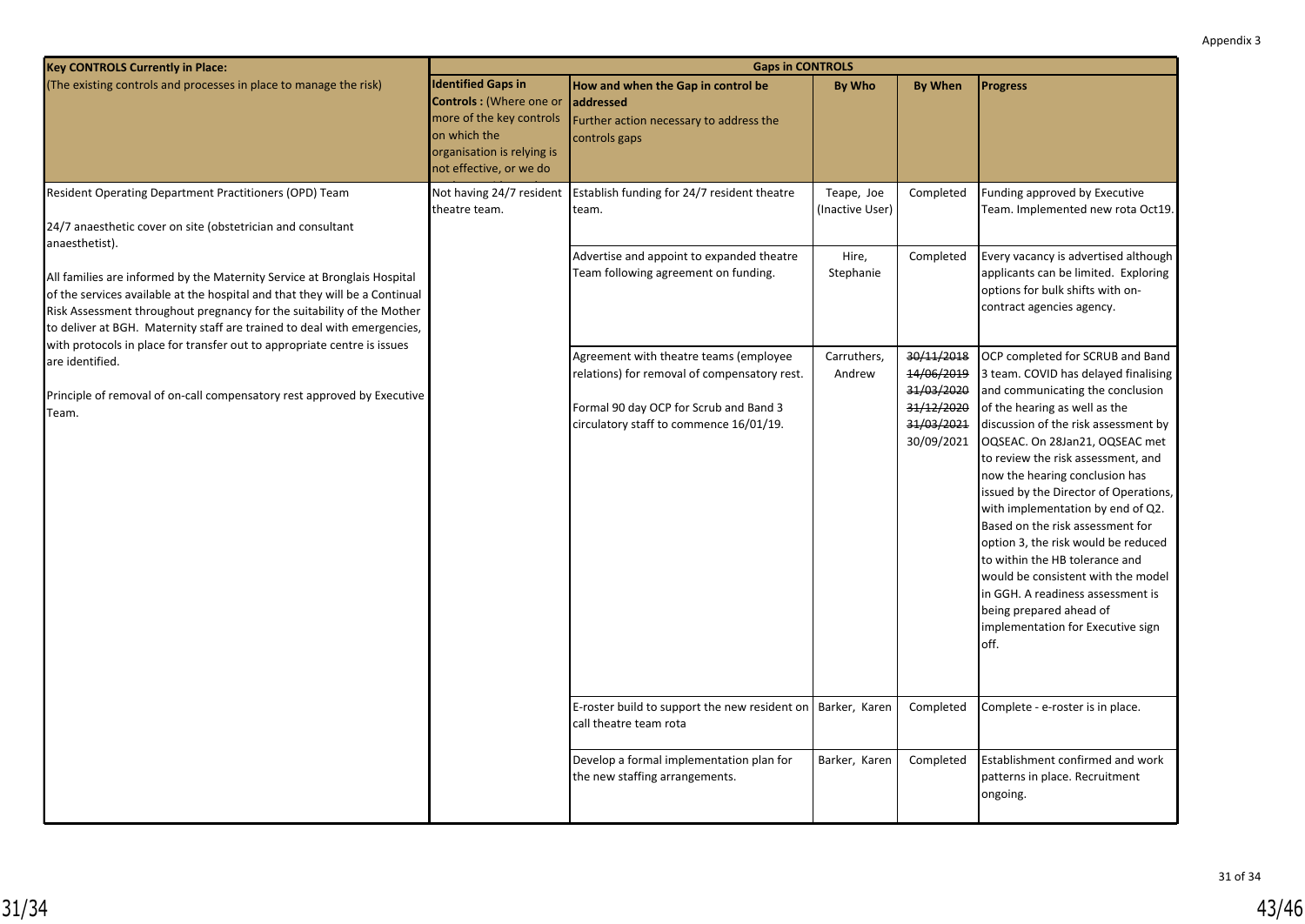|                                                                                 | <b>ASSURANCE MAP</b>                                                                                                             |                                                   |                                                         | <b>Control RAG</b>                                                                           | Latest                                                                            |                     |                                                                                                                                 | <b>Gaps in ASSURANCES</b> |         |                 |
|---------------------------------------------------------------------------------|----------------------------------------------------------------------------------------------------------------------------------|---------------------------------------------------|---------------------------------------------------------|----------------------------------------------------------------------------------------------|-----------------------------------------------------------------------------------|---------------------|---------------------------------------------------------------------------------------------------------------------------------|---------------------------|---------|-----------------|
| Performance<br><b>Indicators</b>                                                | <b>Sources of ASSURANCE</b>                                                                                                      | <b>Type of</b><br>Assurance<br>(1st, 2nd,<br>3rd) | Required<br><b>Assurance</b><br><b>Current</b><br>Level | <b>Rating (what</b><br>the assurance   (Commit  <br>is telling you<br>about your<br>controls | <b>Papers</b><br>tee &<br>date)                                                   | in Assurance:       | Identified Gaps How are the Gaps in<br><b>ASSURANCE will be</b><br>addressed<br>Further action necessary to<br>address the gaps | By Who                    | By When | <b>Progress</b> |
| No of incidents<br>reported where<br>30 minute<br>response target is<br>missed. | <b>Maternity Services</b><br>governance systems review<br>of incident reports<br>Management audit of cases<br>presented to QSEAC | 1st<br>2nd                                        |                                                         |                                                                                              | Executiv<br>e Team -<br>Jul18<br>Executiv<br>e Team -<br>Dec18<br>ARAC -<br>Jun19 | None<br>identified. |                                                                                                                                 |                           |         |                 |
|                                                                                 | Discussions with WG Chief<br>Nursing Officer & UHB<br>Medical & Nursing Director                                                 | 3rd                                               |                                                         |                                                                                              |                                                                                   |                     |                                                                                                                                 |                           |         |                 |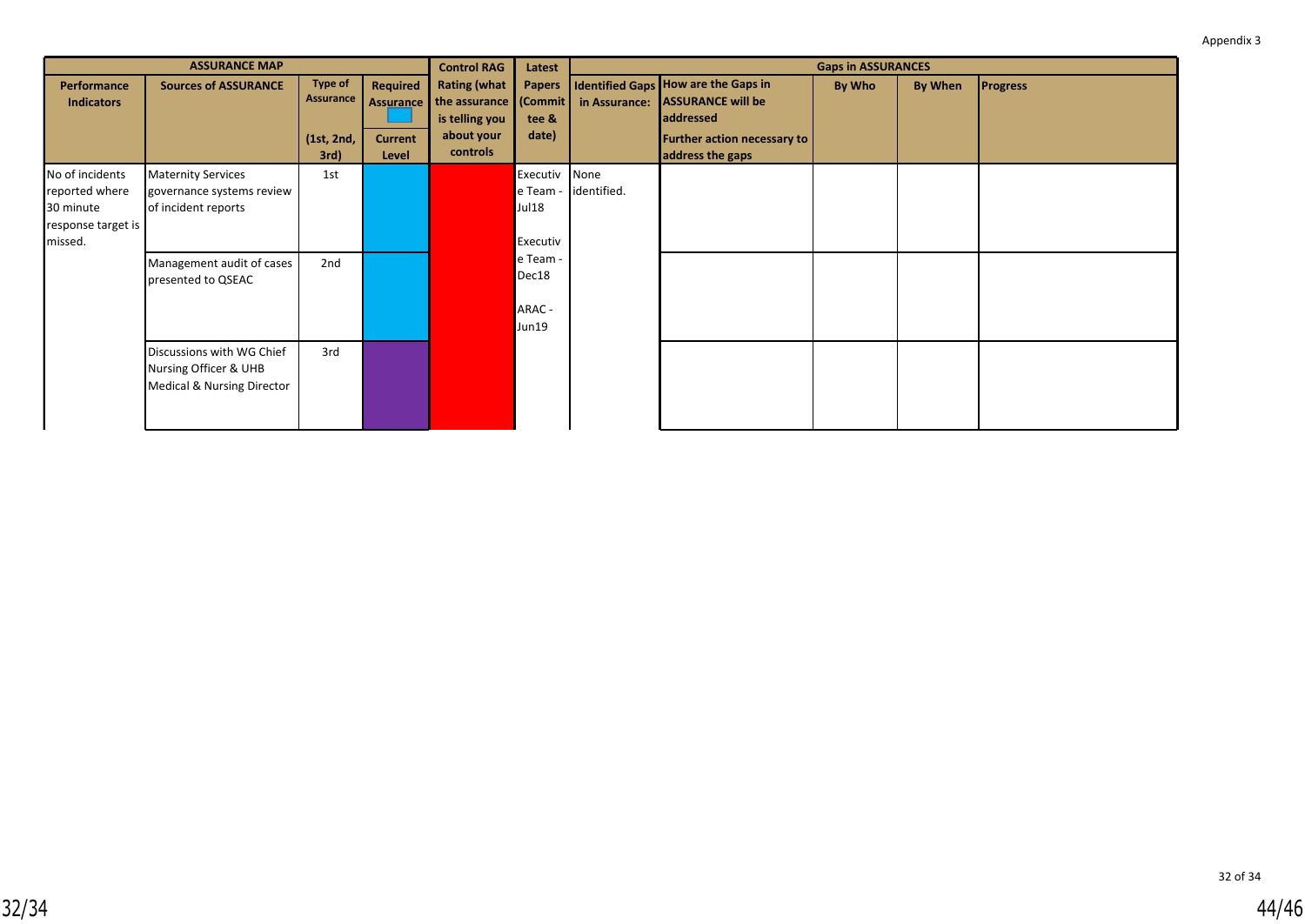<span id="page-44-0"></span>

| <b>Date Risk</b><br>apr-20<br>Identified: |                                                                                                                                                                                                                                                                                                                                                                                                                                                                                                                                                                                               | <b>Executive Director Owner:</b>                                                                            |                                                                                   | Moore, Steve                                                |                                                       | Date of Review: | $\mathsf{Imai-21}$                                                          |
|-------------------------------------------|-----------------------------------------------------------------------------------------------------------------------------------------------------------------------------------------------------------------------------------------------------------------------------------------------------------------------------------------------------------------------------------------------------------------------------------------------------------------------------------------------------------------------------------------------------------------------------------------------|-------------------------------------------------------------------------------------------------------------|-----------------------------------------------------------------------------------|-------------------------------------------------------------|-------------------------------------------------------|-----------------|-----------------------------------------------------------------------------|
| <b>Strategic</b><br>Objective:            | 5. Safe and sustainable and accessible and kind care                                                                                                                                                                                                                                                                                                                                                                                                                                                                                                                                          | Lead Committee:<br>Committee                                                                                |                                                                                   |                                                             | Quality, Safety and Experience Assurance Date of Next | <b>Review:</b>  | $liul-21$                                                                   |
| <b>Risk ID:</b><br>853                    | Principal Risk There is a risk that the UHB's response to COVID-19 will be<br><b>Description:</b> insufficient to address peaks in demand terms of bed space,<br>workforce and equipment and consumables. This is caused by an<br>lincreased demand for services above the level secured. This<br>could lead to an impact/affect on difficult triaging decisions for<br>our clinicians, poor quality and safety for patients and an inability <b>Target Risk Score (L x I):</b><br>to accommodate every patient that needs us.<br>Does this risk link to any Directorate (operational) risks? | Domain:<br>Inherent Risk Score (L x I):<br>Current Risk Score (L x I):<br><b>Tolerable Risk:</b><br> Trend: | <b>Risk Rating: (Likelihood x Impact)</b><br>Safety - Patient, Staff or<br>Public | $3\times 5=15$<br>$1 \times 5 = 5$<br>$1 \times 5 = 5$<br>6 | 25<br>20<br>15<br>10<br>43586 43647 43710 4352        |                 | <b>Current Risk</b><br>Score<br>Target Risk Score<br><b>Tolerance Level</b> |

| <b>Rationale for CURRENT Risk Score:</b>                                                                                                                                                                                                                                                                                                                                                                                                                                            |                             |                                    |                                     |                                                                                                                                       |                           | Rationale for TARGET Risk Score:                                                                                    |                                                                                     |        |                |                 |
|-------------------------------------------------------------------------------------------------------------------------------------------------------------------------------------------------------------------------------------------------------------------------------------------------------------------------------------------------------------------------------------------------------------------------------------------------------------------------------------|-----------------------------|------------------------------------|-------------------------------------|---------------------------------------------------------------------------------------------------------------------------------------|---------------------------|---------------------------------------------------------------------------------------------------------------------|-------------------------------------------------------------------------------------|--------|----------------|-----------------|
| Impact of the risk recognises the significant clinical risk of the risk if it becomes reality. At present,<br>based on estimated COVID demand and the planning undertaken to respond to COVID-19, the<br>likelihood of this risk has been reduced from 3 to 1. Likelihood is based on actual experience of the<br>progress of the pandemic, field hospital provision, improvements in our modelling and WG<br>planning assumptions regarding the likely transmission rate in Wales. |                             |                                    |                                     |                                                                                                                                       |                           | Target score has been met.                                                                                          |                                                                                     |        |                |                 |
| <b>Key CONTROLS Currently in Place:</b>                                                                                                                                                                                                                                                                                                                                                                                                                                             |                             |                                    |                                     |                                                                                                                                       | <b>Gaps in CONTROLS</b>   |                                                                                                                     |                                                                                     |        |                |                 |
| (The existing controls and processes in place to manage the risk)                                                                                                                                                                                                                                                                                                                                                                                                                   |                             |                                    |                                     | <b>Identified Gaps in</b><br><b>Controls:</b> (Where one or<br>more of the key controls<br>on which the<br>organisation is relying is |                           | How and when the Gap in control be<br><b>laddressed</b><br>Further action necessary to address the<br>controls gaps |                                                                                     | By Who | <b>By When</b> | <b>Progress</b> |
| A strong Command & Control structure has been implemented and<br>Inability to directly<br>judged fit for purpose by our assigned Military Liaison Officer.<br>control lift of lockdown<br>measures.                                                                                                                                                                                                                                                                                 |                             |                                    |                                     |                                                                                                                                       |                           |                                                                                                                     |                                                                                     |        |                |                 |
| <b>ASSURANCE MAP</b><br><b>Control RAG</b><br>Latest                                                                                                                                                                                                                                                                                                                                                                                                                                |                             |                                    |                                     |                                                                                                                                       | <b>Gaps in ASSURANCES</b> |                                                                                                                     |                                                                                     |        |                |                 |
| <b>Performance</b><br><b>Indicators</b>                                                                                                                                                                                                                                                                                                                                                                                                                                             | <b>Sources of ASSURANCE</b> | <b>Type of</b><br><b>Assurance</b> | <b>Required</b><br><b>Assurance</b> | <b>Rating (what</b><br>the assurance (Commit)<br>is telling you                                                                       | <b>Papers</b><br>tee &    | in Assurance:                                                                                                       | <b>Identified Gaps How are the Gaps in</b><br><b>ASSURANCE will be</b><br>addressed | By Who | By When        | <b>Progress</b> |

**Further action necessary to**

**address the gaps**

**is telling you about your controls**

**tee & date)**

**(1st, 2nd, 3rd)**

**Current Level**

 $\overline{\phantom{a}}$  will scruting performance  $\overline{\phantom{a}}$  and areas of concern supply supply supply supply supply supply supply supply supply supply supply supply supply supply supply supply supply supply supply supply supply sup

and provide guidance.